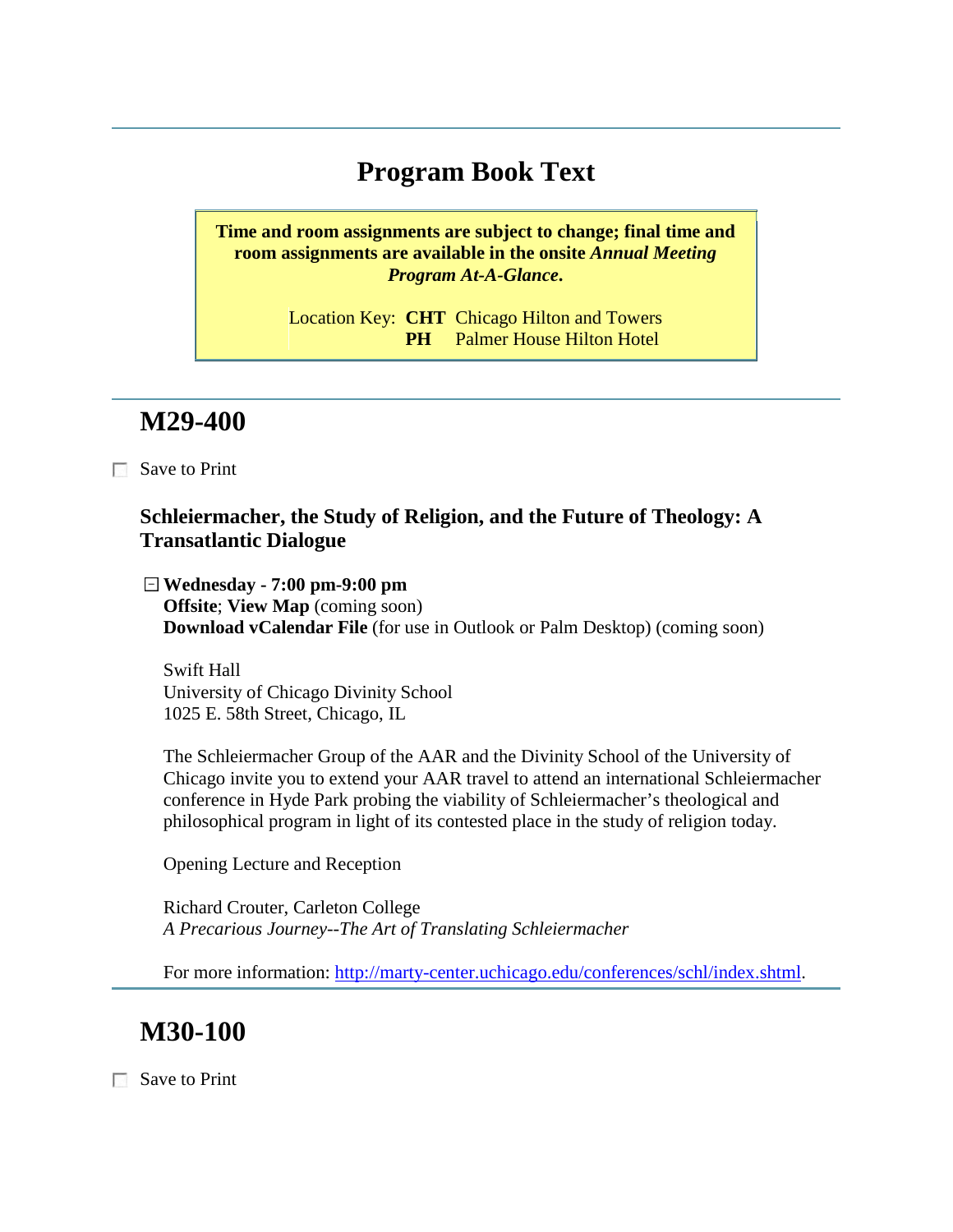#### *Encyclopedia of the Bible and Its Reception -* **Main Editors**

**Thursday - 9:00 am-5:00 pm CHT-Pullman Boardroom**; **View Map** (coming soon) **Download vCalendar File** (for use in Outlook or Palm Desktop) (coming soon)

### **M30-101**

Save to Print

### **Schleiermacher, the Study of Religion, and the Future of Theology: A Transatlantic Dialogue**

**Thursday - 9:00 am-6:00 pm Offsite**; **View Map** (coming soon) **Download vCalendar File** (for use in Outlook or Palm Desktop) (coming soon)

Swift Hall University of Chicago Divinity School 1025 E. 58th Street, Chicago, IL

The Schleiermacher Group of the AAR and the Divinity School of the University of Chicago invite you to extend your AAR travel to attend an international Schleiermacher conference in Hyde Park probing the viability of Schleiermacher's theological and philosophical program in light of its contested place in the study of religion today.

Themes:

1. Schleiermacher and the Study of Religion Today

2. Schleiermacher and the Prospects of a Transcendental-Anthropological Theory of Religion

For more information:<http://marty-center.uchicago.edu/conferences/schl/index.shtml>

# **M30-200**

Save to Print

### **General Board of Higher Education and Ministry Women Of Color Scholarship Program**

**Thursday - 1:00 pm-5:00 pm CHT-Conference Room 4D**; **View Map** (coming soon) **Download vCalendar File** (for use in Outlook or Palm Desktop) (coming soon)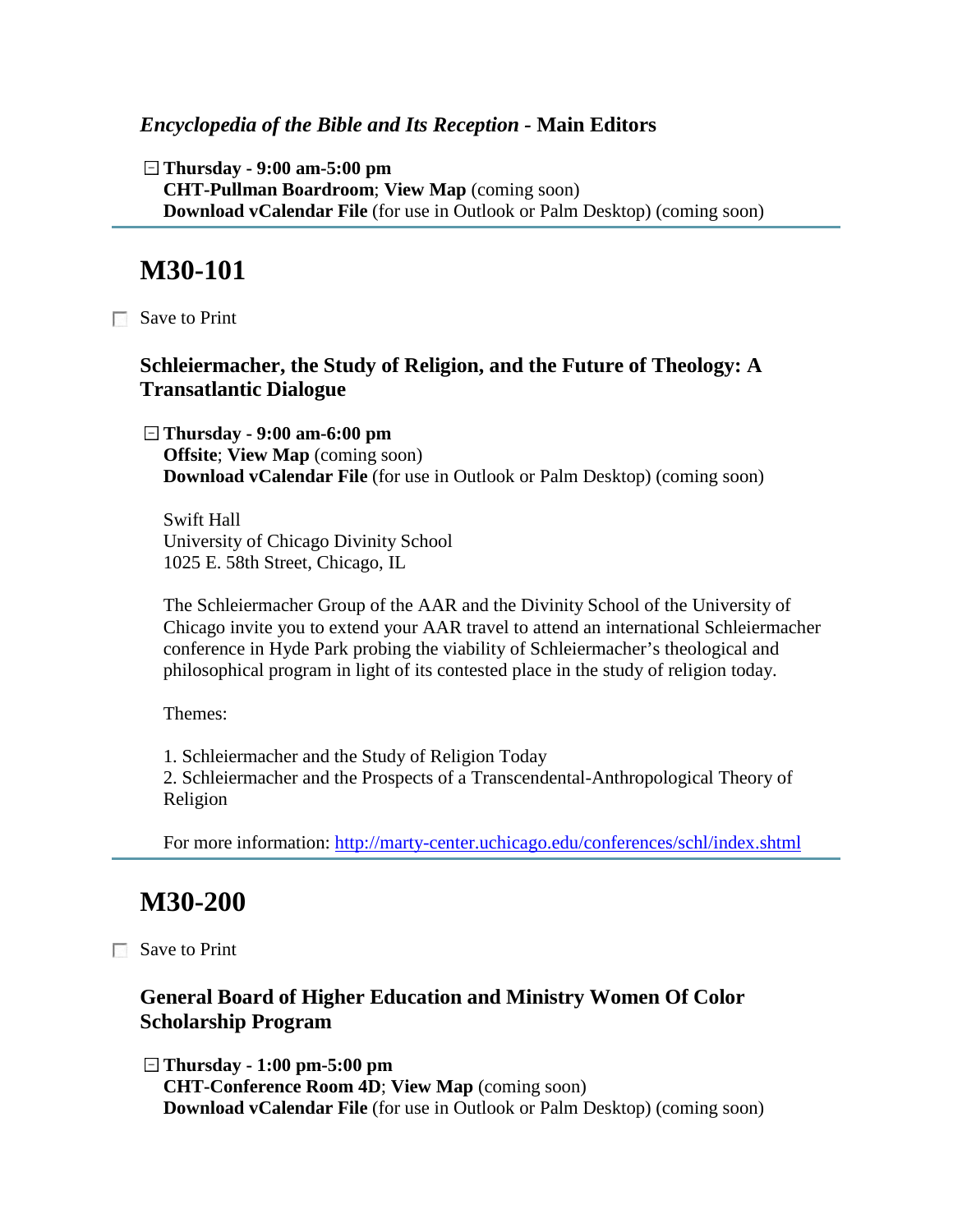# **M30-201**

Save to Print

#### **Society of Anglican and Lutheran Theologians**

**Thursday - 1:00 pm-6:30 pm CHT-Conference Room 4C**; **View Map** (coming soon) **Download vCalendar File** (for use in Outlook or Palm Desktop) (coming soon)

Theme: *Being Church in the Public Square Part I*

1:15 pm-1:45 pm Registration and Social Gathering Time

1:45 pm -2:00 pm Welcome and Announcements

2:00 pm-3:30 pm Pamela Cooper-White, Columbia Theological Seminary *Sacred Space as Potential Space: The Transforming and Empowering Potential of Sacred Built Environments*

3:30 pm-4:00 pm Break

4:00 pm-6:00 pm *The Dynamics of (and Barriers to) Being Church in the Public Square*

Panelists: Meghan Sweeney, Boston College Richard Perry, Lutheran School of Theology Jim Perkinson, Ecumenical Theological Seminary

6:00 pm-6:30 pm Worship

6:30 pm- 8:30 pm SALT Conference Dinner at Location TBA

# **M30-401**

Save to Print

### **General Board of Higher Education and Ministry Women of Color Scholars Program**

**Thursday - 7:00 pm-9:00 pm CHT-Conference Room 4F**; **View Map** (coming soon) **Download vCalendar File** (for use in Outlook or Palm Desktop) (coming soon)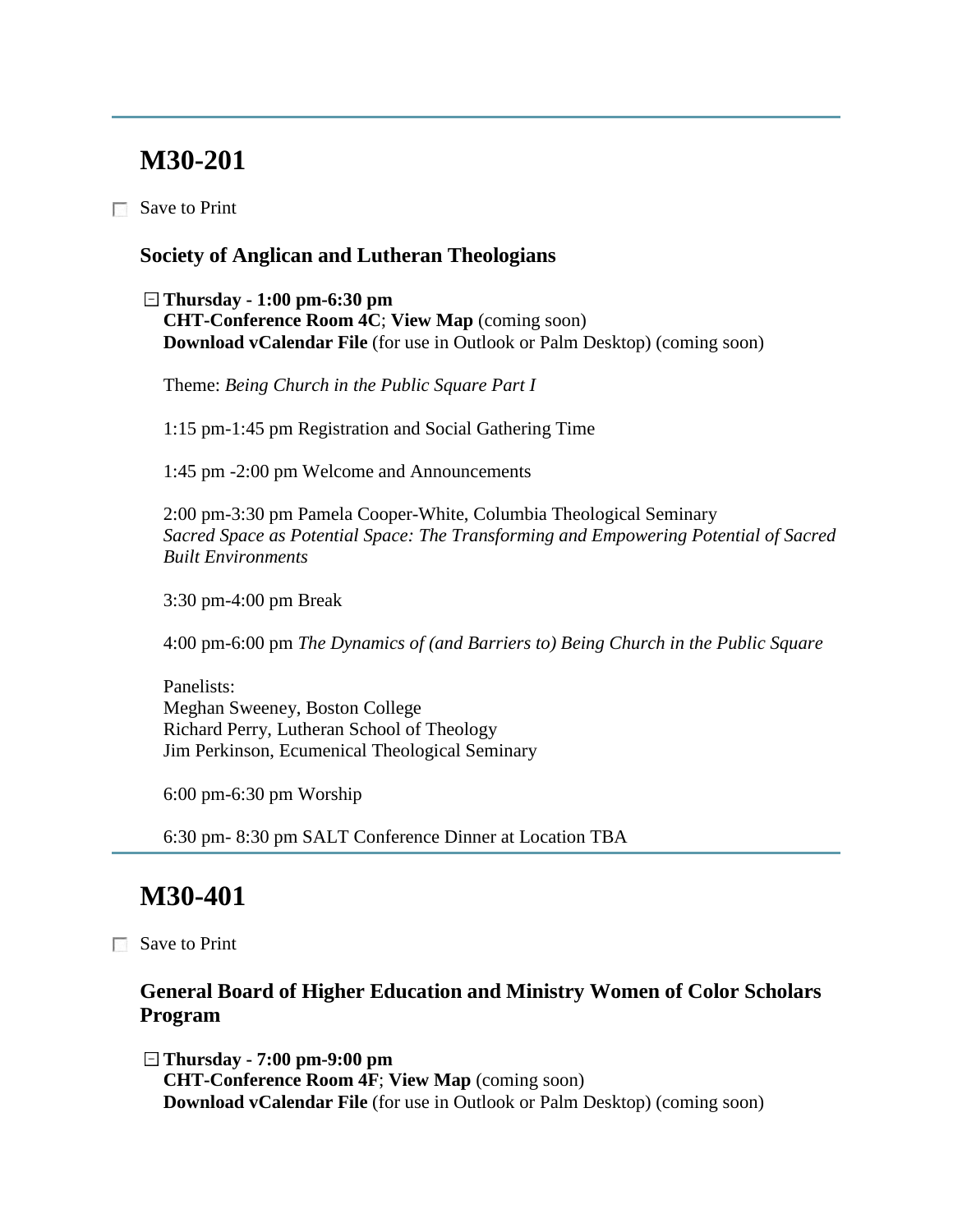# **M31-1**

Save to Print

### **General Board of Higher Education and Ministry Women of Color Scholars Program**

**Friday - 7:30 am-12:00 pm**

**CHT-Conference Room 4D**; **View Map** (coming soon) **Download vCalendar File** (for use in Outlook or Palm Desktop) (coming soon)

# **M31-2**

Save to Print

### **New Developments in Religious Studies VIII: Keeping Ourselves Current**

**Friday - 8:00 am-4:00 pm**

**CHT-Williford B**; **View Map** (coming soon) **Download vCalendar File** (for use in Outlook or Palm Desktop) (coming soon)

Co-sponsored by the Program in Religion and Secondary Education at Harvard Divinity School, Religious Studies in Secondary Schools, and the Council for Spiritual and Ethical Education

This annual national conference provides an opportunity for secondary school teachers in independent and public schools to join together to meet colleagues from across the country and to hear about new developments in the fields of ethics and the major religious traditions of the world. Nationally and internationally known scholars share information about new research and resources, and teachers talk together about innovative projects they are developing.

Please visit [www.hds.harvard.edu/prse/ndrs](http://www.hds.harvard.edu/prse/ndrs) for updated information including the agenda, presentation descriptions, and registration forms.

# **M31-3**

Save to Print

### **Lutheran Women in Theological and Religious Studies**

**Friday - 8:30 am-5:00 pm**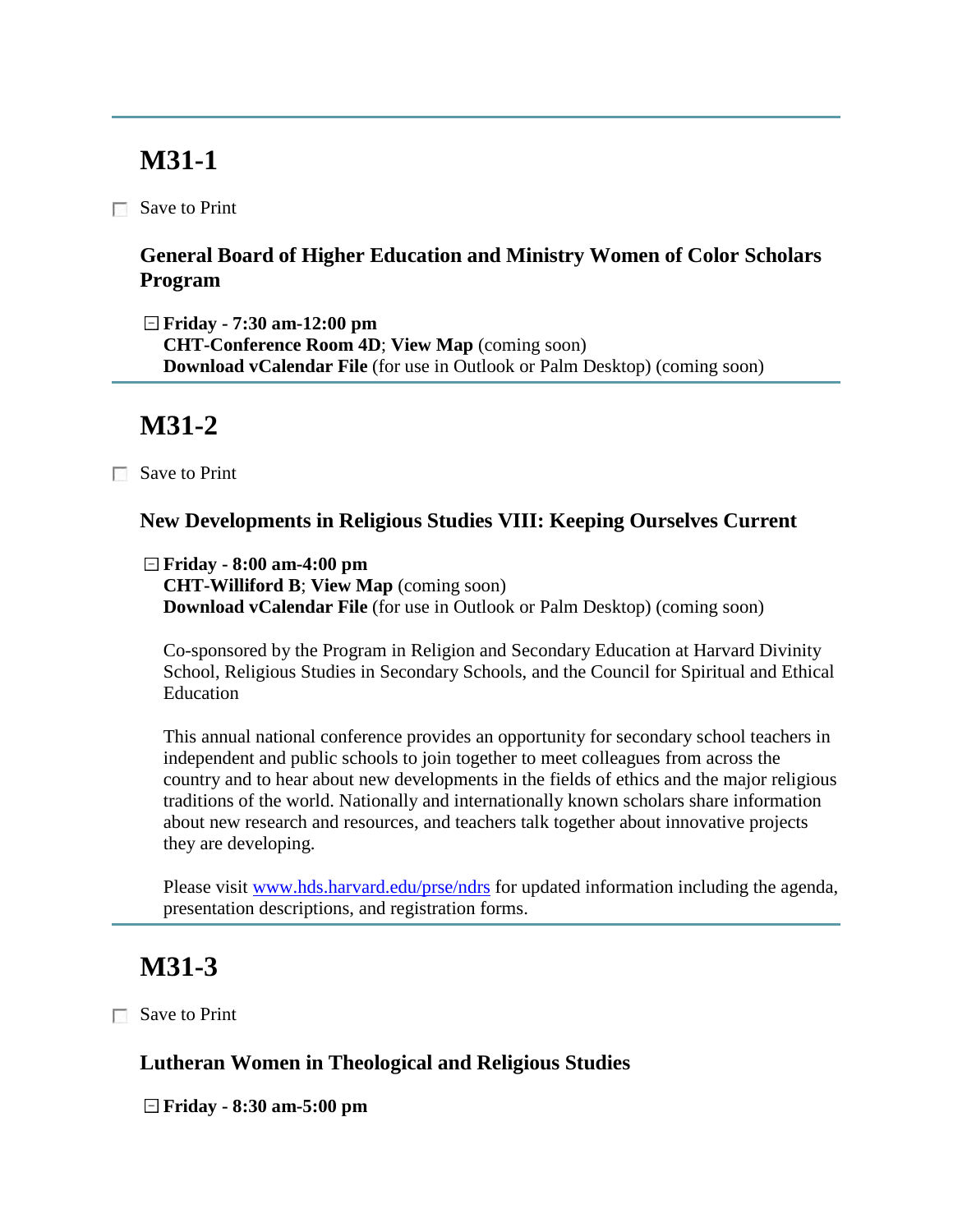**CHT-PDR 1**; **View Map** (coming soon) **Download vCalendar File** (for use in Outlook or Palm Desktop) (coming soon)

Lutheran women in theological and religious studies as well as some local Lutheran clergywomen gather annually for scholarship, worship, and friendship. Lutheran women scholars – including graduate students – and other women who teach or study at Lutheran colleges and seminaries are welcome to attend all or part of the meeting. Questions? To register please contact Sandra Mejia-Vega at 773-380-2885 or [sandra.mejia@elca.org.](mailto:sandra.mejia@elca.org)

# **M31-103**

Save to Print

#### **Society for Buddhist-Christian Studies Board of Directors Meeting**

**Friday - 9:00 am-11:30 am CHT-McCormick Boardroom**; **View Map** (coming soon) **Download vCalendar File** (for use in Outlook or Palm Desktop) (coming soon)

## **M31-102**

□ Save to Print

### **North American Association for the Study of Religion Executive Council Meeting**

**Friday - 9:00 am-11:30 am CHT-Pullman Boardroom**; **View Map** (coming soon) **Download vCalendar File** (for use in Outlook or Palm Desktop) (coming soon)

# **M31-101**

Save to Print

#### **North American Paul Tillich Society**

**Friday - 9:00 am-11:30 am PH-Madison**; **View Map** (coming soon) **Download vCalendar File** (for use in Outlook or Palm Desktop) (coming soon)

Theme: *Contemporary Theology Responds to Tillich*

Matthew Aaron Tennant, University of Oxford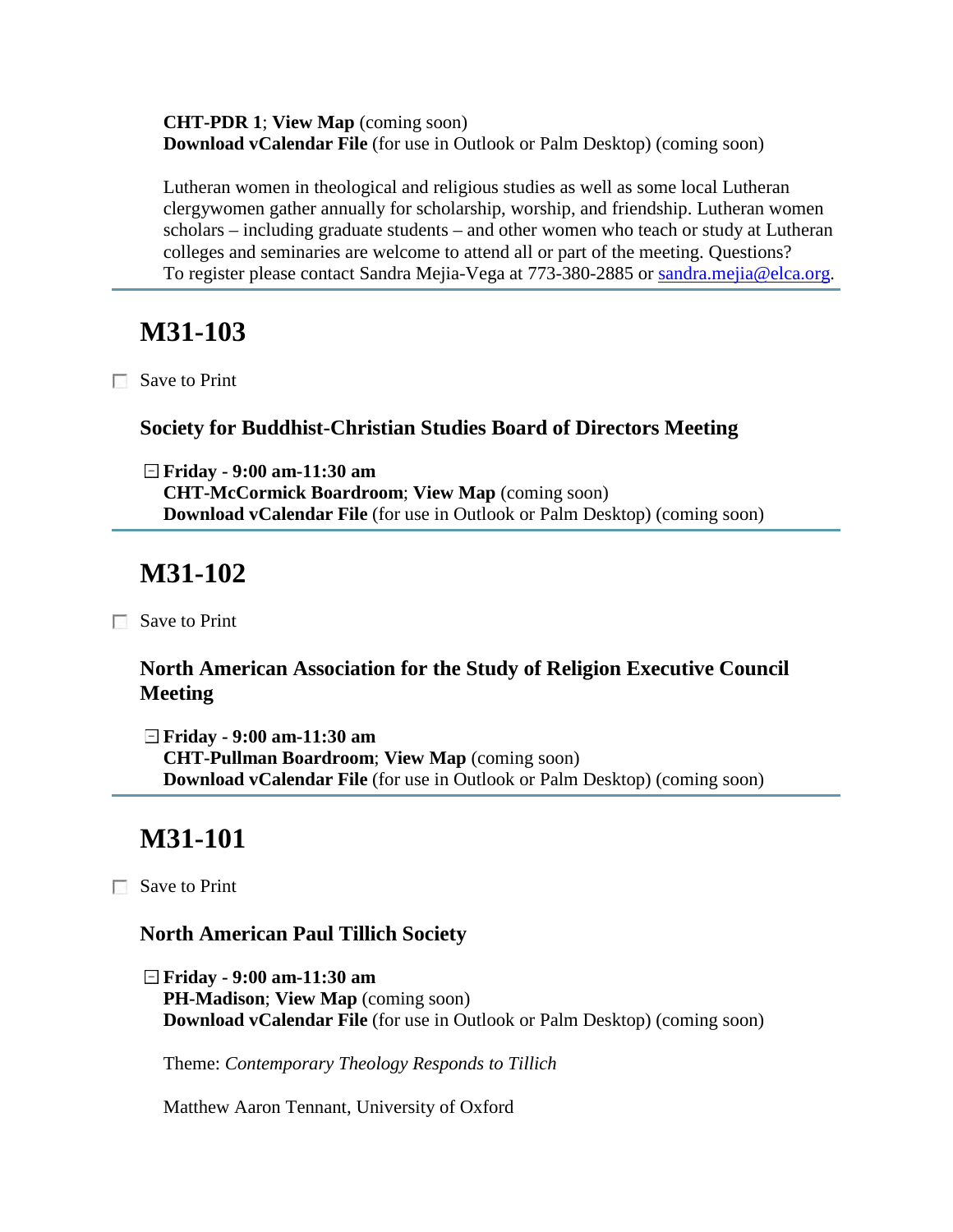*Tillich and the Wild Things: Evil and Transformative Soteriology*

Todd Bates, University of Central Florida *Tillich and the Ontology of the "Homo Sacer" – Bare Life and Sovereign Power*

Jon Paul Sydnor, Emmanuel College *Paul Tillich Theology of Religions for Comparative Theology*

Jim Champion, Inver Hills Community College *Ernst Becker and Paul Tillich: Cultural Meaning and the Encounter with Death*

### **M31-104**

□ Save to Print

#### **Society of Anglican and Lutheran Theologians**

**Friday - 9:00 am-1:00 pm CHT-Conference Room 4F**; **View Map** (coming soon) **Download vCalendar File** (for use in Outlook or Palm Desktop) (coming soon)

Theme: *Being Church in the Public Square Part II*

9:00 am-10:30 am Willis Jenkins, Yale University *Neighborhood Ethics: Theology and New Forms of Urbanism*

10:35 am-11:05 am SALT Business Meeting

11:05 am-11:15 am Short Break

11:15 am-12:45 pm Presenter: Martin Marty, emeritus professor, University of Chicago, and editor, *Christian Century*.

1:00 pm Lunch at Place TBA

### **M31-105**

Save to Print

#### *Encyclopedia of the Bible and Its Reception -* **Editorial Board**

**Friday - 9:00 am-5:00 pm CHT-Conference Room 4C**; **View Map** (coming soon) **Download vCalendar File** (for use in Outlook or Palm Desktop) (coming soon)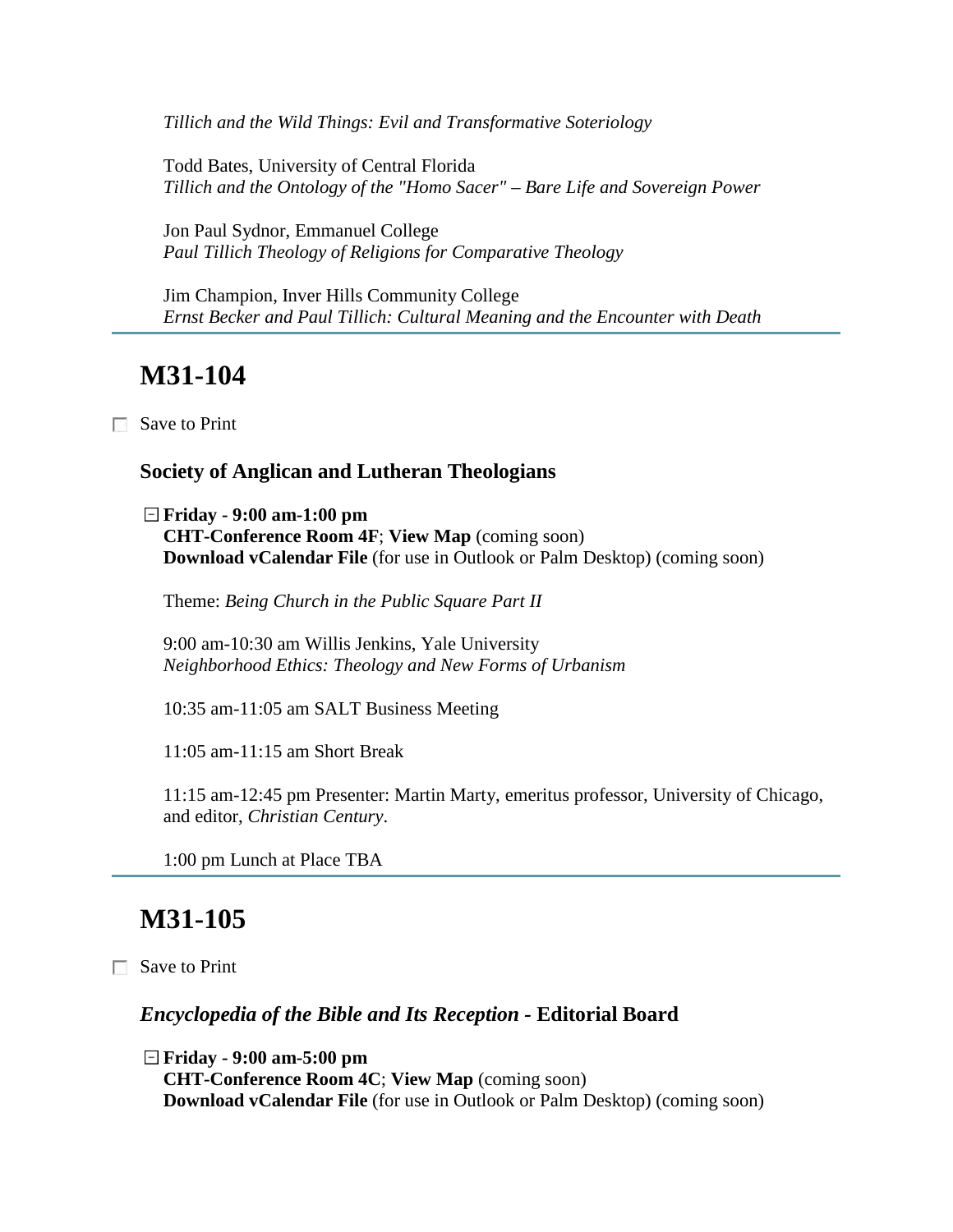## **M31-107**

Save to Print

### **The Sammukham Project: Tracing the Dialogical in South Asian Religious Traditions**

**Friday - 9:00 am-5:00 pm CHT-Joliet**; **View Map** (coming soon) **Download vCalendar File** (for use in Outlook or Palm Desktop) (coming soon)

# **M31-106**

Save to Print

#### **Spiritual Perception in Western Christianity**

**Friday - 9:00 am-5:00 pm CHT-Conference Room 4G**; **View Map** (coming soon) **Download vCalendar File** (for use in Outlook or Palm Desktop) (coming soon)

## **M31-100**

□ Save to Print

### **Schleiermacher, the Study of Religion, and the Future of Theology: A Transatlantic Dialogue**

**Friday - 9:00 am-6:00 pm Offsite**; **View Map** (coming soon) **Download vCalendar File** (for use in Outlook or Palm Desktop) (coming soon)

Swift Hall University of Chicago Divinity School 1025 E. 58th Street, Chicago, IL

The Schleiermacher Group of the AAR and the Divinity School of the University of Chicago invite you to extend your AAR travel to attend an international Schleiermacher conference in Hyde Park probing the viability of Schleiermacher's theological and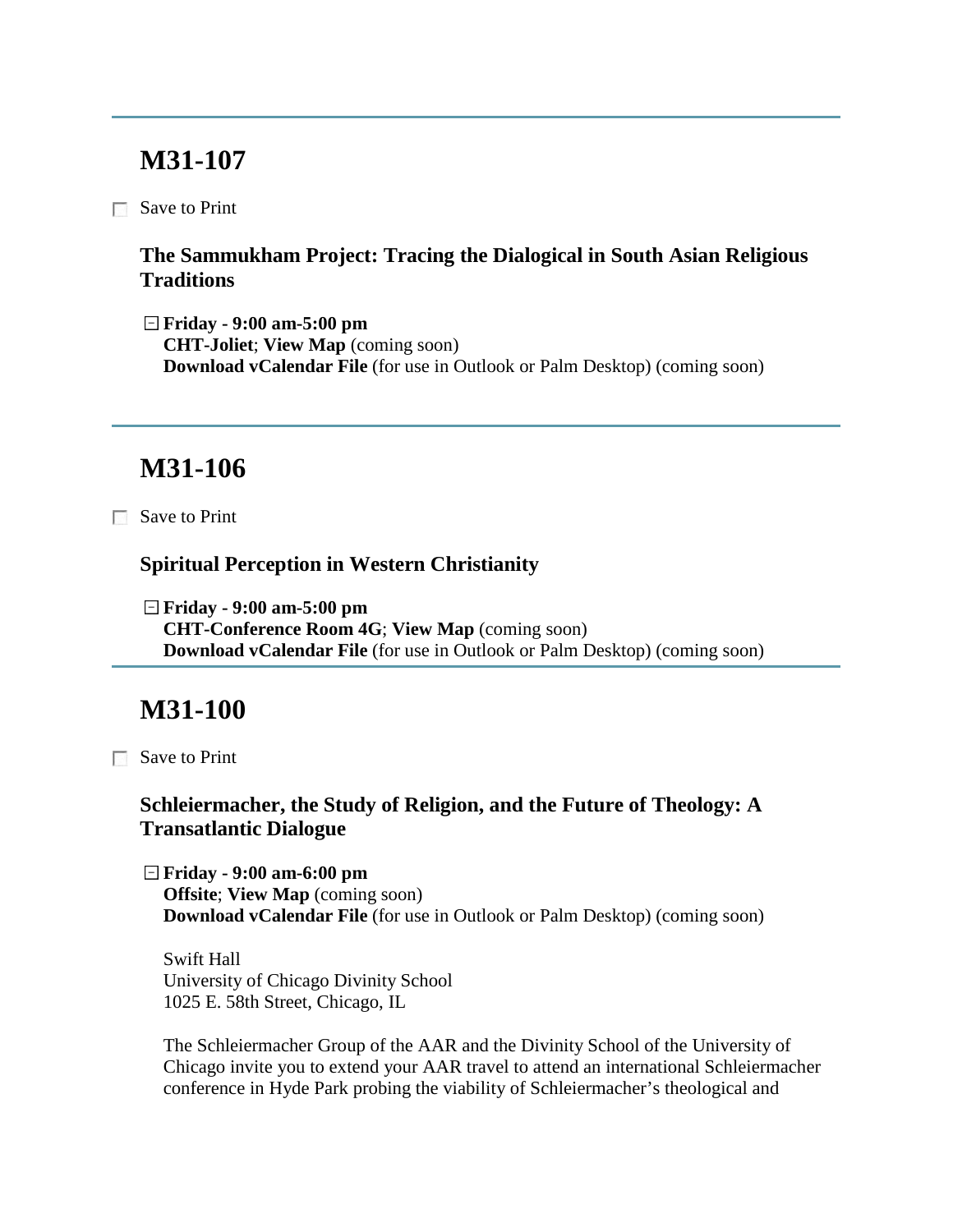philosophical program in light of its contested place in the study of religion today.

Themes:

- 1. Schleiermacher and the Future of Historical-Empirical Dogmatics
- 2. Schleiermacher and the Hermeneutics of Culture

For more information: [http://marty-center.uchicago.edu/conferences/schl/index.shtml.](http://marty-center.uchicago.edu/conferences/schl/index.shtml)

# **M31-108**

Save to Print

### **Dharma Association of North America**

**Friday - 11:00 am-1:00 pm CHT-Lake Ontario**; **View Map** (coming soon) **Download vCalendar File** (for use in Outlook or Palm Desktop) (coming soon)

Theme: *Book Review - Author(s) TBA*

# **M31-109**

Save to Print

*Encyclopedia of the Bible and Its Reception - EBR* **Editorial Board**

**Friday - 11:00 am-3:00 pm CHT-Conference Room 4B**; **View Map** (coming soon) **Download vCalendar File** (for use in Outlook or Palm Desktop) (coming soon)

# **M31-110**

 $\Box$  Save to Print

### *Encyclopedia of the Bible and Its Reception - EBR* **Editorial Board**

**Friday - 11:00 am-3:00 pm CHT-Conference Room 4I**; **View Map** (coming soon) **Download vCalendar File** (for use in Outlook or Palm Desktop) (coming soon)

# **M31-111**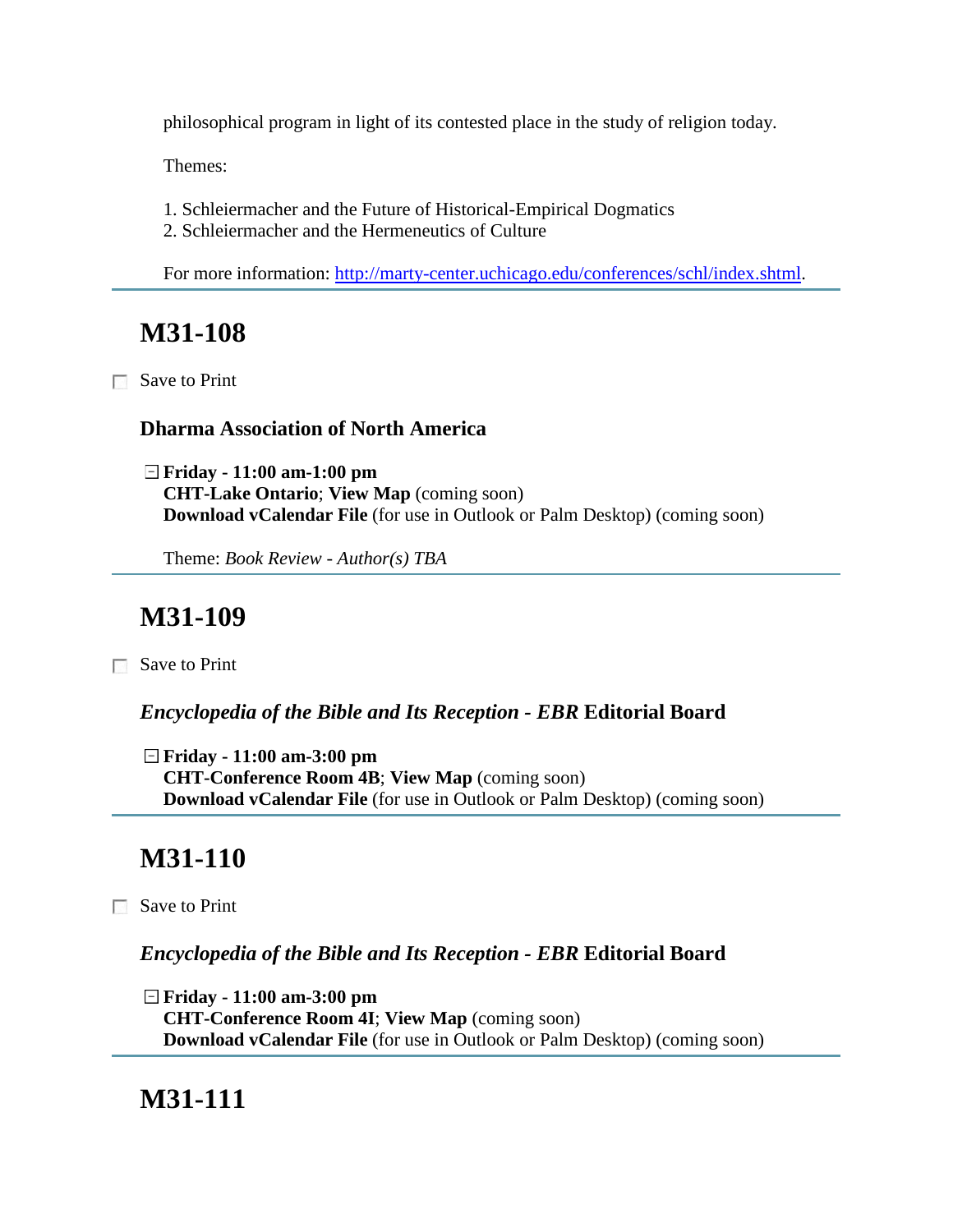Save to Print

#### **Qur'an Commentaries: Sources, Methods, and Hermeneutics**

**Friday - 11:00 am-5:30 pm CHT-Williford C**; **View Map** (coming soon) **Download vCalendar File** (for use in Outlook or Palm Desktop) (coming soon)

A Series of Roundtable Discussions on Pre-modern Qur'an Commentaries

11:00-11:15 am Welcome

11:15 am- 12:45 pm *The Origins of Exegesis – Contexts and Sources* 

Panelists: Karen Bauer, Institute of Ismaili Studies Devin Stewart, Emory University Roberto Tottoli, University of Turin Jane Dammen McAuliffe, Bryn Mawr College

12:45 pm- 2:00 pm Lunch

2:00 pm - 3:30 pm *The Development of Hermeneutics and Techniques of Interpretation*

Jamal Elias, University of Pennsylvania, Presiding

Panelists: Robert Gleave, University of Exeter Tariq Jaffer, Harvard University Suleiman Mourad, Smith College Andrew Rippin, University of Victoria Walid Saleh, University of Toronto

3:45 pm - 5:15 pm *The Esoteric and the Exoteric: Methods and Taxonomies* 

Kristin Sands, Sarah Lawrence College, Presiding

Panelists: Gerhard Böwering, Yale University Feras Hamza, Institute of Ismaili Studies Todd Lawson, University of Toronto Ludmila Zamah, University of Pennsylvania

Co-sponsored by the Qur'an Group and the Institute of Ismaili Studies. All are welcome to attend!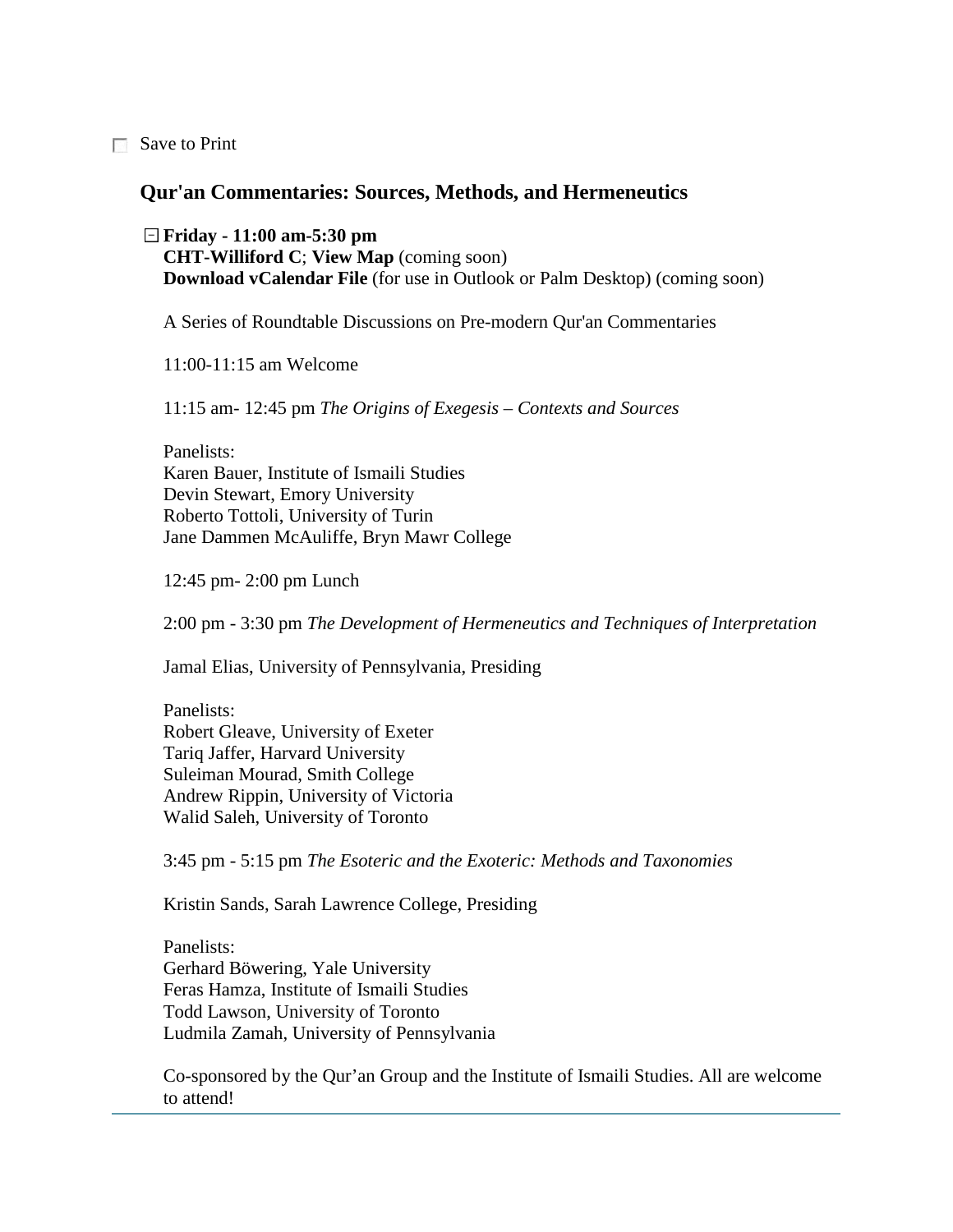# **M31-112**

 $\Box$  Save to Print

### **Numata Chair Coordinators Meeting**

**Friday - 11:30 am-5:30 pm CHT-PDR 2**; **View Map** (coming soon) **Download vCalendar File** (for use in Outlook or Palm Desktop) (coming soon)

# **M31-113**

Save to Print

### **The Forum on Religion and Ecology at Yale University**

**Friday - 12:00 pm-5:00 pm PH-Chicago**; **View Map** (coming soon) **Download vCalendar File** (for use in Outlook or Palm Desktop) (coming soon)

12:00 pm Luncheon by invitation only

2:00 pm Theme: *Heart of the Universe*

This session will feature the new film *Heart of the Universe* with Brian Swimme. This is the first film to offer a comprehensive narrative of the evolution of the universe and the earth. The film draws on the best of current science blended with a poetic sensibility that evokes awe and wonder. This symposium will be led by Brian Swimme and Mary Evelyn Tucker, who together wrote the script and the accompanying book.

# **M31-204**

Save to Print

#### **Society for Buddhist-Christian Studies Board of Directors Meeting**

**Friday - 1:00 pm-3:30 pm PH-Salon 1**; **View Map** (coming soon) **Download vCalendar File** (for use in Outlook or Palm Desktop) (coming soon)

## **M31-205**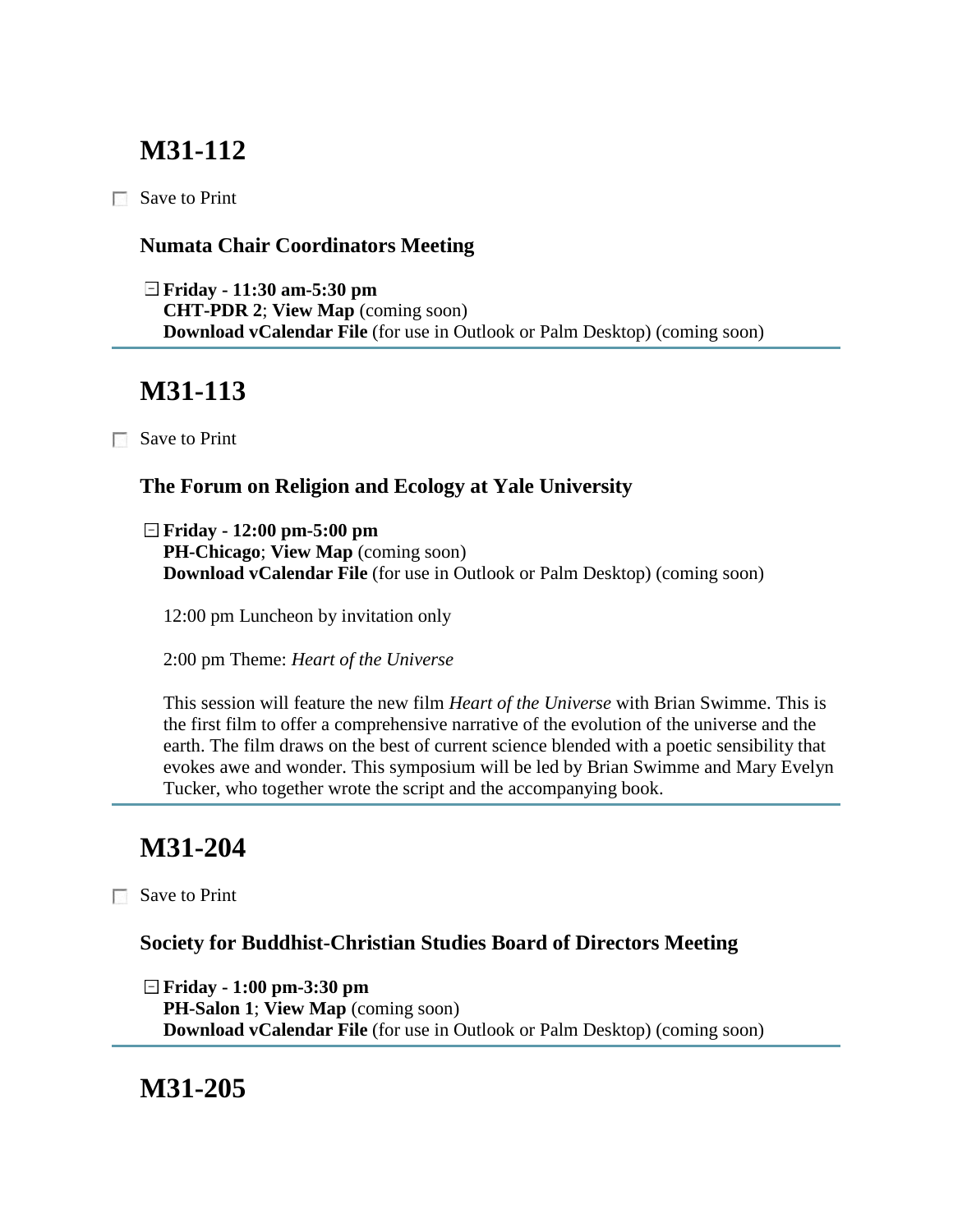Save to Print

#### **Review of** *God as Poet of the World: Exploring Process Theologies***, Roland Faber (Westminster John Knox Press, 2008)**

**Friday - 1:00 pm-3:30 pm PH-Madison**; **View Map** (coming soon) **Download vCalendar File** (for use in Outlook or Palm Desktop) (coming soon)

Mayra Rivera, Pacific School of Religion, Presiding

Reviewers: John D. Caputo, Syracuse University Catherine Keller, Drew University Laurel Schneider, Chicago Theological Seminary John J. Thatamanil, Vanderbilt University Carol Wayne White, Bucknell University

Responding: Roland Faber, Claremont School of Theology

### **M31-200**

Save to Print

#### **North American Association for the Study of Religion**

**Friday - 1:00 pm-3:30 pm CHT-Boulevard C**; **View Map** (coming soon) **Download vCalendar File** (for use in Outlook or Palm Desktop) (coming soon)

Tim Jensen, University of Southern Denmark, Presiding

Theme: *The Case(s) of Turkey: From Secularization to De-Secularization?*

Michael Brett Wilson, Duke University *Secularism and the Qur'an: Dealing with an Arabic Qur'an in the Context of Turkish Nationalism*

Ivan Strenski, University of California, Riverside *Is the Secular Study of Religion in Turkey a Western "Imposition"?*

Refika Sarionder, University of Bielefeld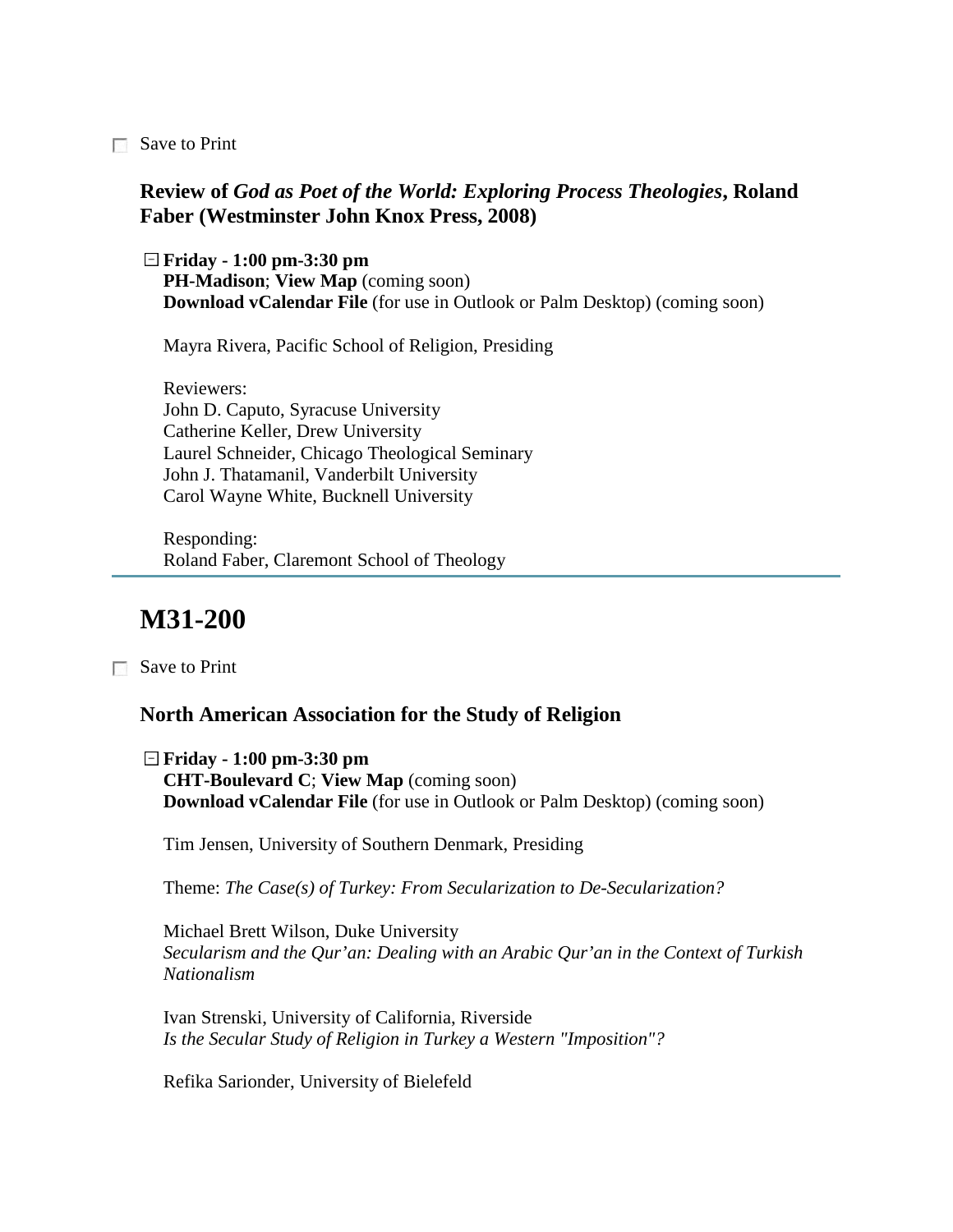*Alevis and Turkish Secularism*

Jens Kreinath, Wichita State University *Body Symbols and Media Events: How Islamicist Politics and Women's Veiling became a Major Constitutional Challenge of Turkish Secularism*

# **M31-201**

Save to Print

#### **Thomas F. Torrance Theological Fellowship**

**Friday - 1:00 pm-3:30 pm CHT-PDR 3**; **View Map** (coming soon) **Download vCalendar File** (for use in Outlook or Palm Desktop) (coming soon)

1:00 Business Meeting

George Hunsinger, Hazel Thompson McCord Professor of Systematic Theology, Princeton Theological Seminary

*Thomas F. Torrance's Theology of the Sacraments with Special Emphasis on the Eucharist* 

See *[www.tftorrance.org](http://www.tftorrance.org/)* for more information.

## **M31-202**

□ Save to Print

**Desire and Theology Research Team**

**Friday - 1:00 pm-3:30 pm CHT-Conference Room 4J**; **View Map** (coming soon) **Download vCalendar File** (for use in Outlook or Palm Desktop) (coming soon)

# **M31-203**

Save to Print

**North American Paul Tillich Society**

**Friday - 1:00 pm-3:30 pm**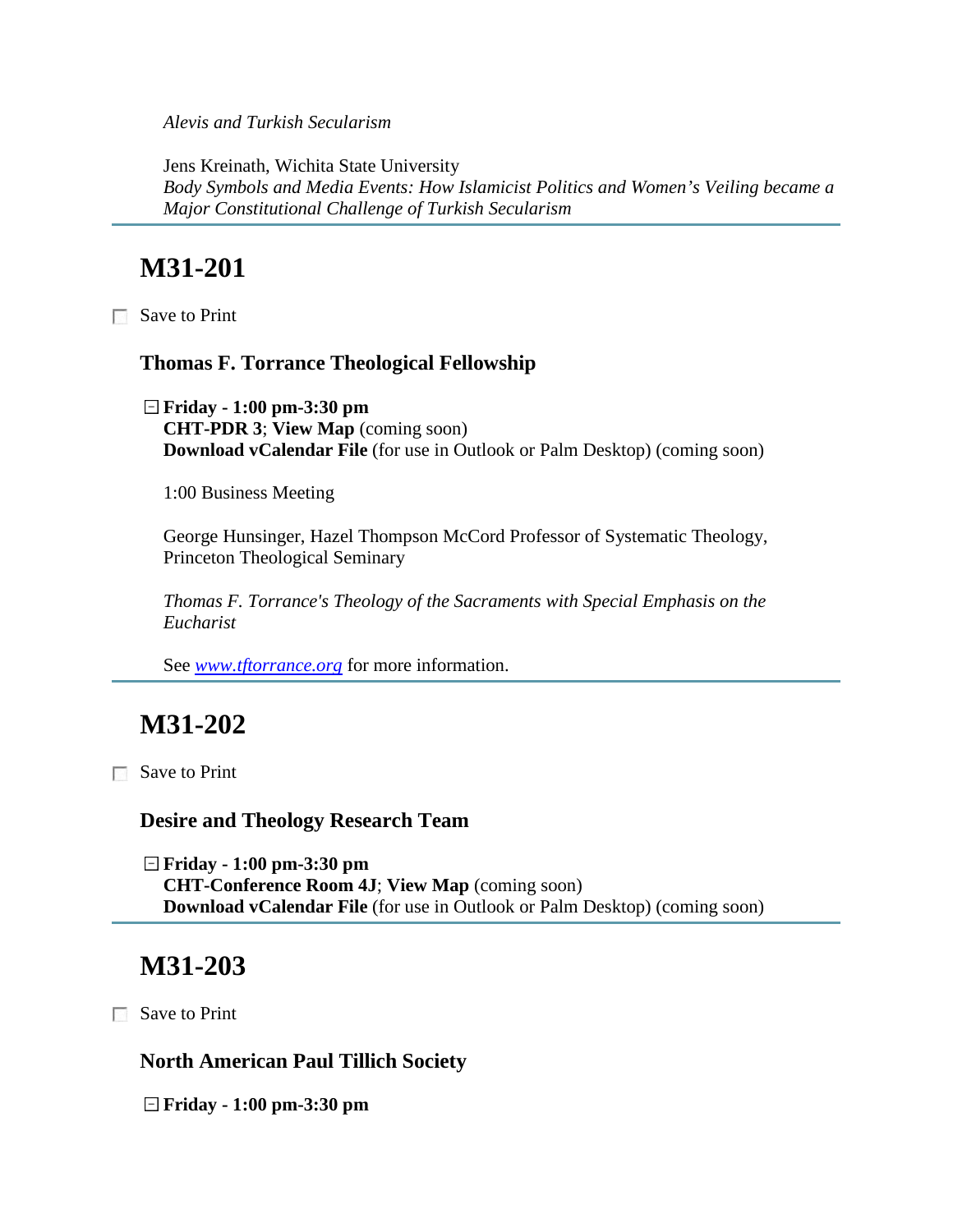**CHT-Conference Room 4K**; **View Map** (coming soon) **Download vCalendar File** (for use in Outlook or Palm Desktop) (coming soon)

Theme: *Tillich as Catalyst of Personal Transformation*

Echol Nix, Furman University *Tillich as Apologetic Preacher: Theology in the Form of Sermons*

Courtney Wilder, Midland Lutheran College *Reading Martin Luther King Jr. as a Tillichian: "The Courage to Be" and "I've Been to the Mountaintop"*

Nathaniel Holmes Jr., St. Thomas University *Paul Tillich and the Gospel of Prosperity*

# **M31-211**

Save to Print

#### **Theology and Ethics Colloquy**

**Friday - 1:00 pm-5:00 pm PH-Ashland**; **View Map** (coming soon) **Download vCalendar File** (for use in Outlook or Palm Desktop) (coming soon)

## **M31-206**

 $\Box$  Save to Print

#### **Bonhoeffer Society: Editorial Board, Board of Directors, and Annual Meeting**

**Friday - 1:00 pm-6:00 pm CHT-Grand Tradition Room**; **View Map** (coming soon) **Download vCalendar File** (for use in Outlook or Palm Desktop) (coming soon)

1:00 pm-3:00 pm Editorial Board, *Bonhoeffer Works* English Edition 3:00 pm-5:00 pm Board of Directors, Bonhoeffer Society 5:00 pm-6:00 pm Annual Membership Meeting, Bonhoeffer Society

## **M31-208**

Save to Print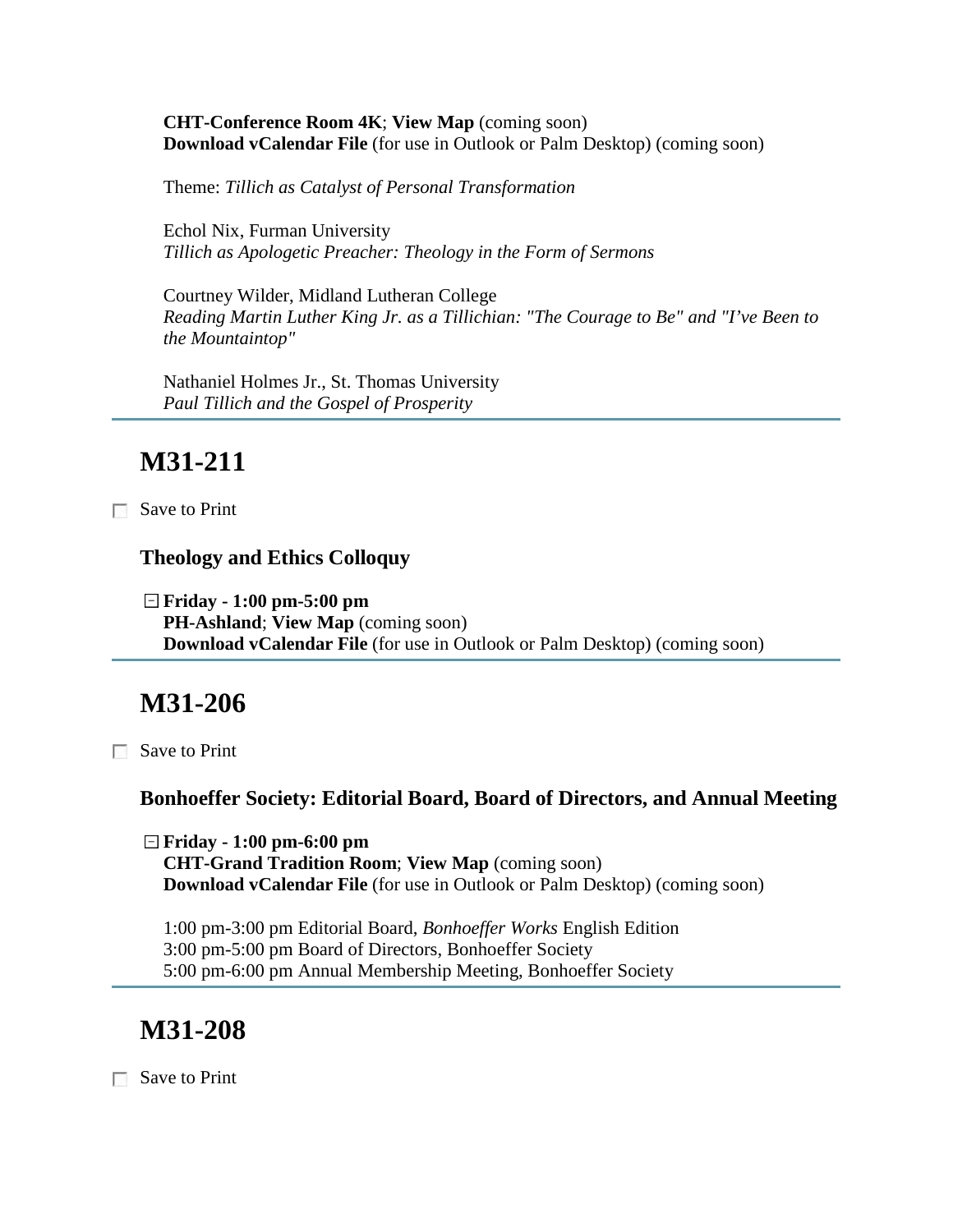#### **Wabash Center Workshop:** *Teaching Introductory Courses*

**Friday - 1:30 pm-8:00 pm CHT-Lake Huron**; **View Map** (coming soon)

**Download vCalendar File** (for use in Outlook or Palm Desktop) (coming soon)

Advance registration required on the Wabash Center webpage: [www.wabashcenter.wabash.edu/programs/article.aspx?id=12770.](http://www.wabashcenter.wabash.edu/programs/article.aspx?id=12770)

An interactive, hands-on workshop addressing the teaching of introductory religion courses in public, private, and religiously affiliated contexts. Topics include faculty and students' goals for learning; assignments and grading; pedagogical strategies; and what highly effective teachers do.

Dinner will be served.

Participants are eligible for a \$2,000 Follow-up Department Grant to host a workshop on teaching introductory courses in your department. All participants will also receive a free copy of Barbara Walvoord's book, *Teaching and Learning in College Introductory Religion Courses* (Blackwell, 2008).

# **M31-209**

Save to Print

#### **Dharma Association of North America**

**Friday - 2:00 pm-4:00 pm CHT-Lake Ontario**; **View Map** (coming soon) **Download vCalendar File** (for use in Outlook or Palm Desktop) (coming soon)

*Theme: Conversion Issues in Christian and Dharma Traditions*

# **M31-210**

Save to Print

### **Psychology, Culture, and Religion Group (formerly Person, Culture, and Religion)**

**Friday - 2:00 pm-6:30 pm PH-Salon 7**; **View Map** (coming soon) **Download vCalendar File** (for use in Outlook or Palm Desktop) (coming soon)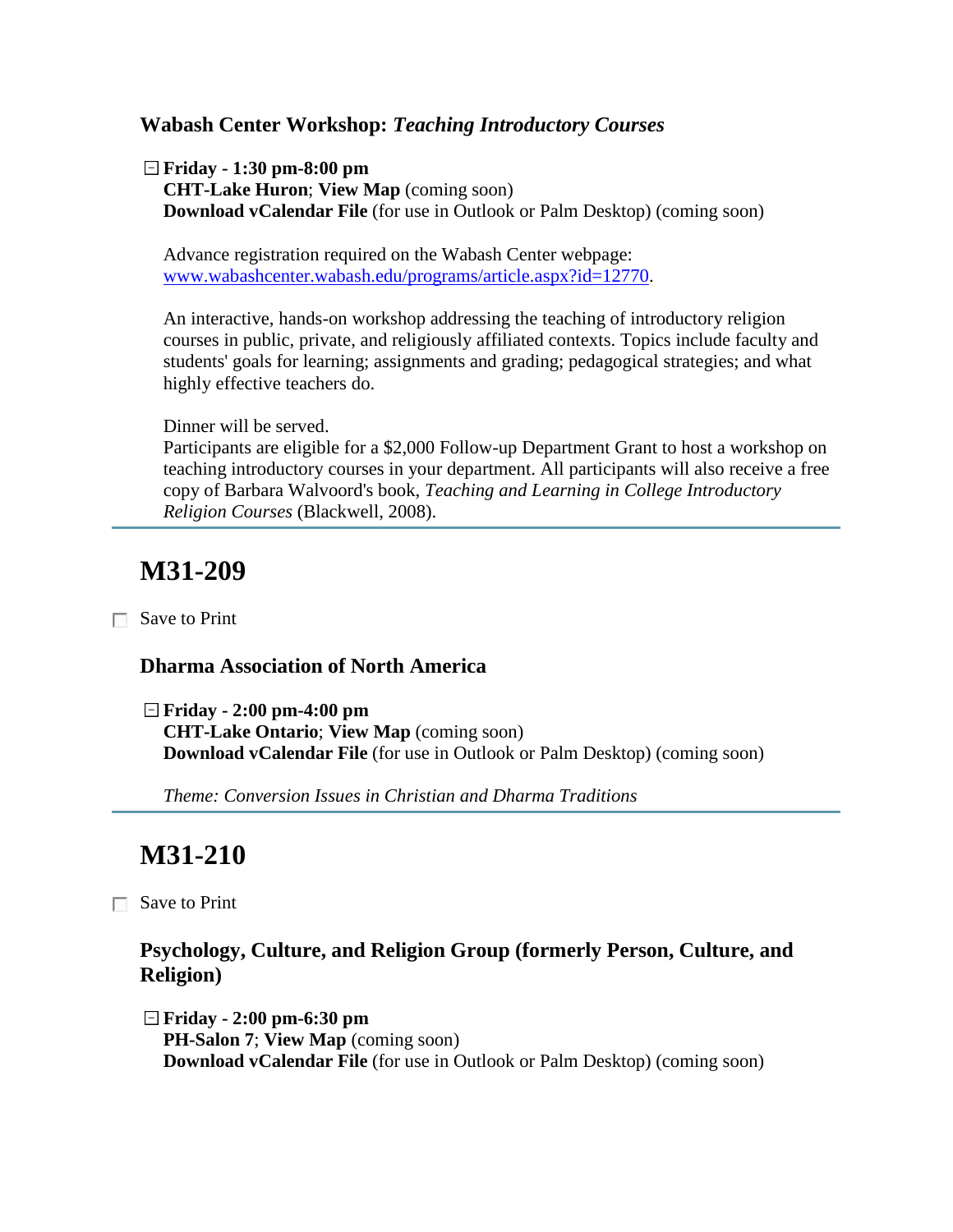2:00 pm-3:45 pm Diane Jonte-Pace, Santa Clara University, Presiding

Theme: *Book Panel:* Mourning Religion *(Bill Parsons, Diane Jonte-Pace, and Susan Henking, eds., University of Virginia Press, 2008)*

Panelists: Pamela Cooper-White, Columbia Theological Seminary Naomi Goldenberg, University of Ottawa

Responding: Celia Brickman, Center for Religion and Psychotherapy, Chicago William Parsons, Rice University Susan Henking, Hobart and William Smith Colleges

3:45-4:00 pm Break

4:00-5:00 pm Sebastian Murken, University of Trier, Germany *Heavenly Services: Psychological Reflections on Today's Attractiveness of Angels*

5:15-6:30 pm *Praxis Reflection:* A. Gregory Schneider, Pacific Union College, California and Mei Ann Teo, Artist-in-Residence, Pacific Union College *Knowing through Becoming - Exercises in Documentary Theater: Reflections on* Red Books: Our Search for Ellen White

PCR Annual Dinner to follow at a local restaurant. Exact location TBA.

### **M31-300**

Save to Print

#### **Society for the Study of Christian Spirituality**

**Friday - 4:00 pm-6:00 pm Offsite**; **View Map** (coming soon) **Download vCalendar File** (for use in Outlook or Palm Desktop) (coming soon)

Theme: *Teaching Spirituality Well*

Catholic Theological Union Courtyards 2 & 3 5401 S. Cornell Ave Chicago IL 60615

All are welcome. CTU can be reached via Metra trains, CTA buses, and cab; a bus will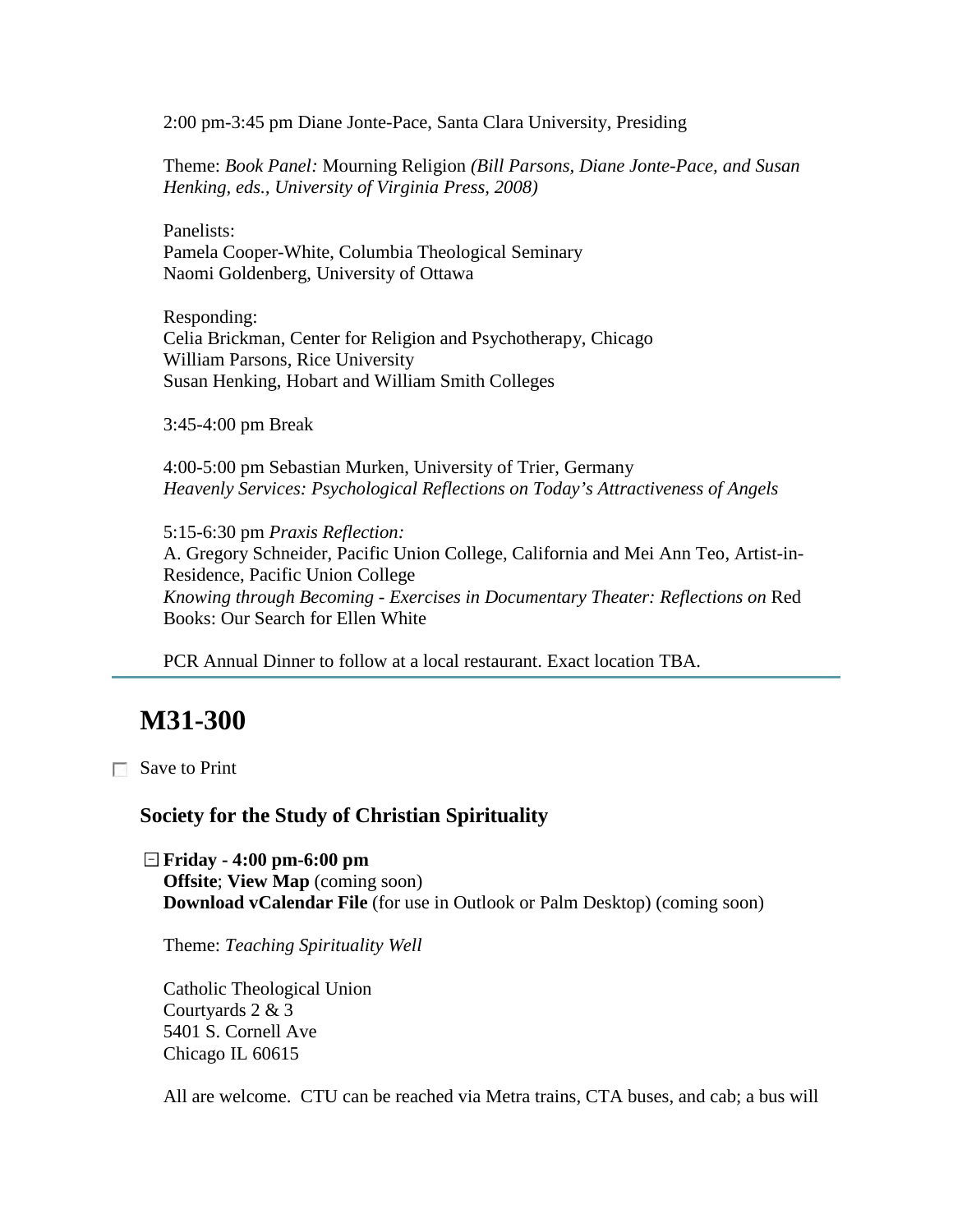also be provided from the Annual Meeting site, returning after our evening reception. For details, visit [sscs.press.jhu.edu/annual\\_meeting/index.html](http://sscs.press.jhu.edu/annual_meeting/index.html)

Those staying for the evening program may RSVP for dinner (\$10.00) at CTU's dining room. For more information or to RSVP, please contact Anita Houck at *[ahouck@saintmarys.edu.](mailto:ahouck@saintmarys.edu)* 

# **M31-311**

Save to Print

#### **Art/s of Interpretation Group**

**Friday - 4:00 pm-6:30 pm CHT-Conference Room 4K**; **View Map** (coming soon) **Download vCalendar File** (for use in Outlook or Palm Desktop) (coming soon)

Sylvester Johnson, Indiana University, Bloomington, Presiding

Theme: *Reconceptualizing the Study of Religion from the Contact Zone(s) of North America*

This session explores the implications of the uniquely modern religious problems arising within colonial and postcolonial contact zones of North America and the inherent hybridities of these zones.

Davíd Carrasco, Harvard University *Contact Zone or Conquest Zone: Mexico City as the Foundation of the Americas*

Philip P. Arnold, Syracuse University *The Doctrine of Discovery: Christian Dispossession of Indigenous People from the Fifteenth Century*

Lisa J. M. Poirier, Miami University *The Kettle: Hybridity in Seventeenth Century New France*

Jennifer I. Reid, University of Maine *Mapping Post-Colonial Space: The Mi'kmaq Mission to St. Anne at Potlotek, Nova Scotia*

Respondent: Charles H. Long, University of California, Santa Barbara, emeritus

**M31-307**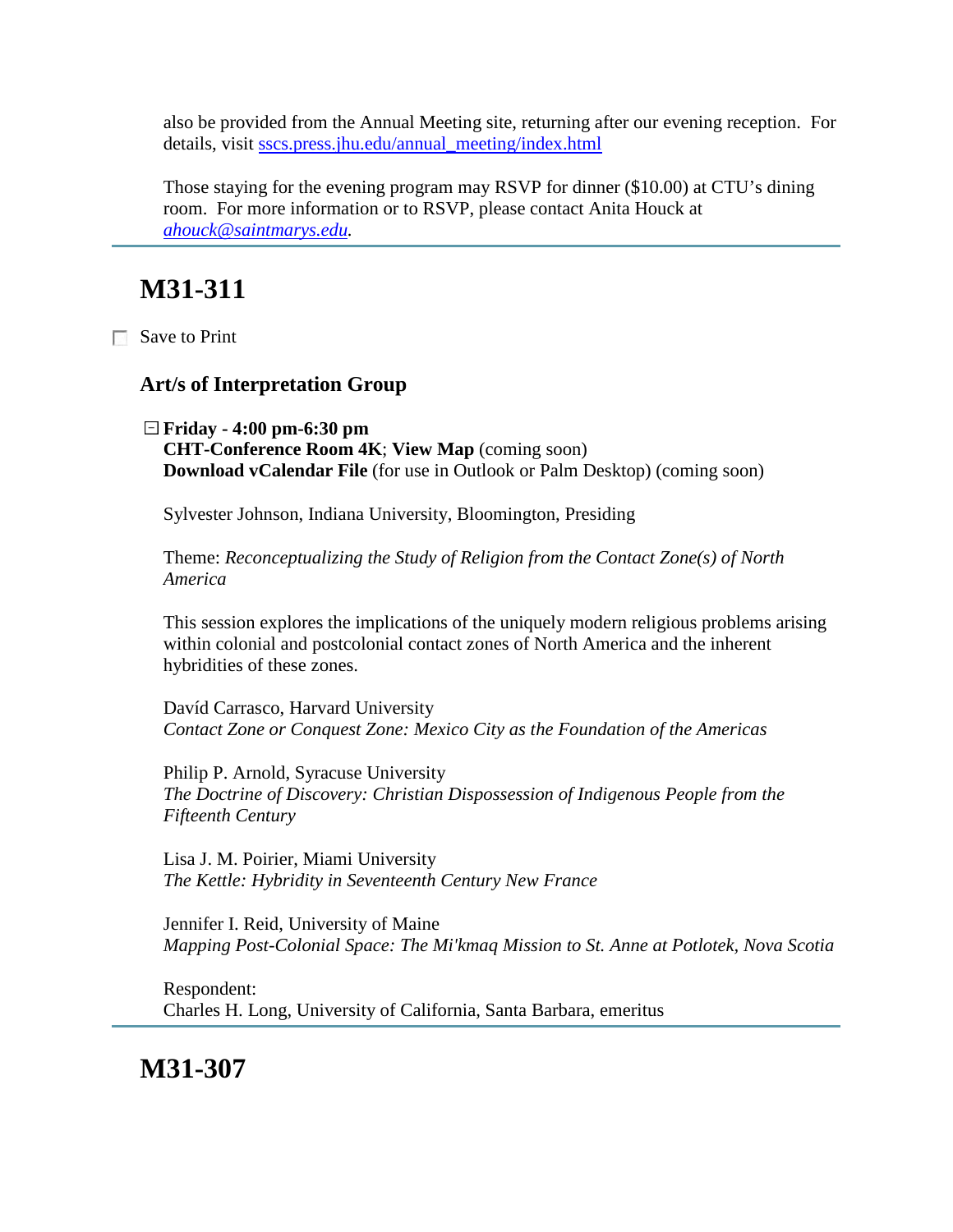□ Save to Print

#### **Karl Barth Society of North America**

**Friday - 4:00 pm-6:30 pm CHT-International Ballroom South**; **View Map** (coming soon) **Download vCalendar File** (for use in Outlook or Palm Desktop) (coming soon)

Keith Johnson, Wheaton College *"The Invention of the Antichrist?" Reconsidering Barth's Rejection of the* Analogia Entis

Kevin Hector, University of Chicago *Election and the Trinity: How My Mind Has Changed*

### **M31-304**

Save to Print

#### **North American Association for the Study of Religion**

**Friday - 4:00 pm-6:30 pm CHT-Boulevard C**; **View Map** (coming soon) **Download vCalendar File** (for use in Outlook or Palm Desktop) (coming soon)

Luther H. Martin, University of Vermont, Presiding

Theme: *The Testability of Cognitive Theories of Religion*

Justin L. Barrett, Oxford University *So Counterintuitiveness Helps Explain Religion: What's the Evidence?*

Emma Cohen, Oxford University *Do Spirits Have Bodies? Or, Are Ghost Concepts Really Minimally Counterintuitive?*

Robert N. McCauley, Emory University *The Importance of Being "Ernest"*

Responding: Brian McCorkle, Boston University

### **M31-302**

Save to Print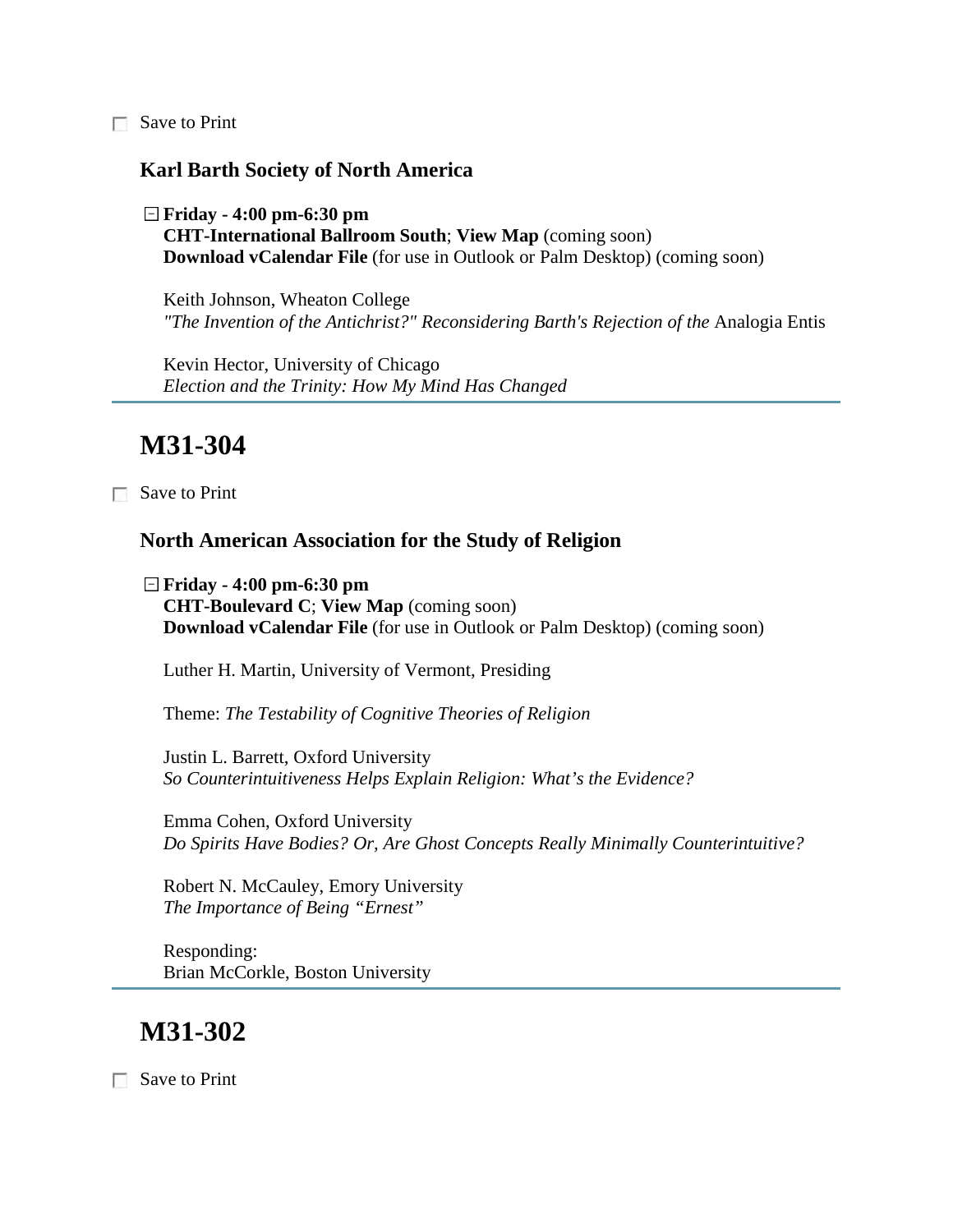#### **Feminist Liberation Theologians' Network**

**Friday - 4:00 pm-6:30 pm CHT-Boulevard B**; **View Map** (coming soon) **Download vCalendar File** (for use in Outlook or Palm Desktop) (coming soon)

The Network's annual gathering, to be held both at the AAR and SBL, will focus on "The Politics of Naming/Branding." We will look at how that dynamic, with particular reference to feminism and liberation, operates in the academy, in publishing, and in public policy. All are welcome.

RSVP: Mary E. Hunt, Women's Alliance for Theology, Ethics and Ritual (WATER), 1- 301-589-2509, [mhunt@hers.com;](mailto:mhunt@hers.com) Elisabeth Schüssler Fiorenza, Harvard Divinity School, 1-617-495-5751, [Eschussler@hds.harvard.edu.](mailto:Eschussler@hds.harvard.edu)

### **M31-305**

Save to Print

#### **Society for Buddhist-Christian Studies**

**Friday - 4:00 pm-6:30 pm CHT-Continental C**; **View Map** (coming soon) **Download vCalendar File** (for use in Outlook or Palm Desktop) (coming soon)

Sandra Costen Kunz, Phillips Theological Seminary, Presiding

Theme: *Cognitive Science, Religious Practices, and Human Development: Buddhist and Christian Perspectives*

Sascha de Lac, The Salk Institute for Biological Studies, and Paula Arai, Louisiana State University *The Body and the Mind: Buddhist Bowing and Neuroscience*

Robert Aitken, Roshi, Diamond Sangha, Hawai'i *"Mine Eyes Have Seen the Glory": Zen and the Two-Hemisphere Brain*

Noreen Herzfeld, St. John's University, Collegeville *"Your Cell Will Teach You Everything": How Practice Shapes Thought in Neuroscience and Early Christian Monasticism*

Wesley J. Wildman, Boston University *Cognitive Error and Contemplative Practices: The Cultivation of Discernment in Mind and Heart*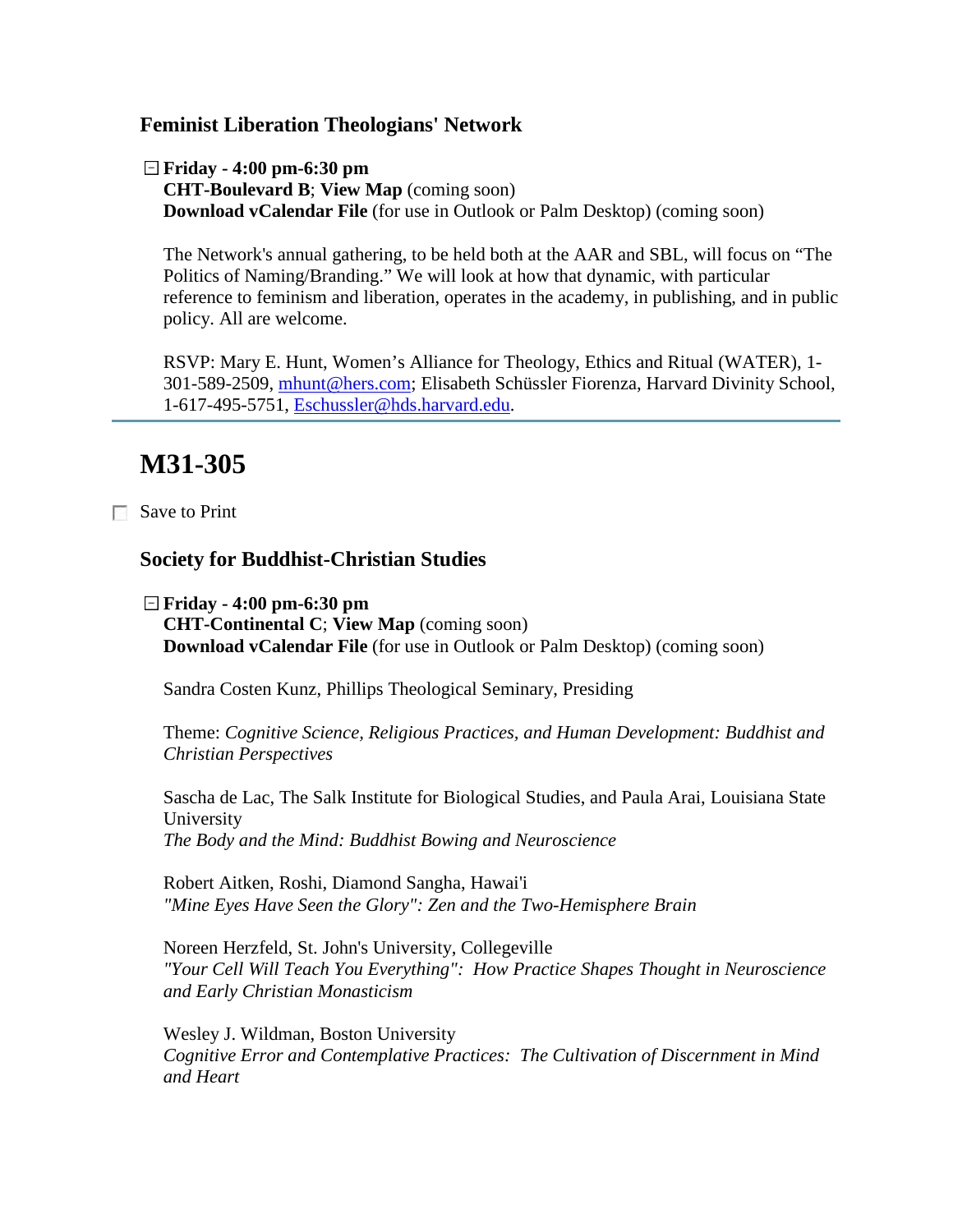Thomas Cattoi, Jesuit School of Theology, Berkeley *Verbal Imagining: Scientific Reflection on Visual Cognition in Light of Traditional Tibetan and Christian Theologies of the Image*

# **M31-303**

 $\Box$  Save to Print

### **Council of Societies for the Study of Religion Annual** *Religious Studies Review* **Editors Meeting**

**Friday - 4:00 pm-6:30 pm PH-Salon 12**; **View Map** (coming soon) **Download vCalendar File** (for use in Outlook or Palm Desktop) (coming soon)

### **M31-306**

Save to Print

#### **North American Paul Tillich Society**

**Friday - 4:00 pm-6:30 pm CHT-Conference Room 4F**; **View Map** (coming soon) **Download vCalendar File** (for use in Outlook or Palm Desktop) (coming soon)

Theme: *Explorations and Expositions of Themes in Tillich*

Christian Danz, Protestant Faculty of the University of Vienna *Symbols Are "The Language of Religion": The Conditions of Tillich's Theory of Symbol in His Early Writings*

Guy Hammond, Virginia Polytechnic Institute and State University *Unconditionality without Sovereignty: Tillich, Caputo, and the Minimalist Theologies of Postmodernity*

Jan-Olav Henriksen, Norwegian School of Theology *Tillich and Eros in Light of Marion's* Erotic Phenomena

## **M31-312**

Save to Print

**Society for the Study of Native American Religious Traditions**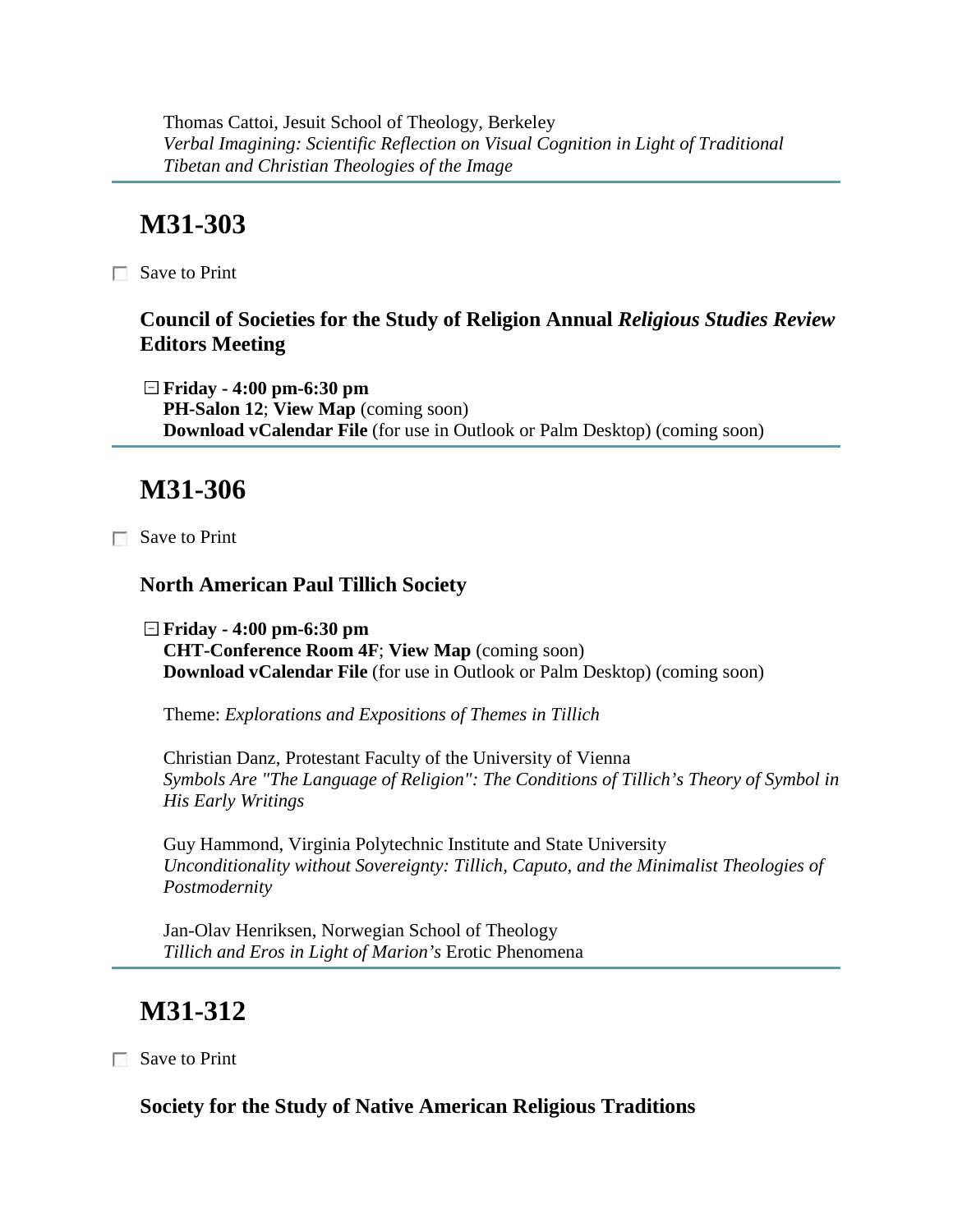**Friday - 4:00 pm-6:30 pm PH-Salon 2**; **View Map** (coming soon) **Download vCalendar File** (for use in Outlook or Palm Desktop) (coming soon)

### **M31-308**

Save to Print

#### **The Intersection of Modernity and Theology in Nineteenth-Century Europe: William Robertson Smith, Ignaz von Dollinger, and J. R. Illingworth**

**Friday - 4:30 pm-6:00 pm PH-Madison**; **View Map** (coming soon) **Download vCalendar File** (for use in Outlook or Palm Desktop) (coming soon)

Harvey Hill, Berry College, Presiding

Kenneth Parker, St. Louis University *The Development of Dollinger's Modern Historiography*

Joseph Rivera, St. Louis University *Sacrifice and Atonement: William Robertson Smith's Influence on Atonement Theology, 1890-1920*

Eric Moser, St. Louis University *J. R. Illingworth and a Modern Assimilation of Evolutionary Theory*

Responding: C. J. T. Talar, University of St. Thomas, Houston

### **M31-309**

Save to Print

#### **Dharma Association of North America**

**Friday - 4:30 pm-6:30 pm CHT-Lake Ontario**; **View Map** (coming soon) **Download vCalendar File** (for use in Outlook or Palm Desktop) (coming soon)

Theme: *The "H-Word": Non-Indian Practitioners and the Question of Hindu Identity*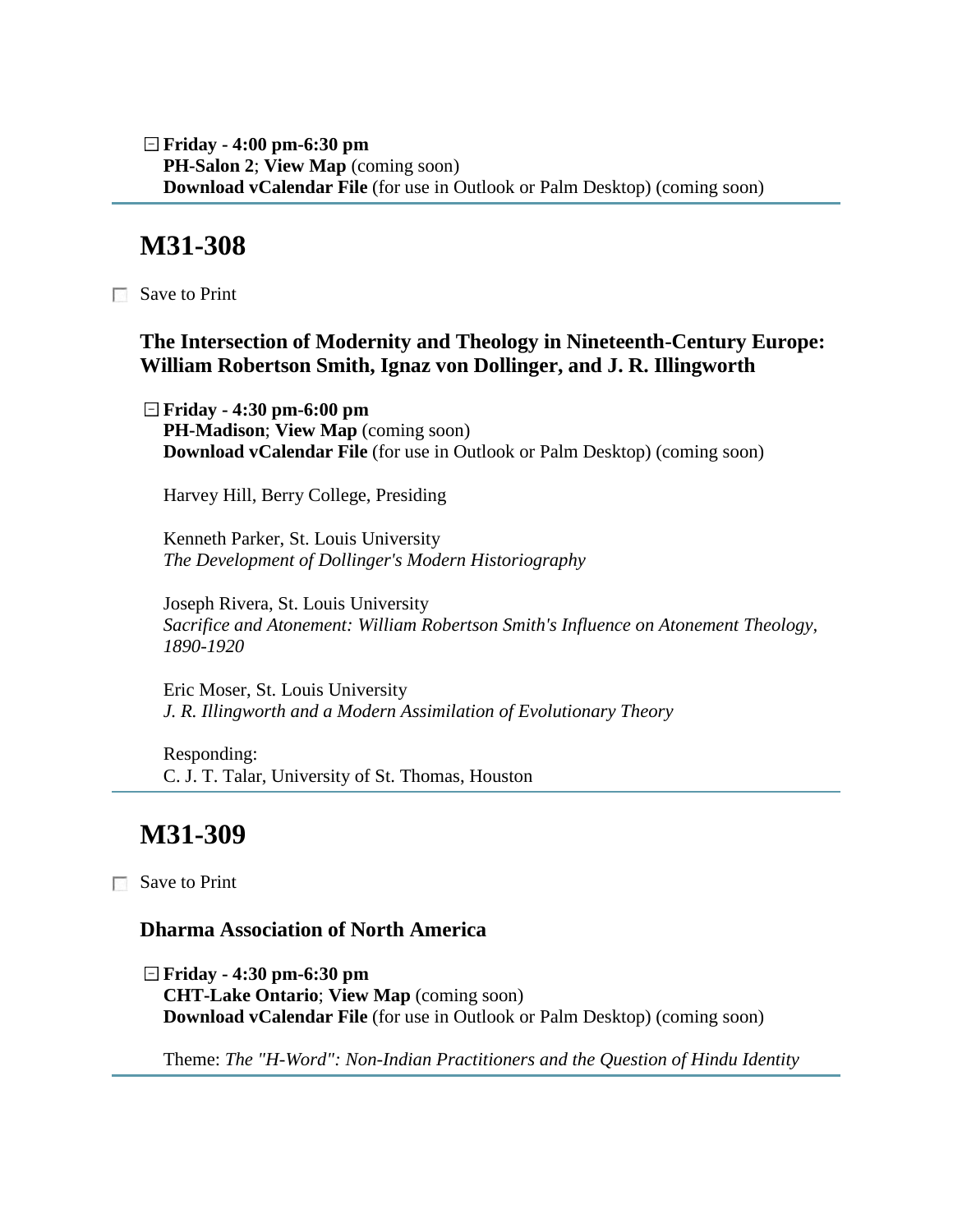# **M31-310**

□ Save to Print

### **General Board of Higher Education and Ministry Women of Color Scholarship Program**

**Friday - 5:00 pm-7:00 pm CHT-Lake Michigan**; **View Map** (coming soon) **Download vCalendar File** (for use in Outlook or Palm Desktop) (coming soon)

## **M31-401**

Save to Print

### **Feminist Studies in Religion, Inc. Pre-Conference Meeting**

**Friday - 6:00 pm-8:30 pm CHT-Williford B**; **View Map** (coming soon) **Download vCalendar File** (for use in Outlook or Palm Desktop) (coming soon)

# **M31-400**

Save to Print

### **Søren Kierkegaard Society**

**Friday - 6:30 pm-9:00 pm Offsite**; **View Map** (coming soon) **Download vCalendar File** (for use in Outlook or Palm Desktop) (coming soon)

Theme: *Kierkegaard and Ramanuja*

6:30 pm Banquet (Location to be announced)

8:00 pm Merigala Gabriel, Madras Christian College *Kierkegaard and Ramanuja*

# **M31-404**

Save to Print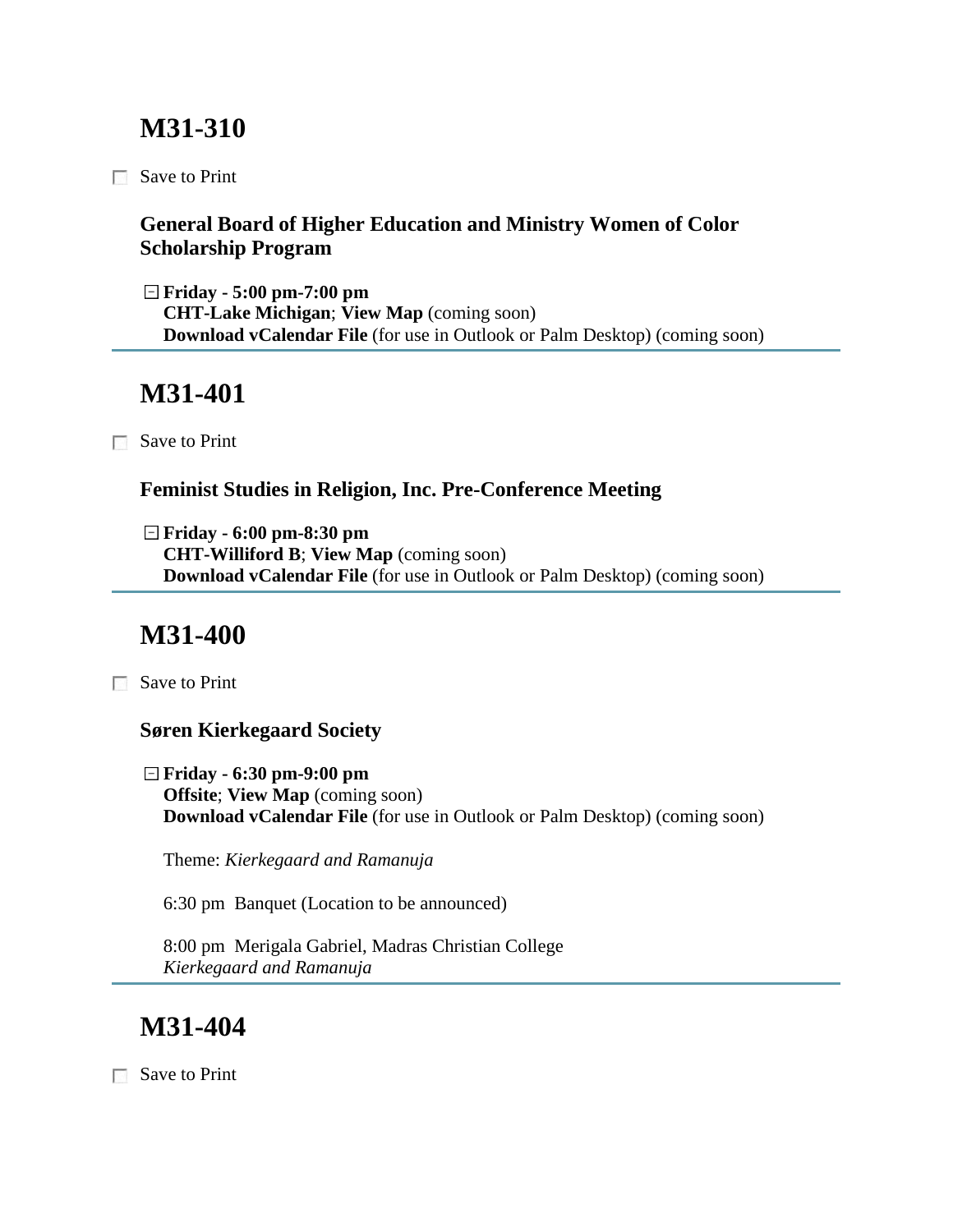**Society for Asian and Comparative Philosophy**

**Friday - 7:00 pm-8:30 pm CHT-Boulevard B**; **View Map** (coming soon) **Download vCalendar File** (for use in Outlook or Palm Desktop) (coming soon)

Chakravathi Ram-Prasad, Lancaster University, Presiding

Theme: *Perspectives in Indian Philosophy of the Mind*

Judy Saltzman, California Polytechnic Institute *Cosmic Order and Hierarchy in Vedanta and Neo-Platonism*

Douglas L. Berger, Southern Illinois University *The Embodiment of Self-Consciousness: Reconfiguring Nyaya Ontology toward a Proposed Solution of the Problem of Interaction*

Purushottama Bilamoria, Deakin University *The Rise and Fall of Dualist Accounts of the Mind: East and West*

### **M31-409**

Save to Print

#### **Pedagogy for the Perplexed**

**Friday - 7:00 pm-8:30 pm Offsite**; **View Map** (coming soon) **Download vCalendar File** (for use in Outlook or Palm Desktop) (coming soon)

Theme: *Naming the Dilemmas of Pedagogy Related to the Israeli-Palestinian Conflict*

Location: First United Methodist Church at the Chicago Temple 77 W. Washington, Chicago

An invitation for teachers in universities, theological schools, and congregations to come together for thoughtful consideration of the complicated issues of teaching in relation to the current situation of the Israeli-Palestinian conflict. The keynotes and the discussion will focus on possibilities for teaching and learning.

Ellen T. Charry, Princeton Theological Seminary *A Christian Perspective*

Yehezkel Landau, Hartford Theological Seminary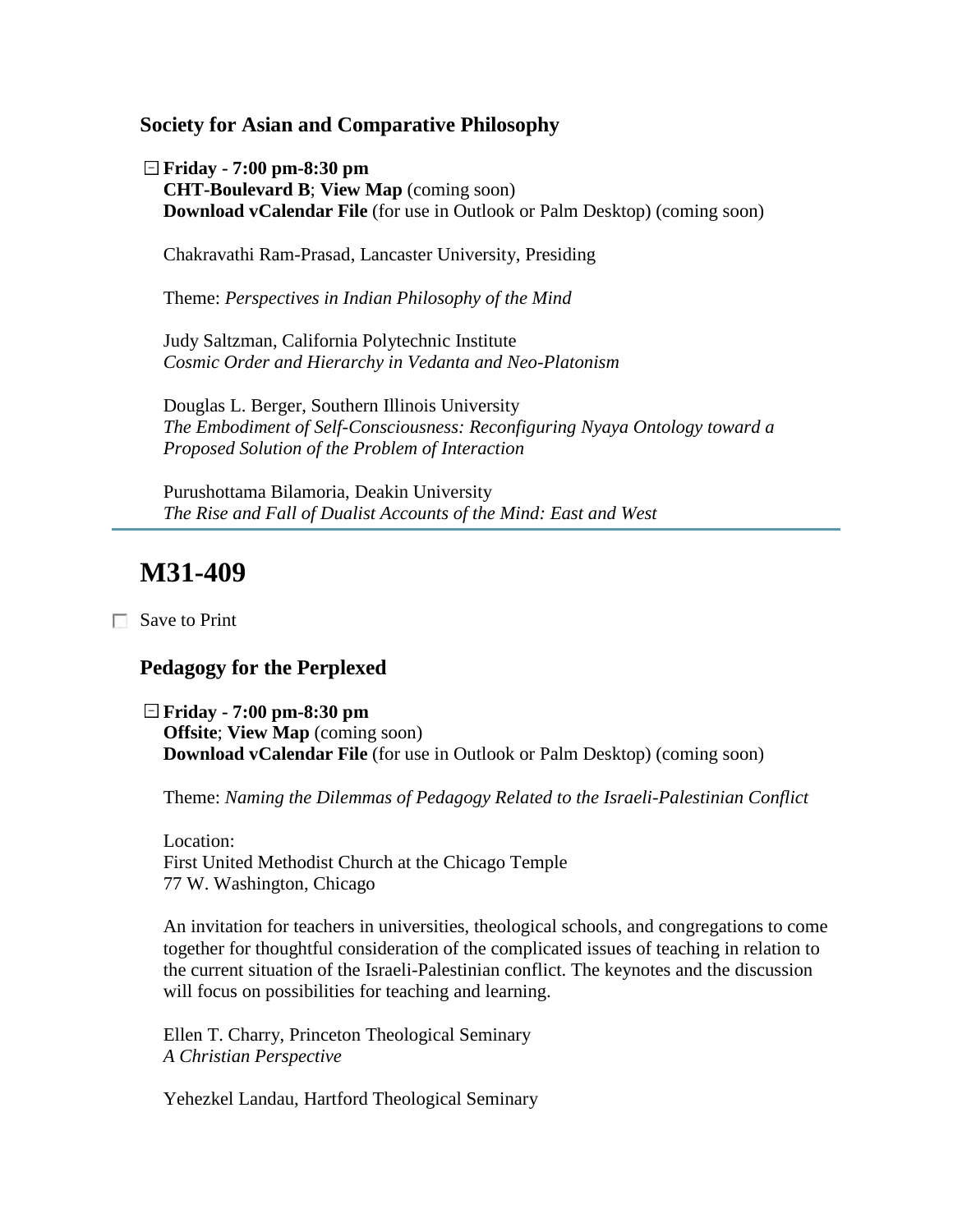*A Jewish Perspective*

Yahya Hendi, Georgetown University *A Muslim Perspective*

Responding: Heidi Hadsell, President, Hartford Theological Seminary

For further information and to register: [www.pedagogyfortheperplexed.org](http://www.pedagogyfortheperplexed.org/) 

## **M31-406**

Save to Print

#### **Council of Societies for the Study of Religion Annual Board Meeting**

**Friday - 7:00 pm-8:30 pm PH-Salon 12**; **View Map** (coming soon) **Download vCalendar File** (for use in Outlook or Palm Desktop) (coming soon)

# **M31-402**

Save to Print

#### **Jesuit Departments of Theology and Religious Studies: Business Meeting**

**Friday - 7:00 pm-8:30 pm CHT-Williford C**; **View Map** (coming soon) **Download vCalendar File** (for use in Outlook or Palm Desktop) (coming soon)

### **M31-405**

Save to Print

### **LGBT Caucus of the AAR**

**Friday - 7:00 pm-8:30 pm CHT-PDR 3**; **View Map** (coming soon) **Download vCalendar File** (for use in Outlook or Palm Desktop) (coming soon)

The LGBT Caucus is an informal network of scholars seeking to connect their scholarship with advocacy for LGBT people. This year we'll discuss the critical connections among race, ethnicity, sexuality, and gender. Our meeting will be facilitated by Jakob Hero and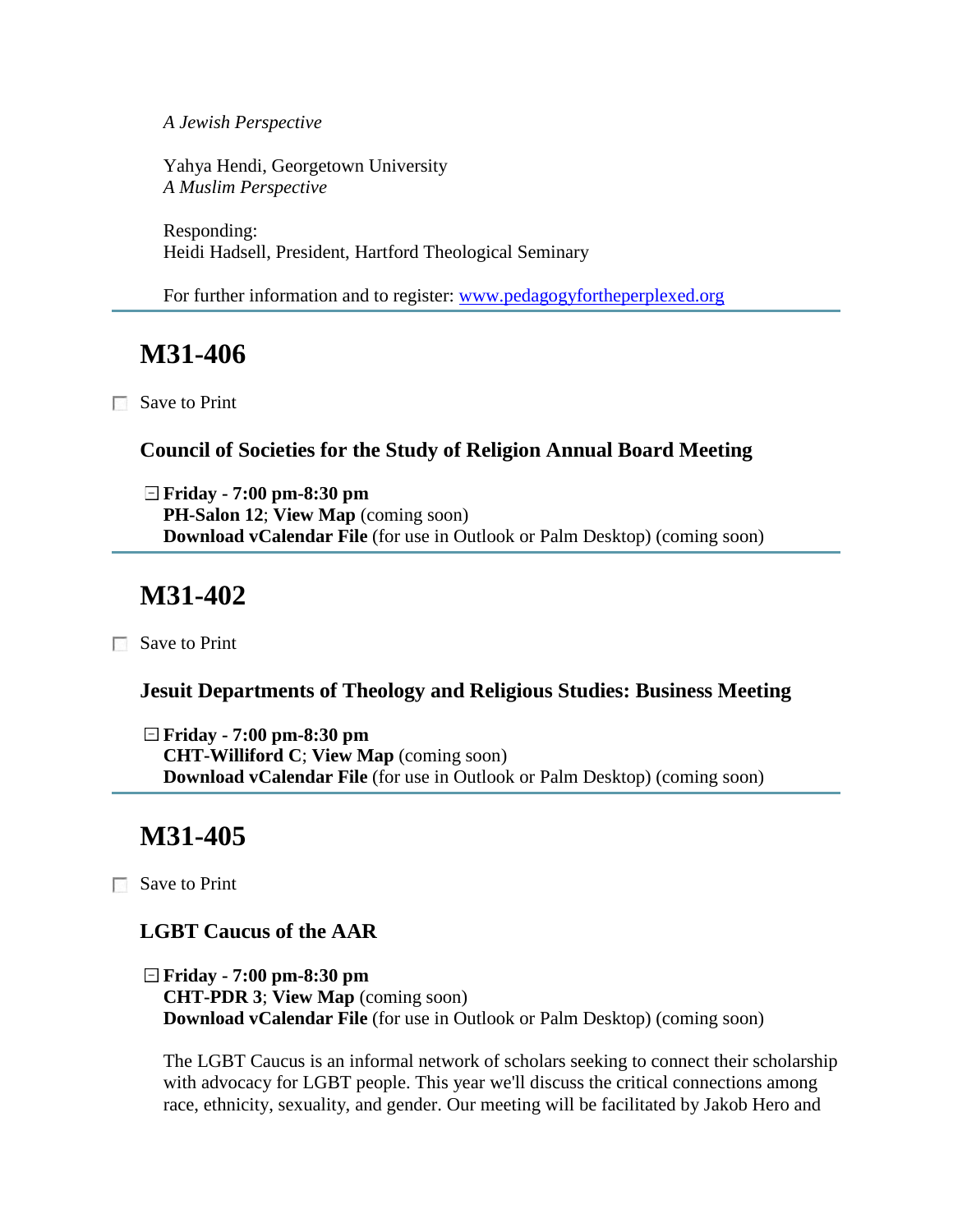## **M31-407**

 $\Box$  Save to Print

#### **Mennonite Scholars and Friends Reception**

**Friday - 7:00 pm-8:30 pm CHT-Conference Room 4D**; **View Map** (coming soon) **Download vCalendar File** (for use in Outlook or Palm Desktop) (coming soon)

## **M31-403**

Save to Print

#### **New Religious Movements Group**

**Friday - 7:00 pm-8:30 pm CHT-PDR 1**; **View Map** (coming soon) **Download vCalendar File** (for use in Outlook or Palm Desktop) (coming soon)

Theme: *Researching New Religions: The Fundamentalist Latter-Day Saints Case and Beyond*

# **M31-410**

Save to Print

#### **The Word Made Fresh**

**Friday - 7:00 pm-8:45 pm CHT-International Ballroom South**; **View Map** (coming soon) **Download vCalendar File** (for use in Outlook or Palm Desktop) (coming soon)

7:00 pm Lecture

John Franke, Biblical Theological Seminary, Presiding

Kevin Vanhoozer, Research Professor of Systematic Theology, Trinity Evangelical Divinity School *Remythologizing Theology*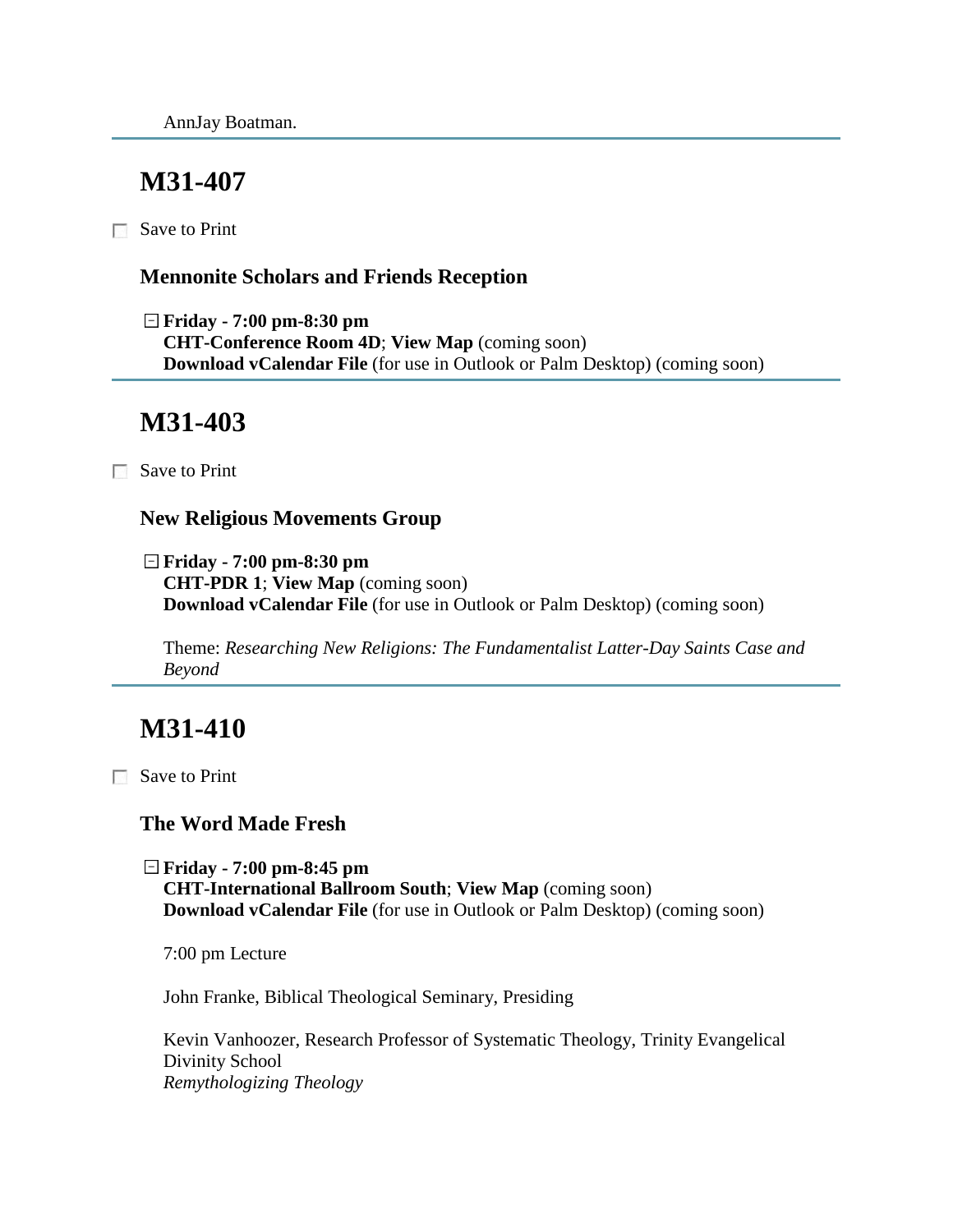9:00 pm Evangelical Christian Scholars Reception

Following the lecture, you are invited to attend a reception. (See M31-417 for the location). There we will discuss the formation of a pre-conference before the Annual Meeting of the American Academy of Religion. For further information, contact Don Thorsen at [dthorsen@apu.edu.](mailto:dthorsen@apu.edu)

# **M31-411**

Save to Print

#### **Society for the Study of Christian Spirituality**

**Friday - 7:00 pm-9:00 pm Offsite**; **View Map** (coming soon) **Download vCalendar File** (for use in Outlook or Palm Desktop) (coming soon)

Theme: *Art and Spirituality: A Reflective Exploration*

The Art Gallery Catholic Theological Union 5416 S. Cornell Ave. Chicago IL 60615

All are welcome. A light reception will be included. CTU can be reached via Metra trains, CTA buses, and cab; a bus will also be provided from the Annual Meeting site before our afternoon session, returning downtown after the evening reception. For details, please check our website at [sscs.press.jhu.edu/annual\\_meeting/index.html](http://sscs.press.jhu.edu/annual_meeting/index.html) For more information, please contact Anita Houck, Secretary, at [ahouck@saintmarys.edu.](mailto:ahouck@saintmarys.edu)

### **M31-413**

Save to Print

#### **Society for the Arts in Religious and Theological Studies (SARTS)**

**Friday - 7:00 pm-9:30 pm CHT-Continental B**; **View Map** (coming soon) **Download vCalendar File** (for use in Outlook or Palm Desktop) (coming soon)

Theme: *Reception and Lecture by Judith Dupré:* Building as Being: The Ethical Function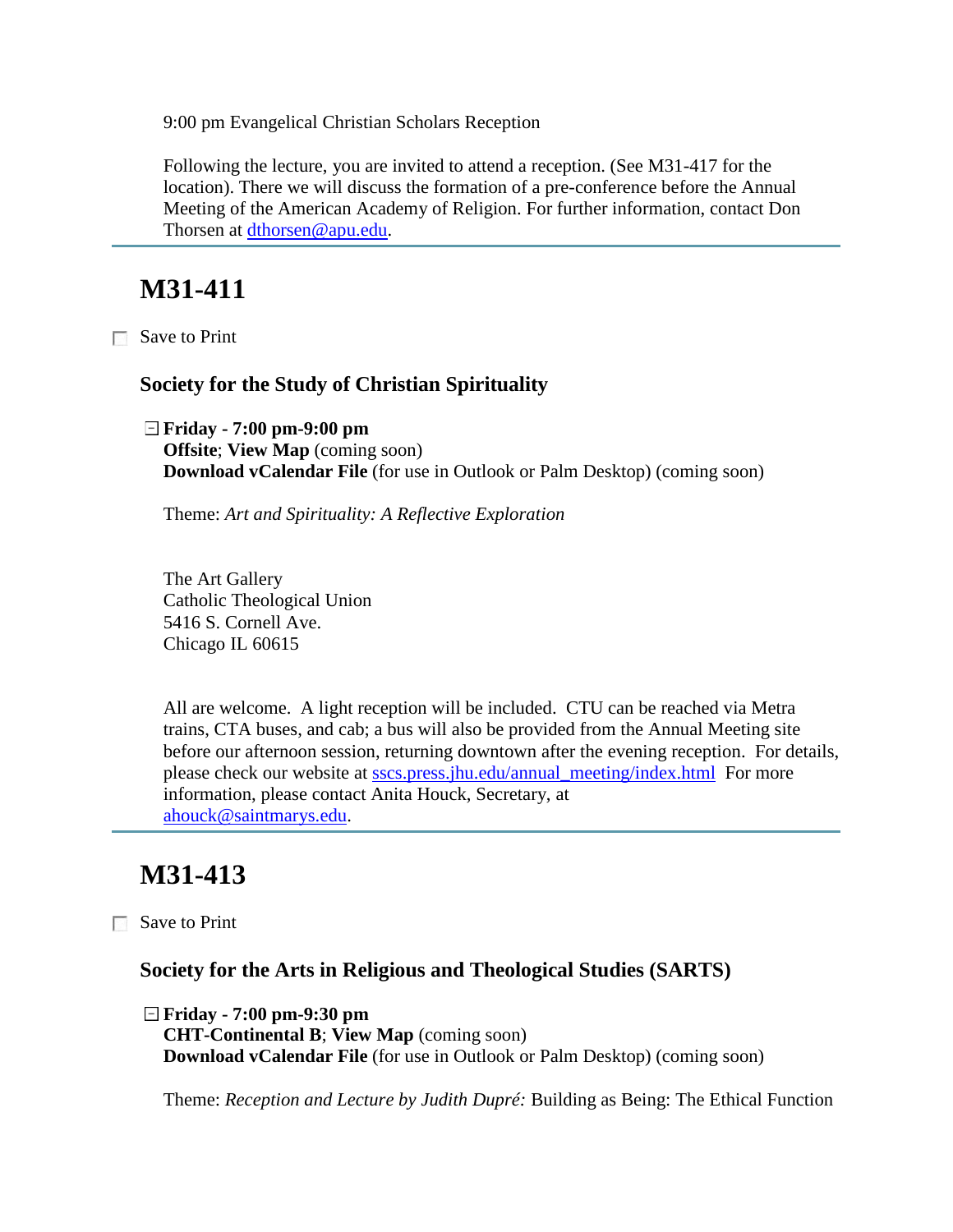of Architecture

The reception will include a remembrance and recognition of the life and work of John Dillenberger. The evening program will feature a lecture by Judith Dupré: *Building as Being: The Ethical Function of Architecture*. This lecture will be followed Saturday morning by a tour of new Chicago architecture, led by Dupré, with commentary by some of Chicago's most renowned architects. Dupré is author of six illustrated non-fiction books including *Skyscrapers* (1996, 2008) and *Churches* (2005). Non members as well as members are welcome to this event.

# **M31-414**

Save to Print

#### **Society for Hindu-Christian Studies**

**Friday - 7:00 pm-10:00 pm CHT-Joliet**; **View Map** (coming soon) **Download vCalendar File** (for use in Outlook or Palm Desktop) (coming soon)

Amy Allocco, Emory University, Presiding

Theme: *Constructing and Crossing Religious Boundaries in South Asia: A Discussion with International Visiting Scholars*

Panelists: Tissa Balasuriya, Centre for Society and Religion, Colombo K. Srinivasan, Vivekananda College, Chennai

Responding: Paul M. Collins, University of Chichester

# **M31-412**

□ Save to Print

### **An Evening with Episcopal Divinity School**

**Friday - 7:30 pm-9:00 pm CHT-Conference Room 4C**; **View Map** (coming soon) **Download vCalendar File** (for use in Outlook or Palm Desktop) (coming soon)

### **M31-415**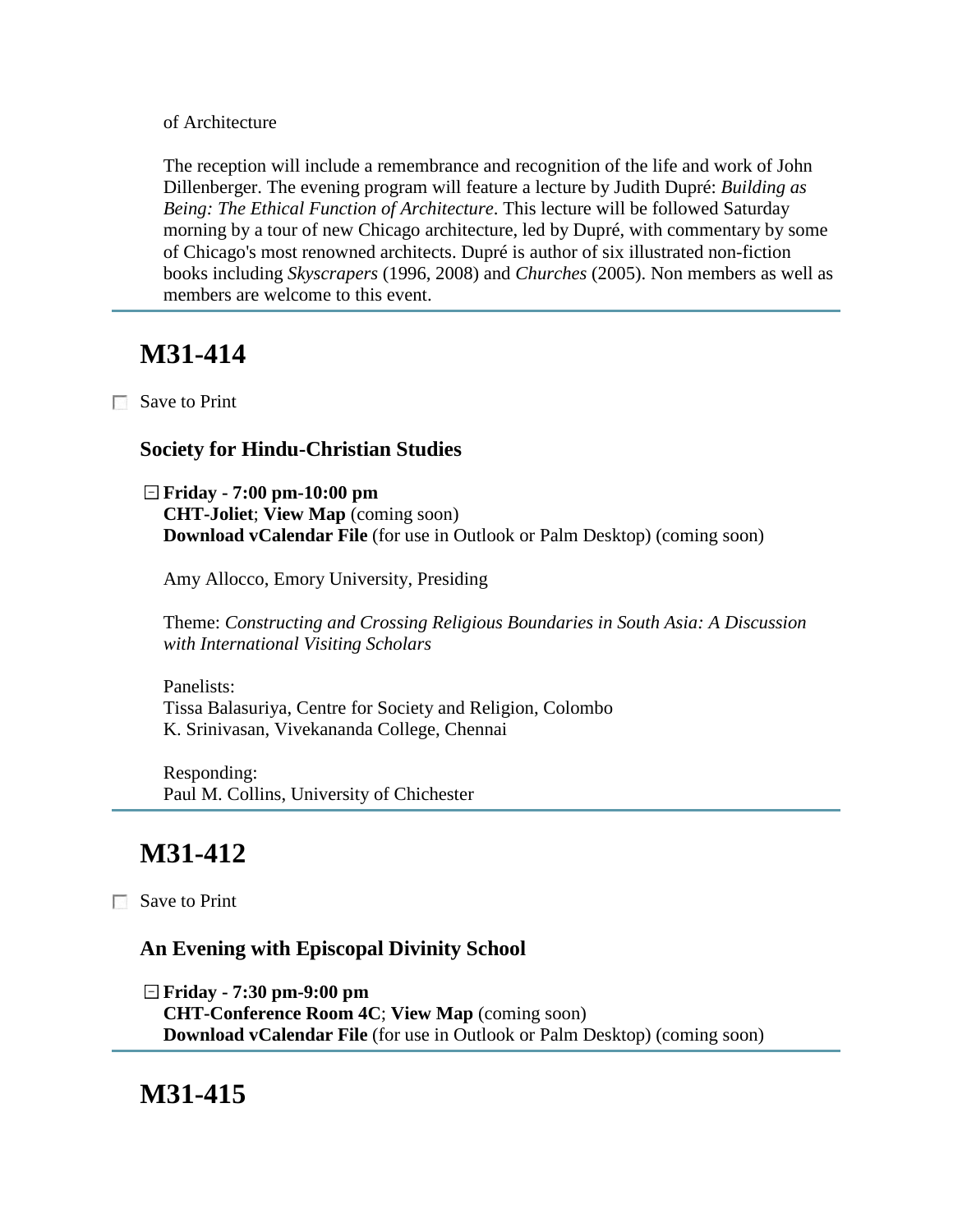Save to Print

#### **Inter Religious Federation for World Peace Annual Reception**

**Friday - 7:30 pm-9:00 pm CHT-Marquette**; **View Map** (coming soon) **Download vCalendar File** (for use in Outlook or Palm Desktop) (coming soon)

Theme: *Intelligent Design in the* New World Encyclopedia

Intelligent design is an arena of contention. Most scientists view the theory as religion, or creationism. Conversely, Intelligent Design scholars raise concerns about the Darwinian model of evolution specifically, and the limitations of science in general.

The values-based, general knowledge *New World Encyclopedia* must meet challenges presented by such "hot topics." How can students learn and understand the merits of arguments from both sides, gaining proper knowledge beyond partisan bickering?

## **M31-423**

Save to Print

#### **The Institute of Ismaili Studies, Qur'anic Studies Unit Reception & Dinner**

**Friday - 7:30 pm-9:30 pm**

**CHT-Astoria**; **View Map** (coming soon) **Download vCalendar File** (for use in Outlook or Palm Desktop) (coming soon)

The Qur'anic Studies Unit at the Institute of Ismaili Studies is pleased to invite attendees and participants of the *Round Table Discussions on Pre-modern Qur'an Commentaries* (M31-111) to a Reception and Dinner with its scholars and friends.

Please RSVP to Asif Alidina at [rdc@iis.ac.uk](mailto:rdc@iis.ac.uk)

## **M31-421**

Save to Print

#### **Feminist Studies in Religion, Inc. Reception**

**Friday - 8:30 pm-10:30 pm CHT-Williford A**; **View Map** (coming soon)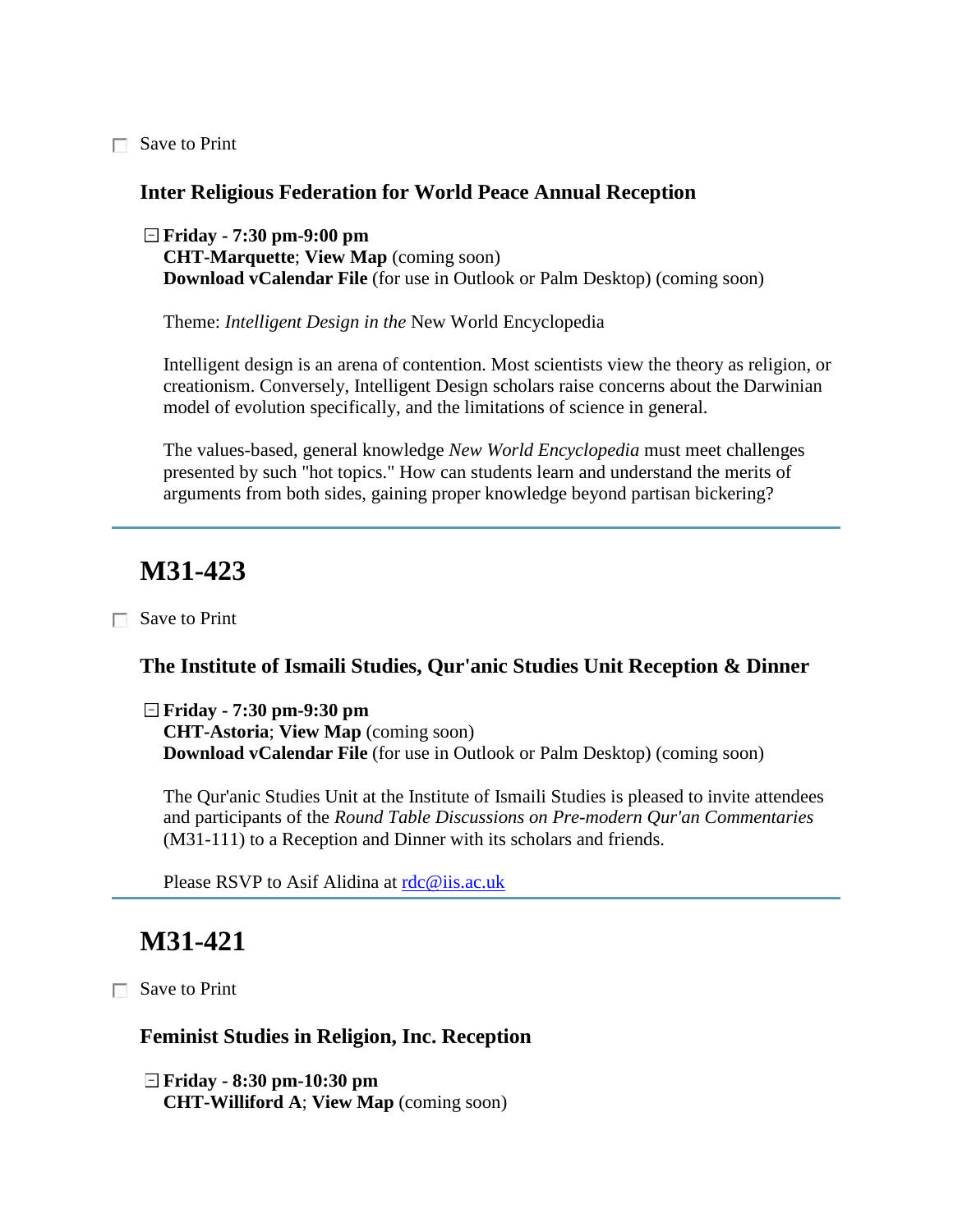# **M31-416**

Save to Print

### **Pluralism Project Reception and Premiere of Documentary Film,** *Fremont, USA*

**Friday - 8:30 pm-11:00 pm CHT-Continental C**; **View Map** (coming soon) **Download vCalendar File** (for use in Outlook or Palm Desktop) (coming soon)

You are invited to the Pluralism Project reception and the premiere of *Fremont, USA,* our new documentary film narrated by Diana Eck. Fremont, California is home to Peace Terrace, where Muslims and Methodists built houses of worship side by side and Gurdwara Road, where a large Sikh community engages in creative forms of outreach. The diversity of the global Buddhist community is also present: Thai, Chinese, and Burmese temples dot the landscape. As initial filming was underway, Alia Ansari, an Afghan-American woman, was murdered while walking along a street with her daughter. Was she killed because of her headscarf? Was it a hate crime? How will the larger community respond? This film will make the challenges of religious diversity vivid, visible, and accessible for discussion.

# **M31-422**

Save to Print

### **A Pagan Religious Ritual Celebrating Samhain (October 31)**

**Friday - 8:30 pm-11:00 pm CHT-Continental A**; **View Map** (coming soon) **Download vCalendar File** (for use in Outlook or Palm Desktop) (coming soon)

To be held in Grant Park, or in CHT-Continental A in case of inclement weather.

# **M31-420**

□ Save to Print

#### **Friends of China Academic Consortium**

**Friday - 9:00 pm-11:00 pm**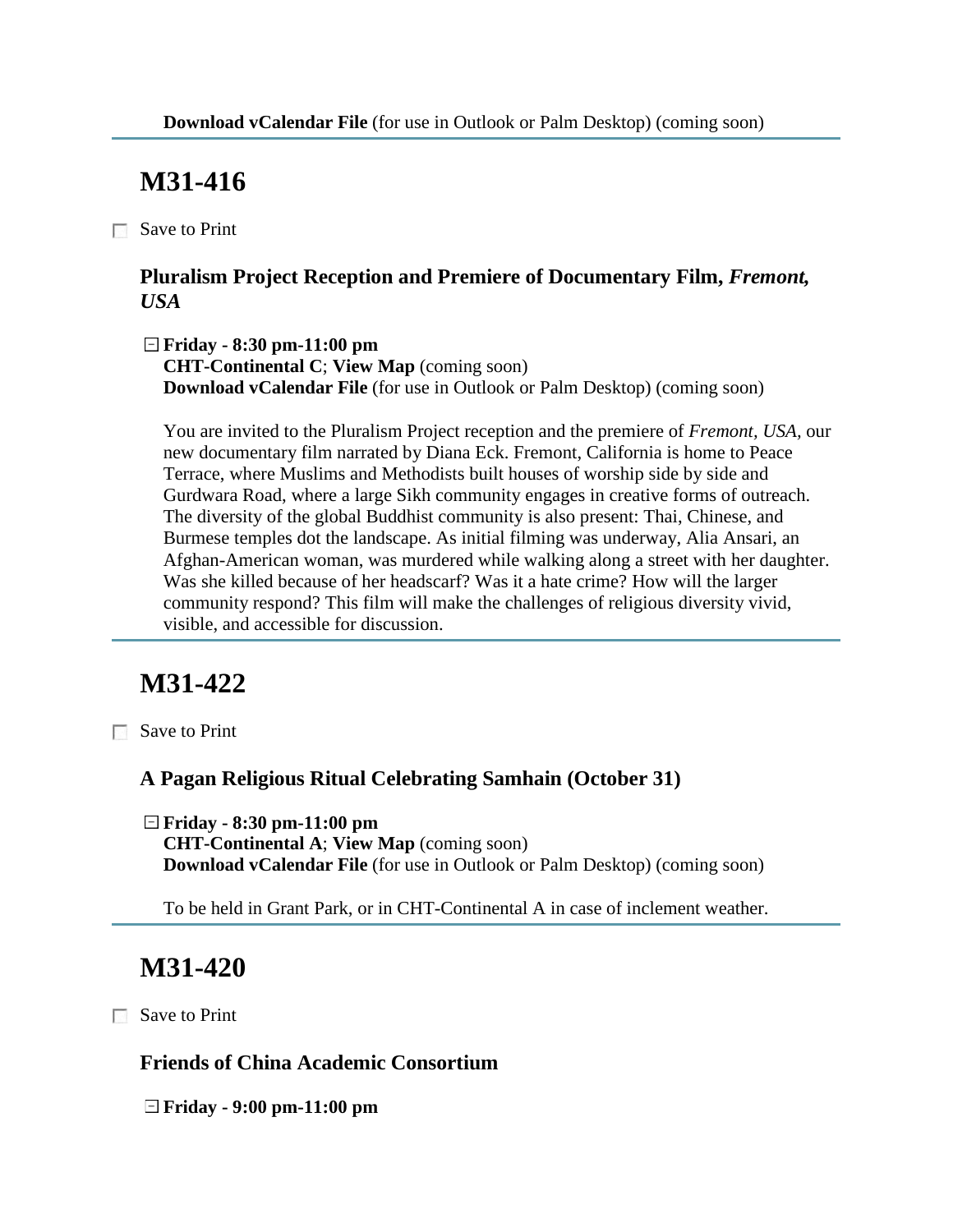# **M31-417**

□ Save to Print

### **Evangelical Christian Scholars Reception**

**Friday - 9:00 pm-11:00 pm CHT-International Ballroom South**; **View Map** (coming soon) **Download vCalendar File** (for use in Outlook or Palm Desktop) (coming soon)

Evangelical Christians are invited to attend a reception, following the 7:00 pm lecture by Kevin Vanhoozer, entitled *Remythologizing Theology*, for *The Word Made Fresh*. (See M31-410 for the location of *The Word Made Fresh.*)

Tom Oord, Northwest Nazarene University, Presiding

At the reception, we will discuss the formation of a pre-conference before the Annual Meeting of the American Academy of Religion. For further information, contact Don Thorsen at [dthorsen@apu.edu.](mailto:dthorsen@apu.edu)

# **M31-418**

Save to Print

### **Jesuit Departments of Theology and Religious Studies Reception**

**Friday - 9:00 pm-11:00 pm CHT-Lake Michigan**; **View Map** (coming soon) **Download vCalendar File** (for use in Outlook or Palm Desktop) (coming soon)

## **M31-419**

Save to Print

#### **Polanyi Society**

**Friday - 9:00 pm-11:00 pm CHT-PDR 3**; **View Map** (coming soon) **Download vCalendar File** (for use in Outlook or Palm Desktop) (coming soon)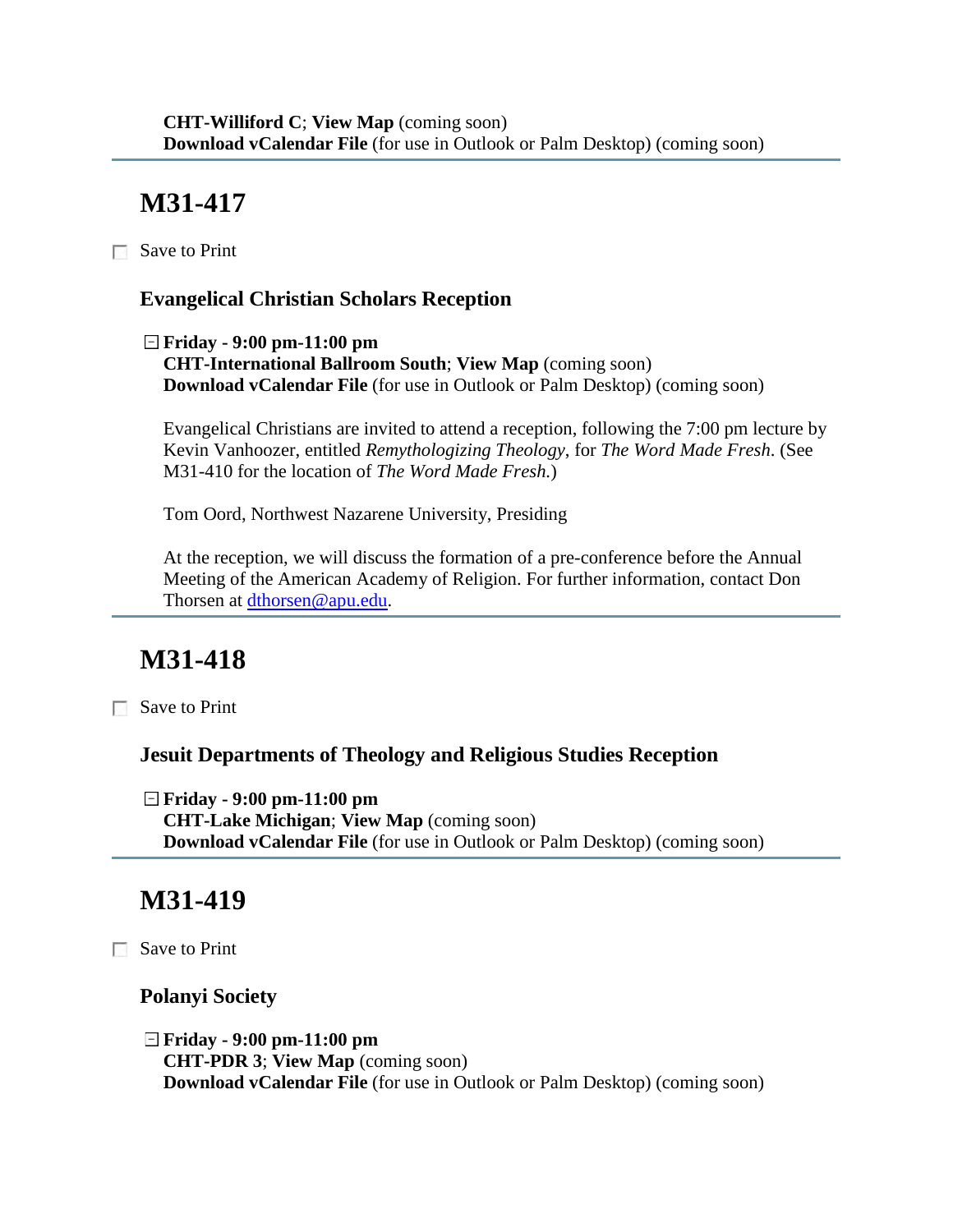Theme: *Symposium on Tony Clark's* Divine Revelation and Human Response *(Some Polanyian Reflections)* 

Panelists: Chris Kettler, Friends University Walter Mead, Illinois State University; President of Polanyi Society

Responding: Tony Clark, Friends University

Followed by open discussion.

## **M1-2**

Save to Print

### **North American Paul Tillich Society Board Meeting**

**Saturday - 7:00 am-8:45 am PH-Clark 9**; **View Map** (coming soon) **Download vCalendar File** (for use in Outlook or Palm Desktop) (coming soon)

# **M1-8**

Save to Print

#### *Spiritus* **Journal Editorial Board Meeting**

**Saturday - 7:00 am-8:45 am PH-Sandburg 2**; **View Map** (coming soon) **Download vCalendar File** (for use in Outlook or Palm Desktop) (coming soon)

# **M1-1**

Save to Print

#### **European Society of Women in Theological Research**

**Saturday - 7:00 am-8:45 am CHT-Conference Room 4I**; **View Map** (coming soon) **Download vCalendar File** (for use in Outlook or Palm Desktop) (coming soon)

Theme: *Explorations -The Future Role of the North American ESWTR*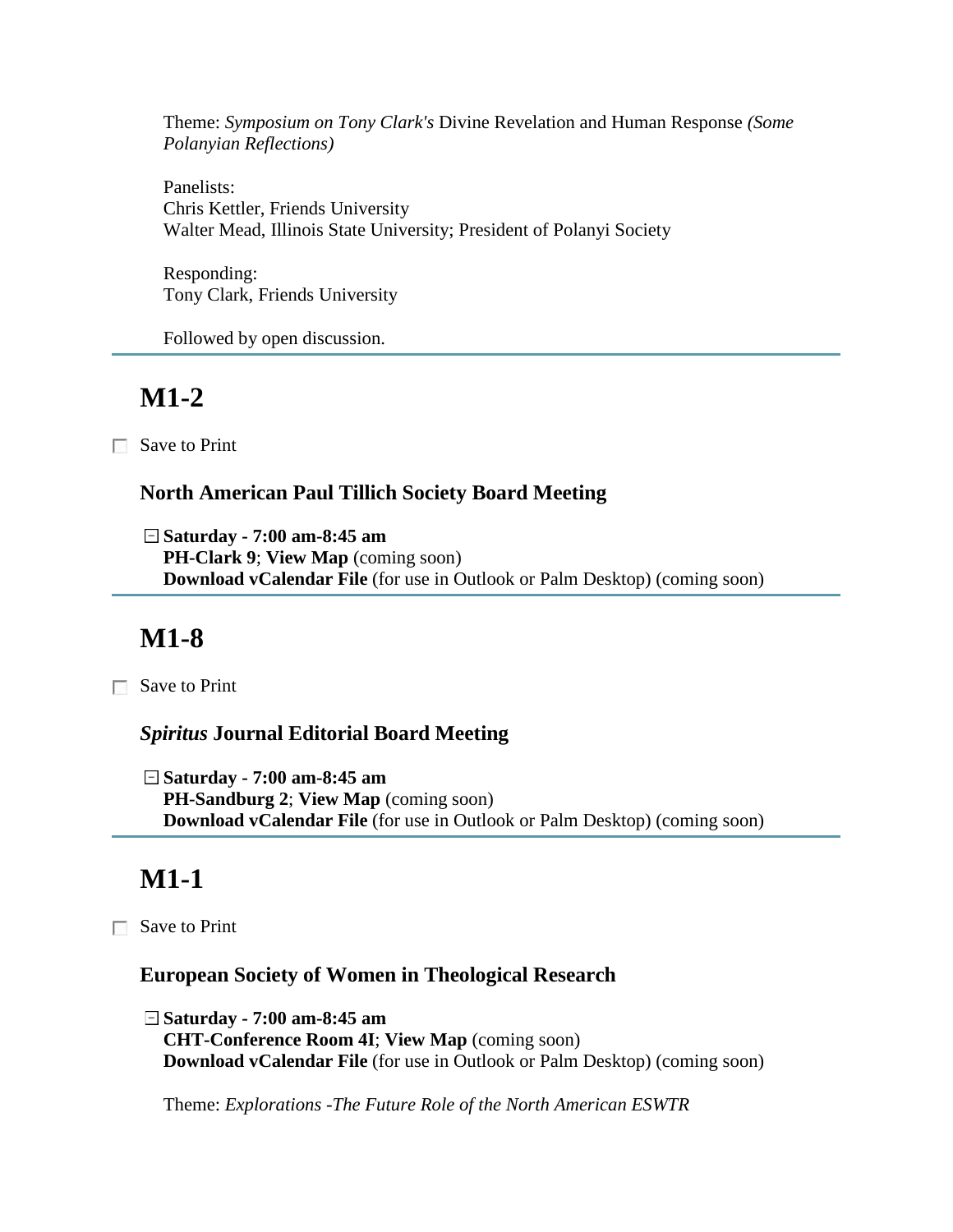Save to Print

### *Dialog* **Editorial Council Meeting**

**Saturday - 7:00 am-11:00 am PH-Sandburg 7**; **View Map** (coming soon) **Download vCalendar File** (for use in Outlook or Palm Desktop) (coming soon)

## **M1-4**

Save to Print

#### **Society for Hindu-Christian Studies Board Meeting**

**Saturday - 7:30 am-8:45 am PH-Indiana**; **View Map** (coming soon) **Download vCalendar File** (for use in Outlook or Palm Desktop) (coming soon)

# **M1-7**

Save to Print

#### **Women of Color Scholarship Mentoring Meeting**

**Saturday - 7:30 am-12:00 pm PH-Logan**; **View Map** (coming soon) **Download vCalendar File** (for use in Outlook or Palm Desktop) (coming soon)

# **M1-5**

Save to Print

### **La Comunidad of Hispanic Scholars of Religion at the AAR and SBL Board Meeting and Panel Discussion**

**Saturday - 8:00 am-10:30 am CHT-Conference Room 4G**; **View Map** (coming soon) **Download vCalendar File** (for use in Outlook or Palm Desktop) (coming soon)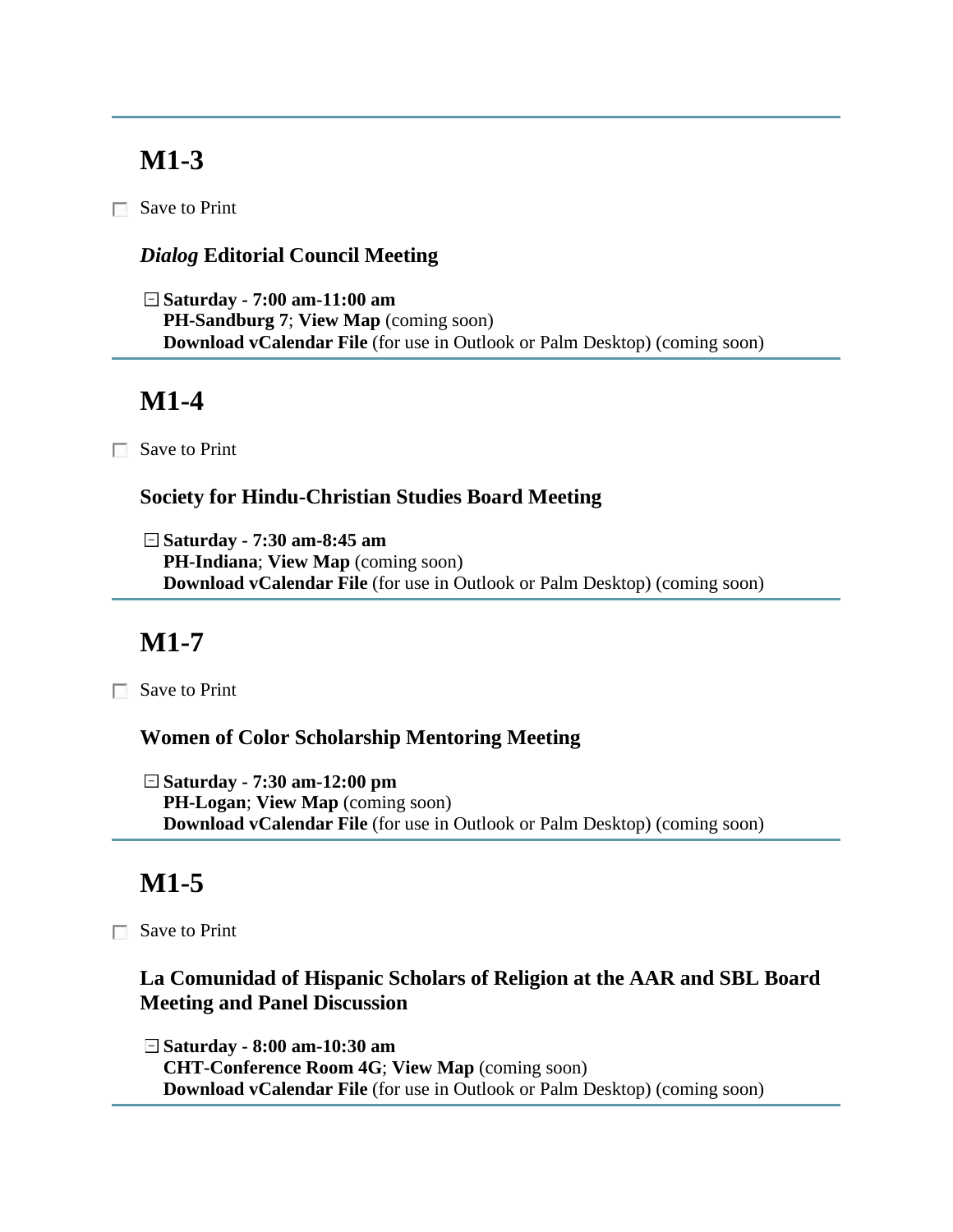Save to Print

#### **Dharma Association of North America**

**Saturday - 8:30 am-10:15 am CHT-Lake Ontario**; **View Map** (coming soon) **Download vCalendar File** (for use in Outlook or Palm Desktop) (coming soon)

Theme: *Revisiting the Feminine in Dharma Traditions*

# **M1-125**

□ Save to Print

### **Global Ethics and Religion Forum**

**Saturday - 9:00 am-11:00 am PH-Ashland**; **View Map** (coming soon) **Download vCalendar File** (for use in Outlook or Palm Desktop) (coming soon)

Theme: *The Role of Religion in a Just and Sustainable World*

Mutombo Nkulu-N'Sengha, California State University, Northridge *Bumuntu: An African Paradigm*

Irfan Omar, Marquette University *Religion and Secular Society*

Inez Talamantez, University of California, Santa Barbara *A Native American Perspective*

Philip Rossi, S.J., Marquette University *Sustaining Civil Discourse*

Mary Evelyn Tucker, Yale University *Environmental Sustainability*

Whitney Sanford, University of Florida *Food Sovereignty and Social Justice*

Joseph Runzo, Chapman University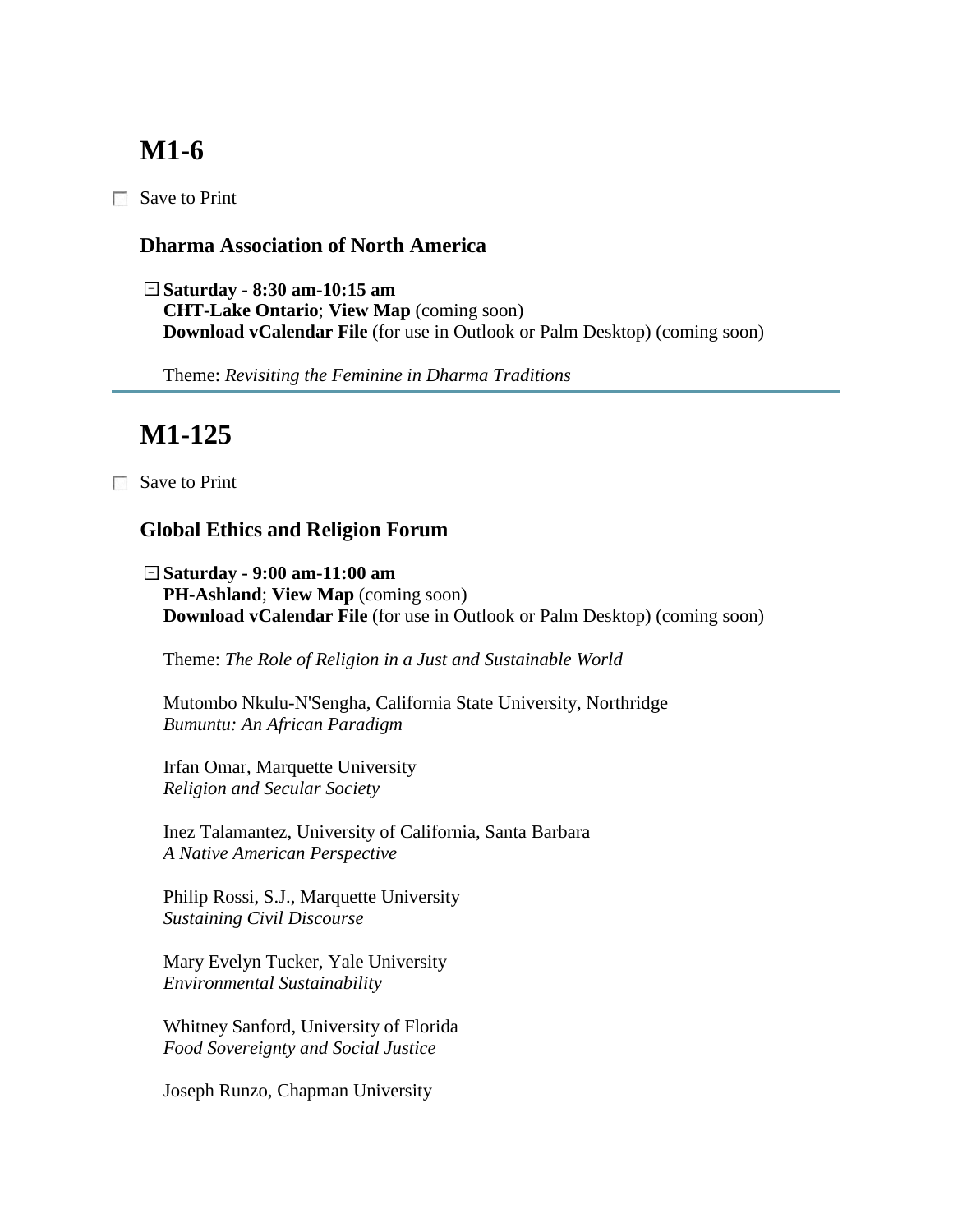Save to Print

#### **Society for the Study of Christian Spirituality**

**Saturday - 9:00 am-11:30 am PH-Chicago**; **View Map** (coming soon) **Download vCalendar File** (for use in Outlook or Palm Desktop) (coming soon)

Theme: *2008 Presidential Address and Business Meeting*

9:00 am Mary Frohlich, Catholic Theological Union, Chicago *Under the Sign of Jonah: Studying Spirituality in a Time of Ecosystemic Crisis*

10:30 am Business Meeting Arthur G. Holder, Graduate Theological Union, President-elect, Presiding

All are most welcome. For more information, please contact Anita Houck, Secretary, at *[ahouck@saintmarys.edu.](mailto:ahouck@saintmarys.edu)*

# **M1-102**

Save to Print

#### **Society for Buddhist Christian Studies**

**Saturday - 9:00 am-11:30 am PH-Red Lacquer Room**; **View Map** (coming soon) **Download vCalendar File** (for use in Outlook or Palm Desktop) (coming soon)

Alice Keefe, University of Wisconsin, Stevens Point, Presiding

Theme: *Thomas Merton Forty Years after his Death: Buddhist and Christian Perspectives*

Daijaku Judith Kinst, California Institute of Integral Studies *Self-Surrender in Merton's Writings and Contemplative Psychology*

Judith Simmer-Brown, Naropa University *Thomas Merton Meets Tibetan Buddhism*

Paula Hirschboeck, Edgewood College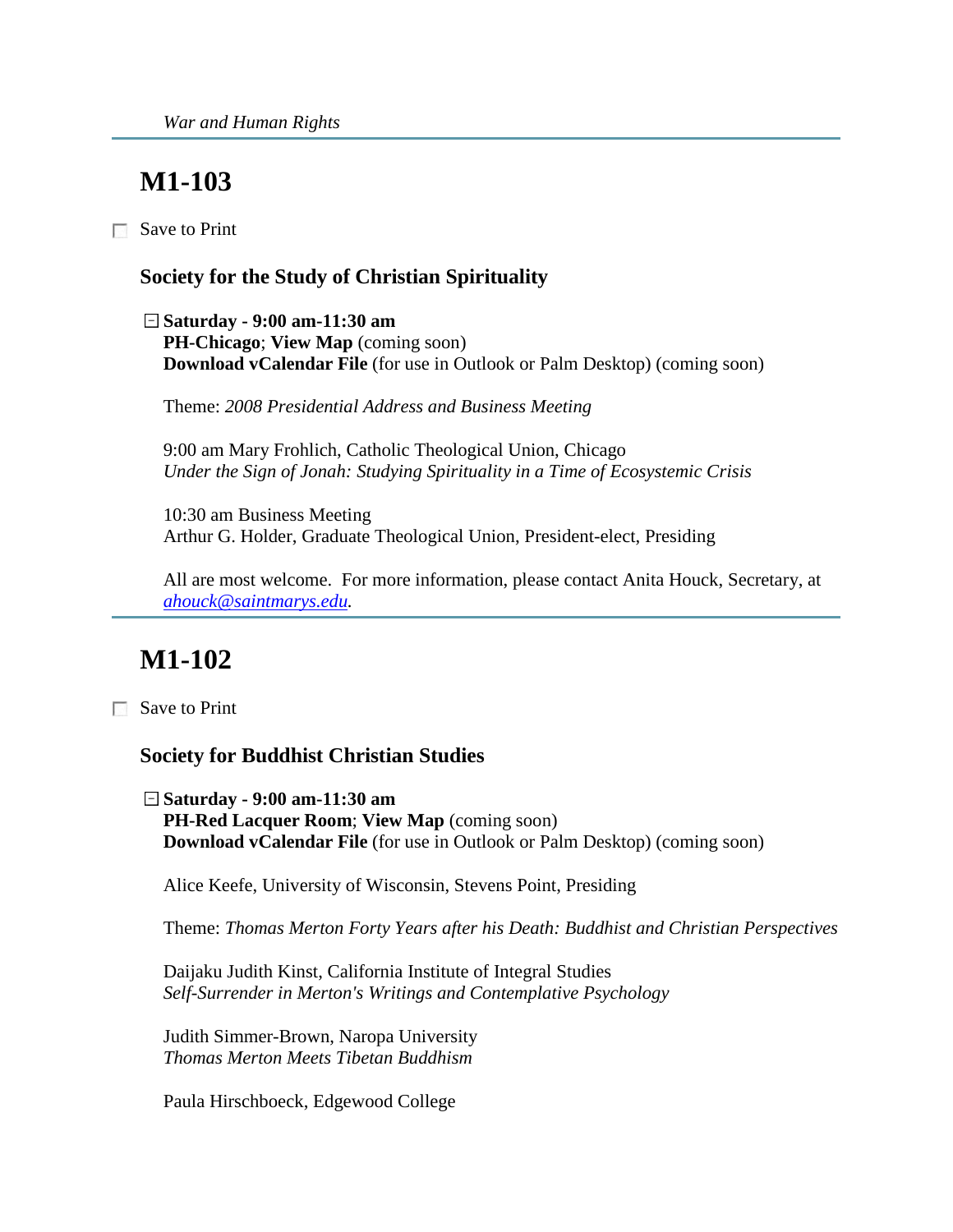*Non-dual Wisdom as Feminine: Sophia and Prajnaparamita in Merton's Poem,* Hagia Sophia

Kristin Johnston Largen, Lutheran Theological Seminary, Gettysburg *Was Thomas Merton's Soteriology Influenced by His Experience with Buddhism?*

# **M1-111**

Save to Print

#### **Mennonite Scholars and Friends Forum**

**Saturday - 9:00 am-11:30 am PH-Parlor A**; **View Map** (coming soon) **Download vCalendar File** (for use in Outlook or Palm Desktop) (coming soon)

Keith Graber Miller, Goshen College, Presiding

Theme: *How Taking Vengeance Seriously Can Strengthen Peace Theology and Ethics*

Panelists: Joe Liechty, Goshen, College Paul Keim, Goshen College

Responding: Ted Grimsrud, Eastern Mennonite University

## **M1-109**

Save to Print

#### **Søren Kierkegaard Society**

**Saturday - 9:00 am-11:30 am PH-Price**; **View Map** (coming soon) **Download vCalendar File** (for use in Outlook or Palm Desktop) (coming soon)

David Gouwens, Brite Divinity School, Presiding

Theme: *Kierkegaard and Levinas*

Presenters: Martin Matuśtík, Purdue University M. J. Ferreira, University of Virginia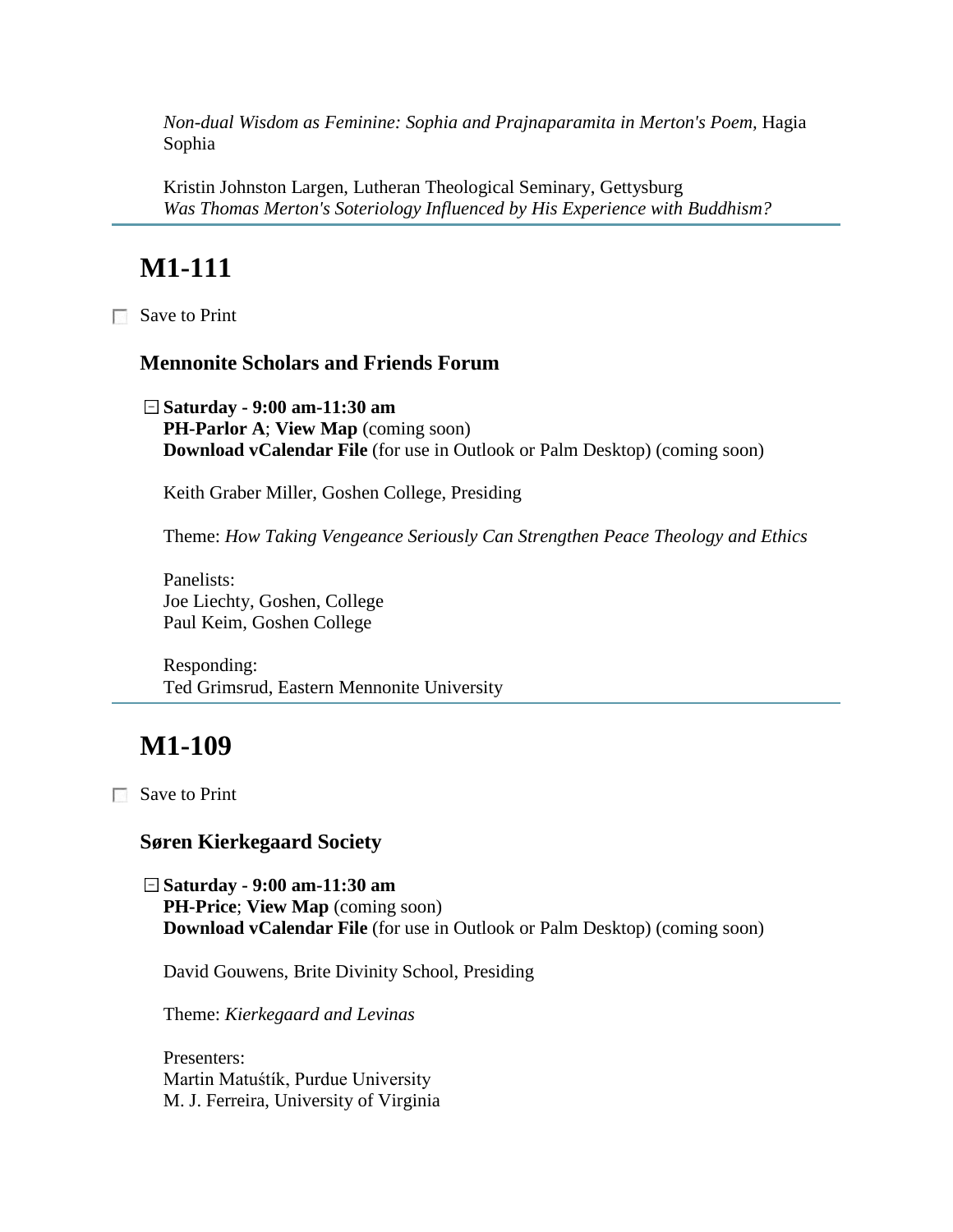□ Save to Print

### **North American Paul Tillich Society**

**Saturday - 9:00 am-11:30 am PH-Clark 1**; **View Map** (coming soon) **Download vCalendar File** (for use in Outlook or Palm Desktop) (coming soon)

Theme: *Evangelical Responses to Tillich*

David Barbee, University of Pennsylvania *What Would Paul Tillich Do? A Tillichian Contribution to Evangelical Ethics*

Carlos Bovell, Institute for Christian Studies, Toronto *Can an Evangelical Say That God Does Not Exist?*

Christopher A. Stephenson, Marquette University *Symbol, Sacrament, and Spirit(s): Paul Tillich in Pentecostal Theology*

Robison B. James, University of Richmond and Baptist Theological Seminary at Richmond *Three Ways Tillich Can Help Evangelicals Be Biblical*

# **M1-112**

Save to Print

### **Karl Barth Society of North America**

**Saturday - 9:00 am-11:30 am PH-Clark 5**; **View Map** (coming soon) **Download vCalendar File** (for use in Outlook or Palm Desktop) (coming soon)

Theme: *Panel Discussion on* Nicea and Its Legacy *by Lewis Ayres*

Panelists: Paul Molnar, St. John's University Kathryn Greene-McCreight, New Haven, CT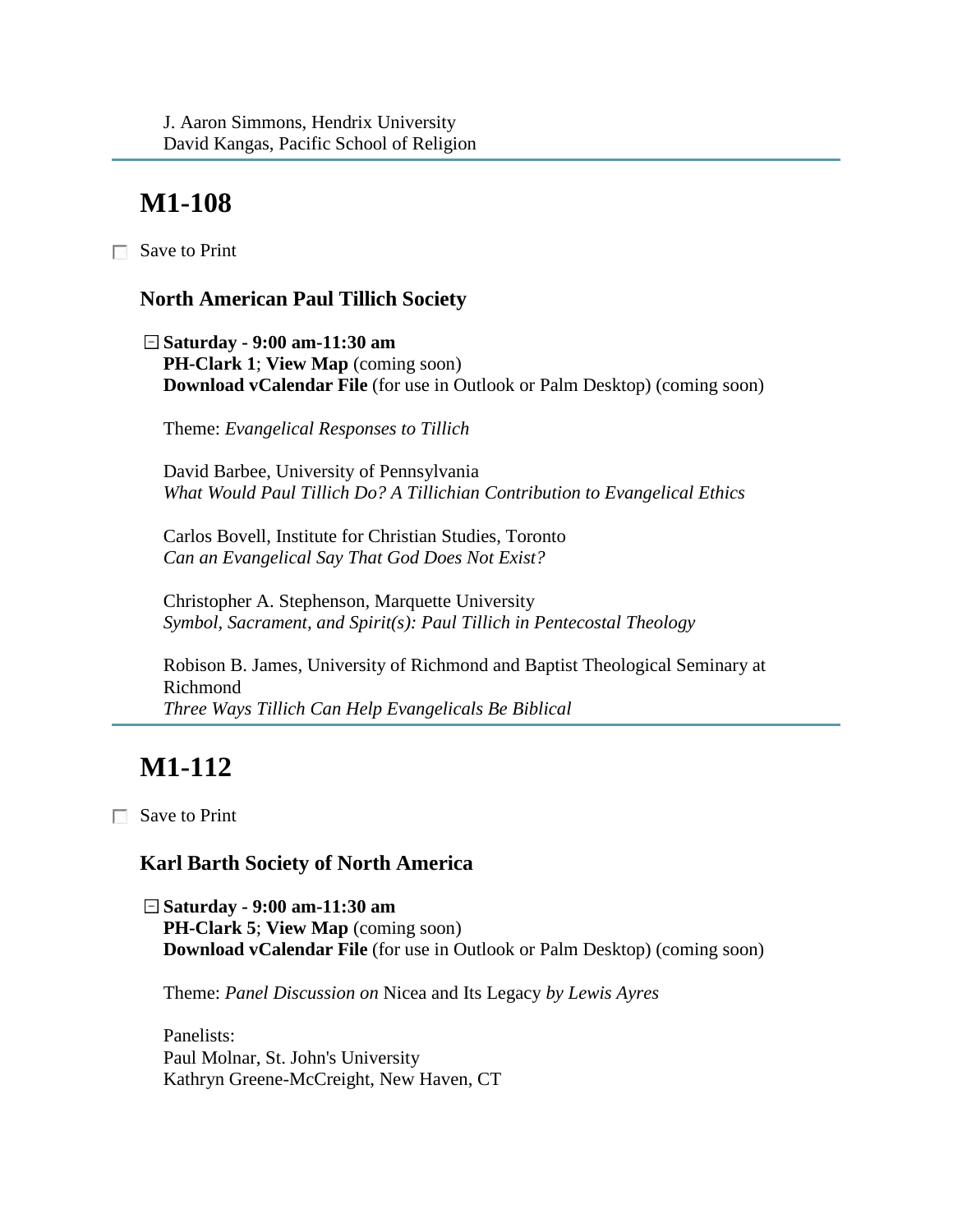Aristotle Papanikolaou, Fordham University

Responding: Lewis Ayres, Duke University

# **M1-116**

Save to Print

#### **Psychology, Culture, and Religion Group (formerly Person, Culture, and Religion)**

**Saturday - 9:00 am-11:30 am PH-LaSalle 3**; **View Map** (coming soon) **Download vCalendar File** (for use in Outlook or Palm Desktop) (coming soon)

9:00 am– 10:30 am *Open Discussion of Works in Progress* 

New scholars and graduate students welcome!

10:30 am– 11:30 am PCR Business Meeting/Elections Kathleen Bishop and Pamela Cooper-White, PCR Co-Chairs

# **M1-114**

Save to Print

#### **Society for Hindu-Christian Studies**

**Saturday - 9:00 am-11:30 am PH-Indiana**; **View Map** (coming soon) **Download vCalendar File** (for use in Outlook or Palm Desktop) (coming soon)

John J. Thatamanil, Vanderbilt University, Presiding

Theme: *Female Authority and Religious Power in Hindu Traditions: A Reappraisal of Grace Jantzen's* Power, Gender, and Christian Mysticism

David Buchta, University of Pennsylvania *An Honorary Male or an Honorary Non-female? Baladeva Vidyabhusana on Gargi Vacaknavi*

Tracy Sayuki Tiemeier, Loyola Marymount University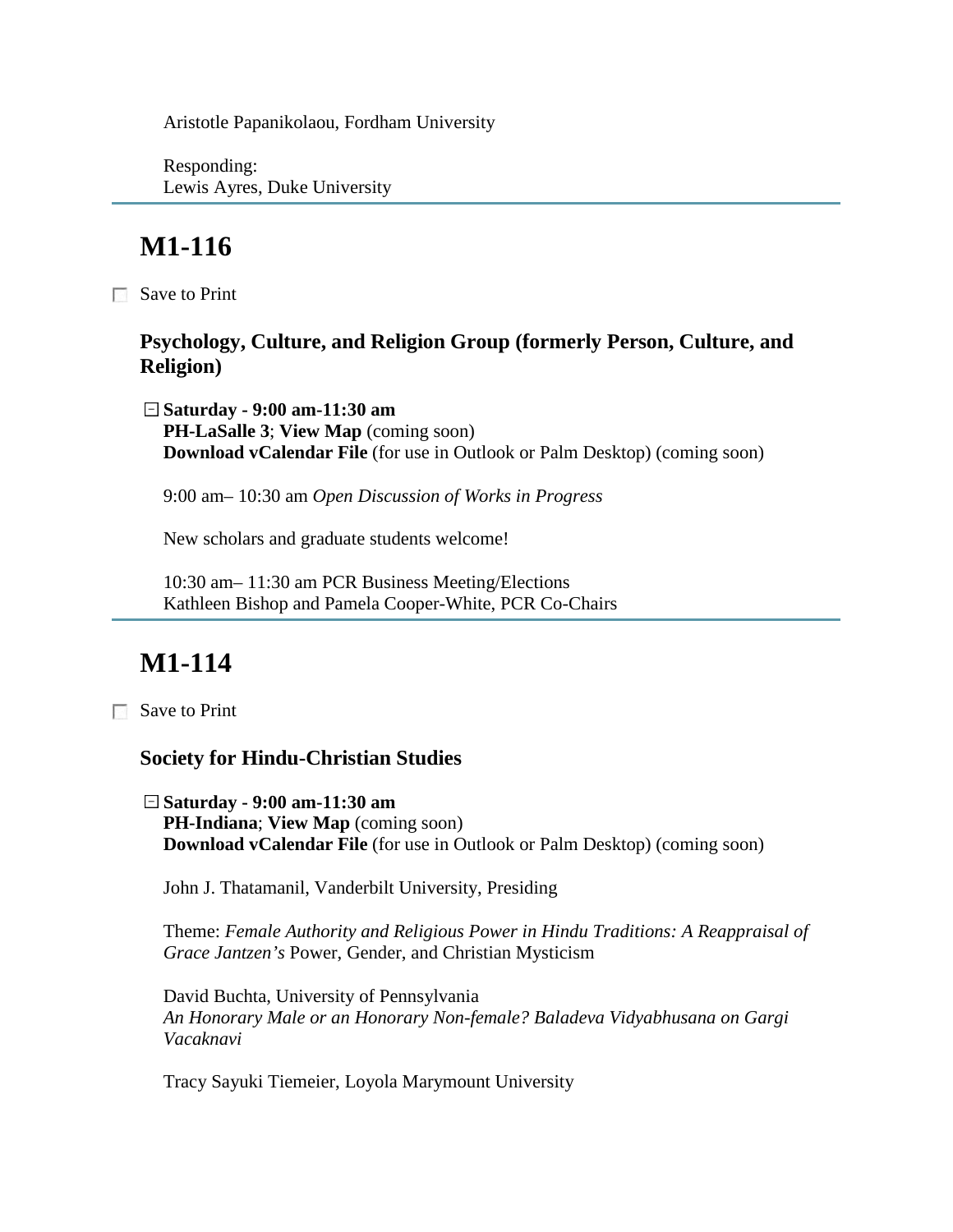*Engendering the "Mysticism" of the Alvars*

Michelle Voss Roberts, Rhodes College *Power, Gender, and the Classification of a Kashmir Saiva Mystic*

Antoinette E. DeNapoli, Emory University *"Crossing over the Ocean of Existence": "Mystical Experience" and Religious Authority amongst the Female Hindu Sadhus of Rajasthan*

Responding: Ella Johnson, University of St. Michael's College

Panelists will make brief remarks based on abbreviated papers to make room for audience participation. Full papers will be made available in advance on the HCS listserv. To get copies after Oct. 15, please email *reid.locklin@utoronto.ca.* 

11:00 am Business Meeting

## **M1-113**

Save to Print

#### **Presidential Politics and Religious Rhetoric**

**Saturday - 9:00 am-11:30 am CHT-Grand Ballroom**; **View Map** (coming soon) **Download vCalendar File** (for use in Outlook or Palm Desktop) (coming soon)

Alice W. Hunt, Chicago Theological Seminary, Presiding

Panelists: Randall Balmer, Columbia University Jacques Berlinerblau, Georgetown University Jean Bethke Elshtain, University of Chicago Stacey Floyd-Thomas, Brite Divinity School Michael G. Long, Elizabethtown College Martin Marty, University of Chicago

## **M1-100**

Save to Print

**Jesuit Departments of Theology and Religious Studies:** *Colloquium on Religious Pluralism*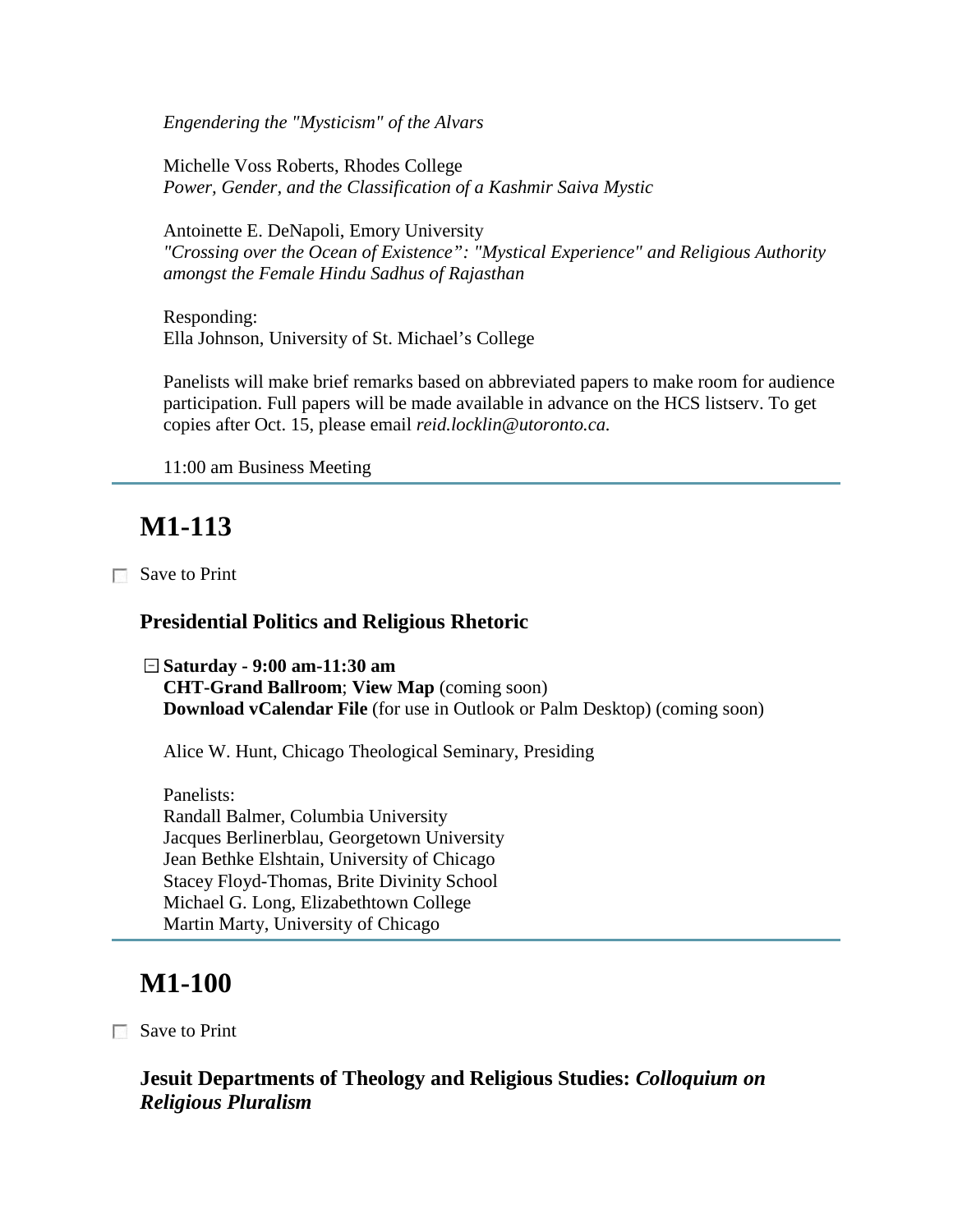**Saturday - 9:00 am-11:30 am PH-Clark 9**; **View Map** (coming soon) **Download vCalendar File** (for use in Outlook or Palm Desktop) (coming soon)

## **M1-106**

Save to Print

#### **North American Association for the Study of Religion**

**Saturday - 9:00 am-11:30 am PH-LaSalle 2**; **View Map** (coming soon) **Download vCalendar File** (for use in Outlook or Palm Desktop) (coming soon)

Bryan Rennie, Westminster College, Presiding

Theme: *Religious Institutions in the Context of Finance Market Capitalism*

Terry Rey and Suzanne Parlier, Temple University *What Is Religious Capital? Looking for Answers from Bourdieu to Stark*

Anne Koch, University of Munich *Neo-Institutionalist Theses on a German Regional Yoga-market*

Jeremy Carrette, University of Kent *Global Institutions, Religious NGOs, and the United Nations: A Study of Quaker (Religious Society of Friends) Economic and Political Influence*

Rachel McCleary, Harvard University *Religion and Economic Development: A Two-Way Causation*

# **M1-115**

Save to Print

#### **Polanyi Society**

**Saturday - 9:00 am-11:30 am PH-Logan**; **View Map** (coming soon) **Download vCalendar File** (for use in Outlook or Palm Desktop) (coming soon)

Theme: *Phil Rolnick's* Person, Grace, and God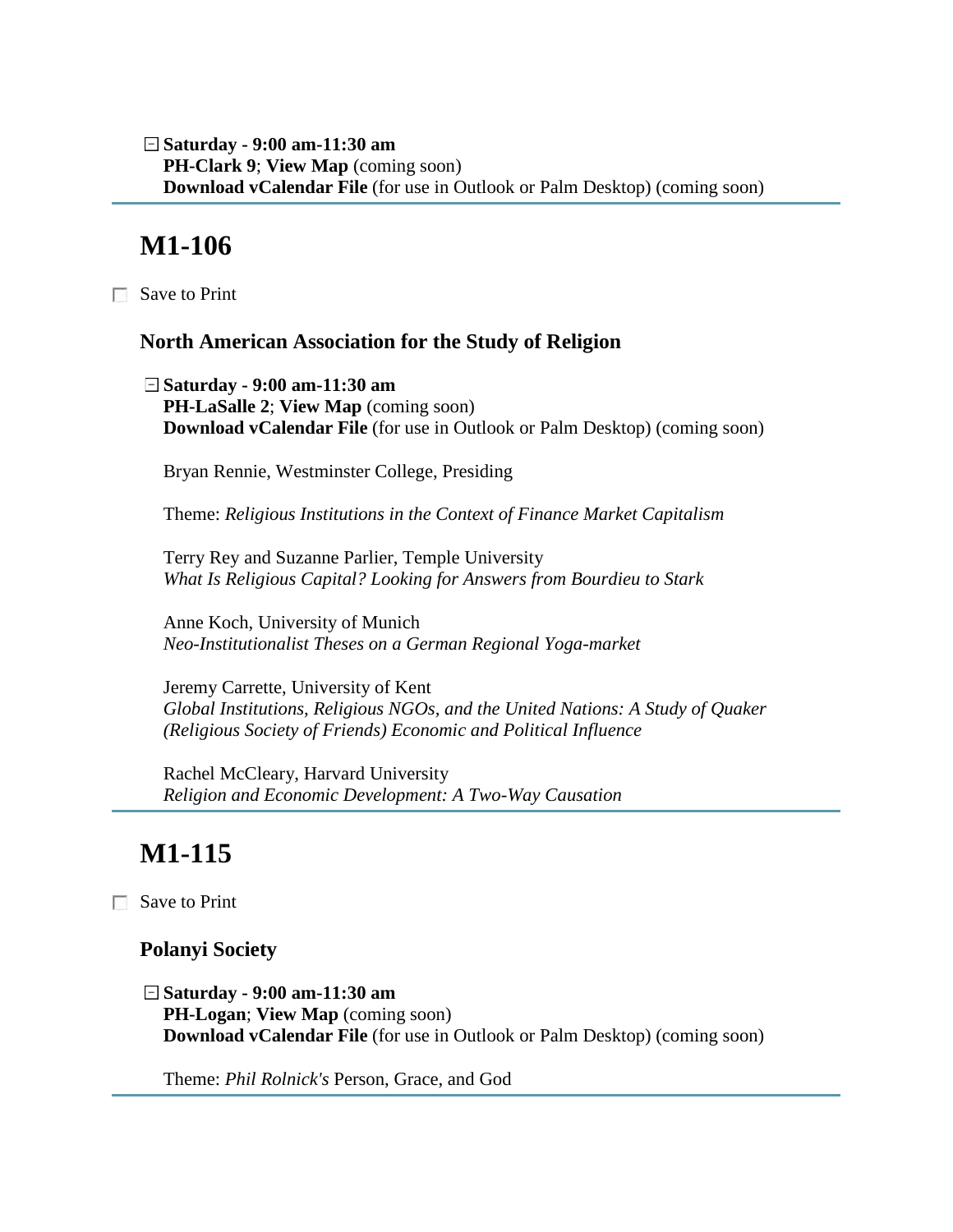# **M1-101**

 $\Box$  Save to Print

### **Colloquium on Violence and Religion**

**Saturday - 9:00 am-11:30 am PH-Clark 3&4**; **View Map** (coming soon) **Download vCalendar File** (for use in Outlook or Palm Desktop) (coming soon)

Martha Reineke, University of Northern Iowa, Presiding

Theme: *For the Exploration, Criticism, and Development of René Girard's Mimetic Theory*

9:00 am Kathryn McClymond, Georgia State University *Book Presentation:* Beyond Sacred Violence: A Comparative Study of Sacrifice

Responding: Thomas Wilson, Hamilton College

10:10 am Break

10:20 am Mark Heim, Andover Newton Theological School *Book Presentation:* Saved From Sacrifice: A Theology of the Cross

Responding: Józef Niewiadomski, University of Innsbruck

Discussion will follow each presentation/response. Questions? Contact *[martha.reineke@uni.edu.](mailto:martha.reineke@uni.edu)*

# **M1-104**

Save to Print

### **The Niebuhr Society**

**Saturday - 9:00 am-11:30 am PH-Kimball**; **View Map** (coming soon) **Download vCalendar File** (for use in Outlook or Palm Desktop) (coming soon)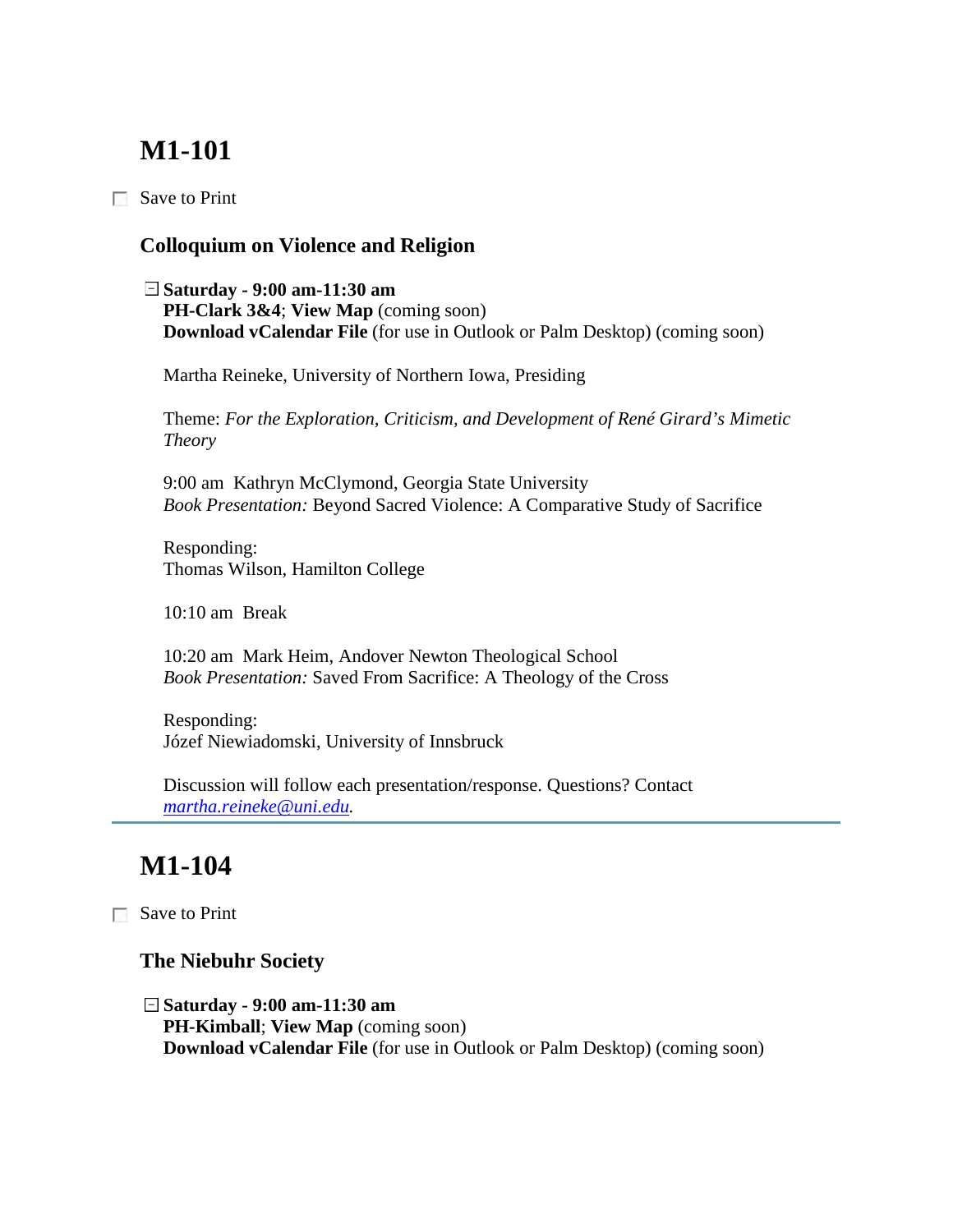Theme: *Reinhold and H. Richard Niebuhr*

Douglas Ottati, Davidson College *Realism and Responsibility: The Legacy of H. Richard and Reinhold Niebuhr*

K. Healan Gaston, Harvard University *Debating Democracy: The Niebuhr Brothers on Secularism and the Responsibilities of the Theologian*

Reports on Current Research: John Burk, University of Edinburgh Gary MacDonald, Southern Methodist University

Business Meeting: Robin Lovin, Southern Methodist University, Presiding

## **M1-107**

Save to Print

#### **Art/s of Interpretation Group**

**Saturday - 9:00 am-11:30 am PH-LaSalle 1**; **View Map** (coming soon) **Download vCalendar File** (for use in Outlook or Palm Desktop) (coming soon)

Jennifer Reid, University of Maine, Presiding

Theme: *The Chicago School of Religion in Retrospect and Prospect: Descriptions, Prescriptions, and Predictions*

Thomas A. Ininopulos, Miami University *Are There Differing Sacreds in the Methodologies of Otto, Wach, and Eliade on One Side, and Durkheim on the Other Side?*

Gregory D. Alles, McDaniel College *After the Naming Explosion: Joachim Wach's Unfinished Project*

Randal Cummings, California State University, Northridge *The Chicago School: Legacy, Longevity, Legitimacy*

Responding: Kees Bolle, University of California, Los Angeles Casey Koons, Syracuse University Rick Talbott, California State University, Northridge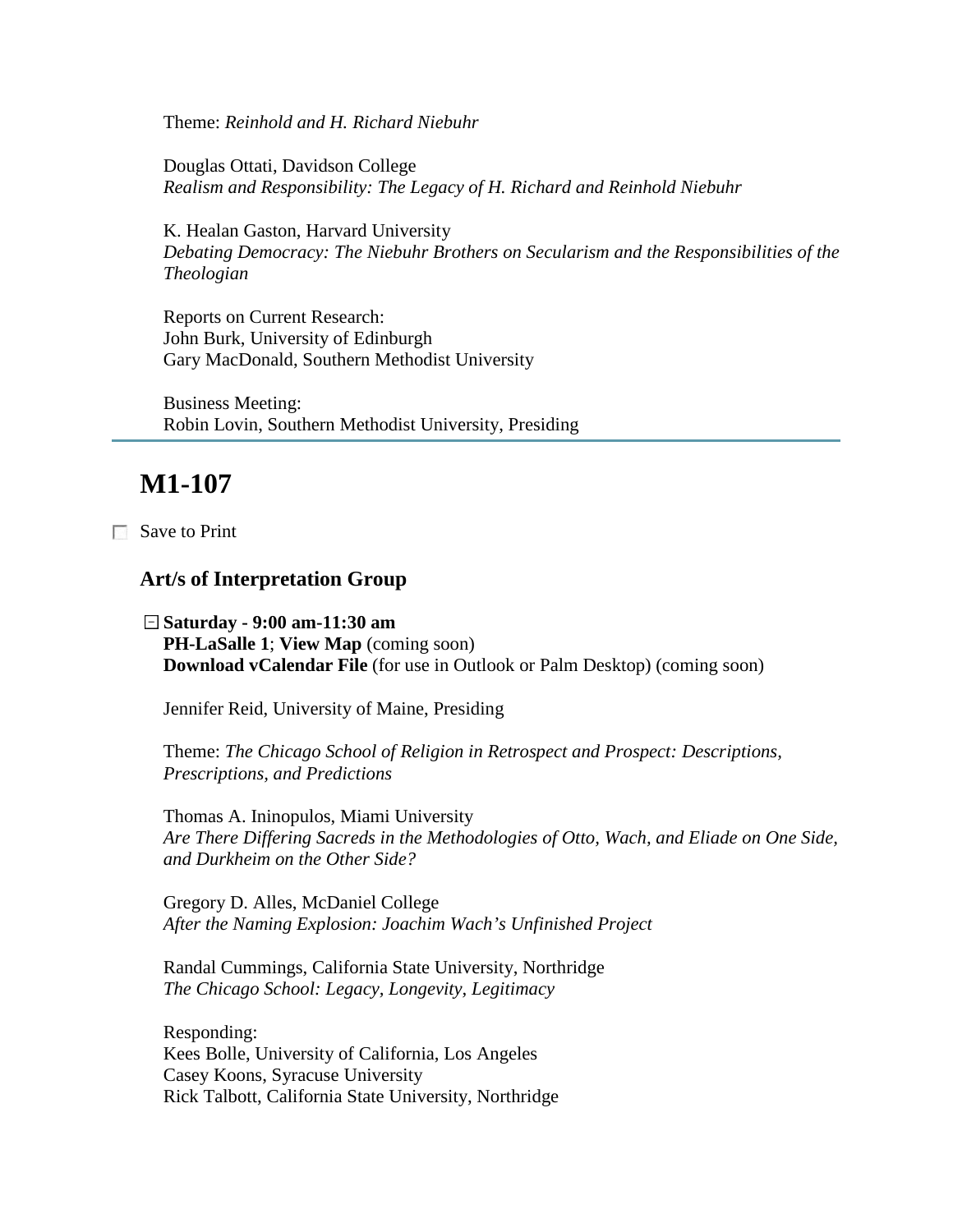# **M1-105**

Save to Print

### *Journal of Feminist Studies in Religion* **Board Meeting**

**Saturday - 9:00 am-11:30 am CHT-Conference Room 4H**; **View Map** (coming soon) **Download vCalendar File** (for use in Outlook or Palm Desktop) (coming soon)

# **M1-117**

Save to Print

### **Religion in the Academy**

**Saturday - 9:00 am-12:00 pm PH-Sandburg 8**; **View Map** (coming soon) **Download vCalendar File** (for use in Outlook or Palm Desktop) (coming soon)

# **M1-124**

**□** Save to Print

**Society for the Study of Anglicanism (SSA)**

**Saturday - 9:00 am-12:30 pm PH-Clark 7**; **View Map** (coming soon) **Download vCalendar File** (for use in Outlook or Palm Desktop) (coming soon)

# **M1-118**

**■ Save to Print** 

### **Early Methodism: Texts, Traditions, and Theologies**

**Saturday - 9:00 am-12:45 pm PH-Buckingham**; **View Map** (coming soon) **Download vCalendar File** (for use in Outlook or Palm Desktop) (coming soon)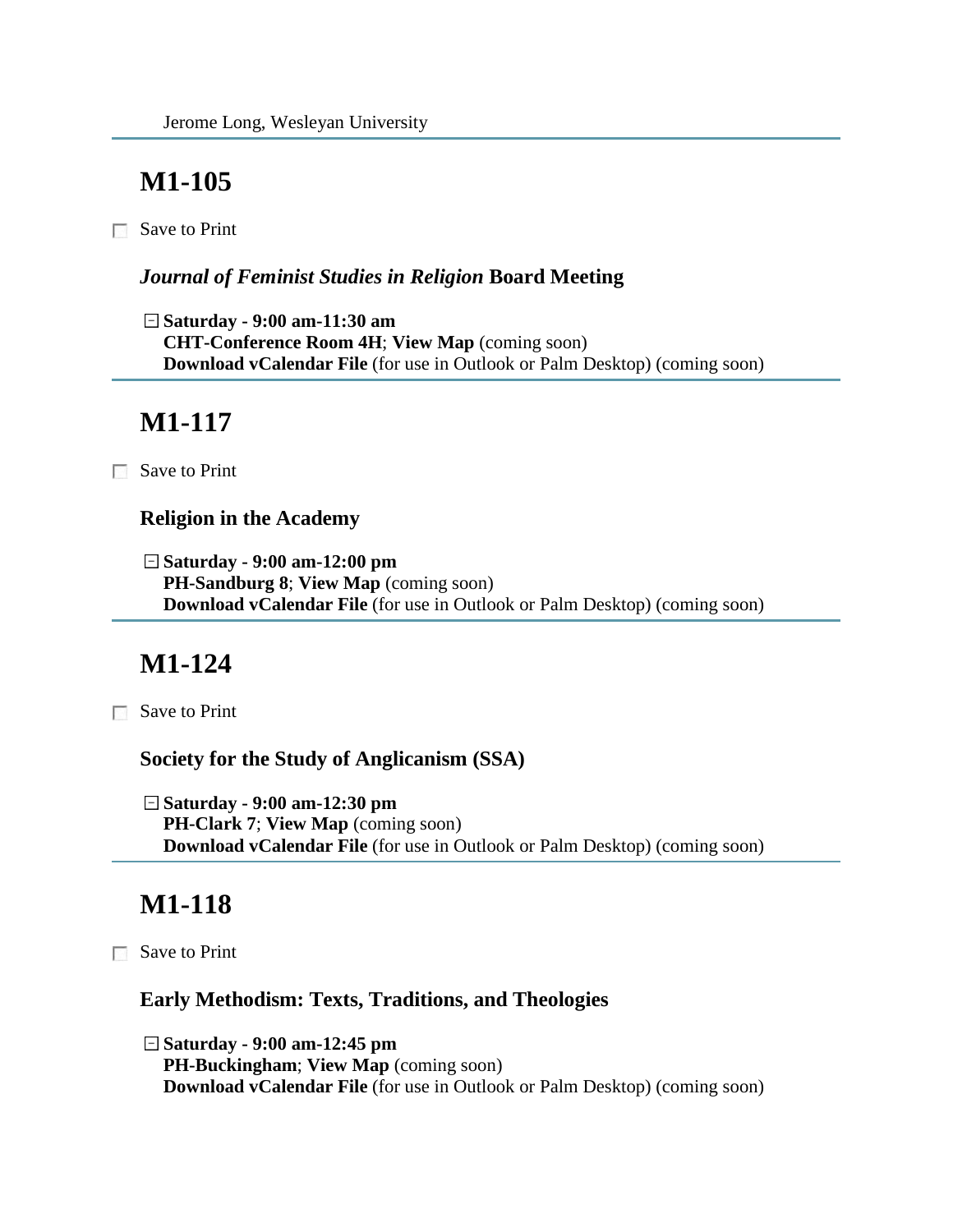Theme: *John and Mary Fletcher of Madeley: Champions of a Non-Wesleyan Methodism?*

Sponsors: Liverpool Hope University, University of Manchester, and Point Loma Nazarene University

9:00 am Welcome

9:10 am Short papers on the significance of John and Mary Fletcher of Madeley by the following speakers: William J. Abraham, Southern Methodist University Carol Blessing, Point Loma Nazarene University Peter Forsaith, The Oxford Centre for Church History and Methodism, Oxford Brookes University David Wilson, University of Manchester

11:30 am Questions and Round-table discussion

12:45 pm Conclusion

For additional information, contact Kenneth Newport, [knewport@hope.ac.uk](mailto:knewport@hope.ac.uk)

# **M1-119**

Save to Print

### **Dharma Association of North America**

**Saturday - 10:30 am-12:15 pm CHT-Lake Ontario**; **View Map** (coming soon) **Download vCalendar File** (for use in Outlook or Palm Desktop) (coming soon)

Theme: *Hindu and Psychodynamic Self Psychologies: Revisioning Merger, Narcissism, and Psychospiritual Development*

# **M1-110**

Save to Print

### **US Ecumenical Response to** *A Common Word between Us and You*

**Saturday - 11:30 am-1:00 pm PH-LaSalle 2**; **View Map** (coming soon) **Download vCalendar File** (for use in Outlook or Palm Desktop) (coming soon)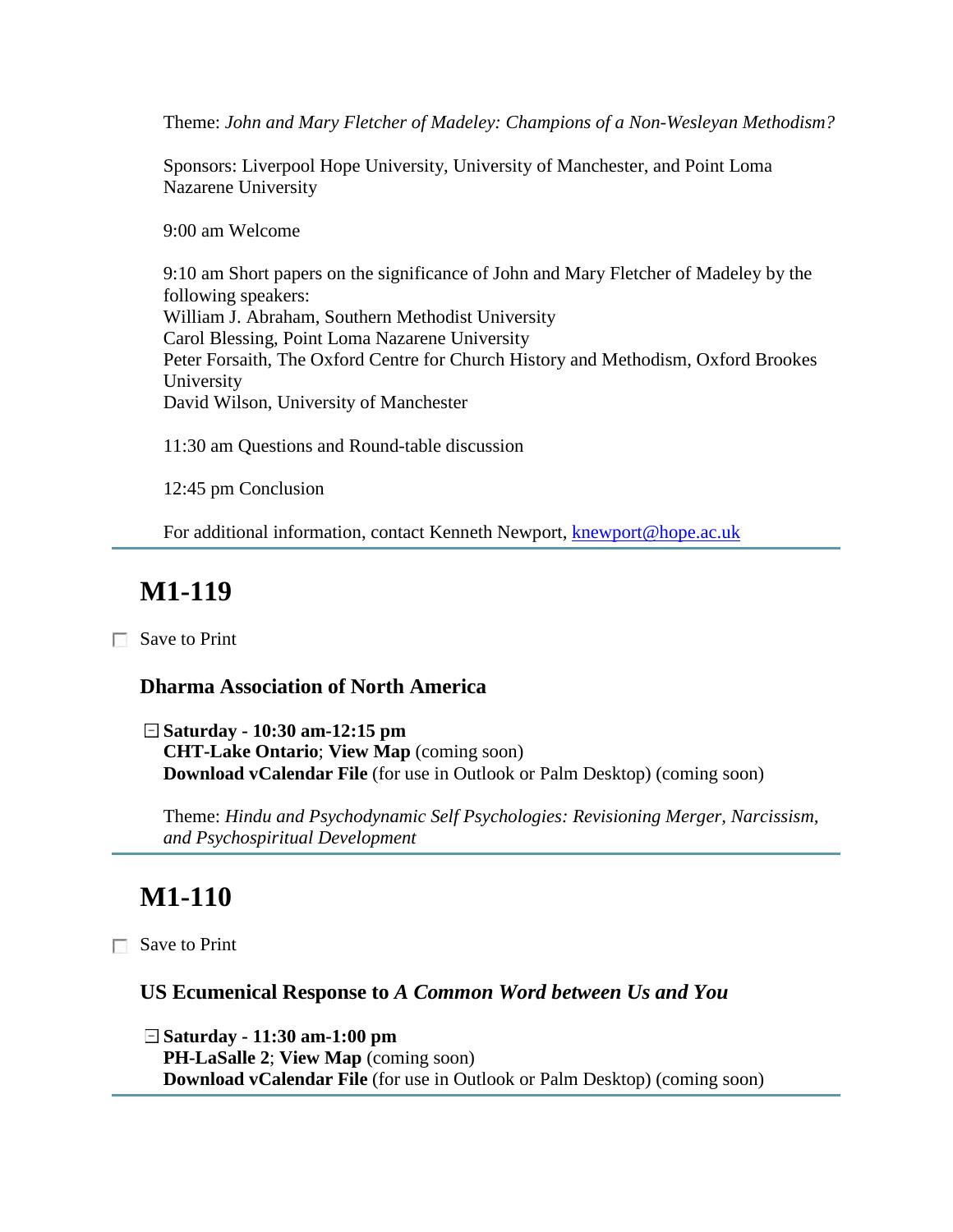## **M1-120**

 $\Box$  Save to Print

### **North American Association for the Study of Religion Business Meeting**

**Saturday - 11:45 am-12:45 pm PH-Red Lacquer Room**; **View Map** (coming soon) **Download vCalendar File** (for use in Outlook or Palm Desktop) (coming soon)

# **M1-121**

Save to Print

### **Religious Literacy: Models for Curriculum and Culture in Colleges and Universities**

**Saturday - 11:45 am-12:45 pm PH-Clark 5**; **View Map** (coming soon) **Download vCalendar File** (for use in Outlook or Palm Desktop) (coming soon)

The Society for Values in Higher Education held a June institute for ten campus teams working to develop and implement curricular or co-curricular programs that address religion-study across the curriculum and difficult questions involved with religion in the academy. This session, reporting on progress and problems, will seek to generate additional support for strengthening religious literacy nationwide.

Panelists: Richard Miller, Indiana University Adam Gaiser, Florida State University Robert Spivey, Society for Values in Higher Education

# **M1-122**

Save to Print

### **Wabash Center: Lunch Table Teaching Conversations**

**Saturday - 11:45 am-12:45 pm PH-Salon 12**; **View Map** (coming soon) **Download vCalendar File** (for use in Outlook or Palm Desktop) (coming soon)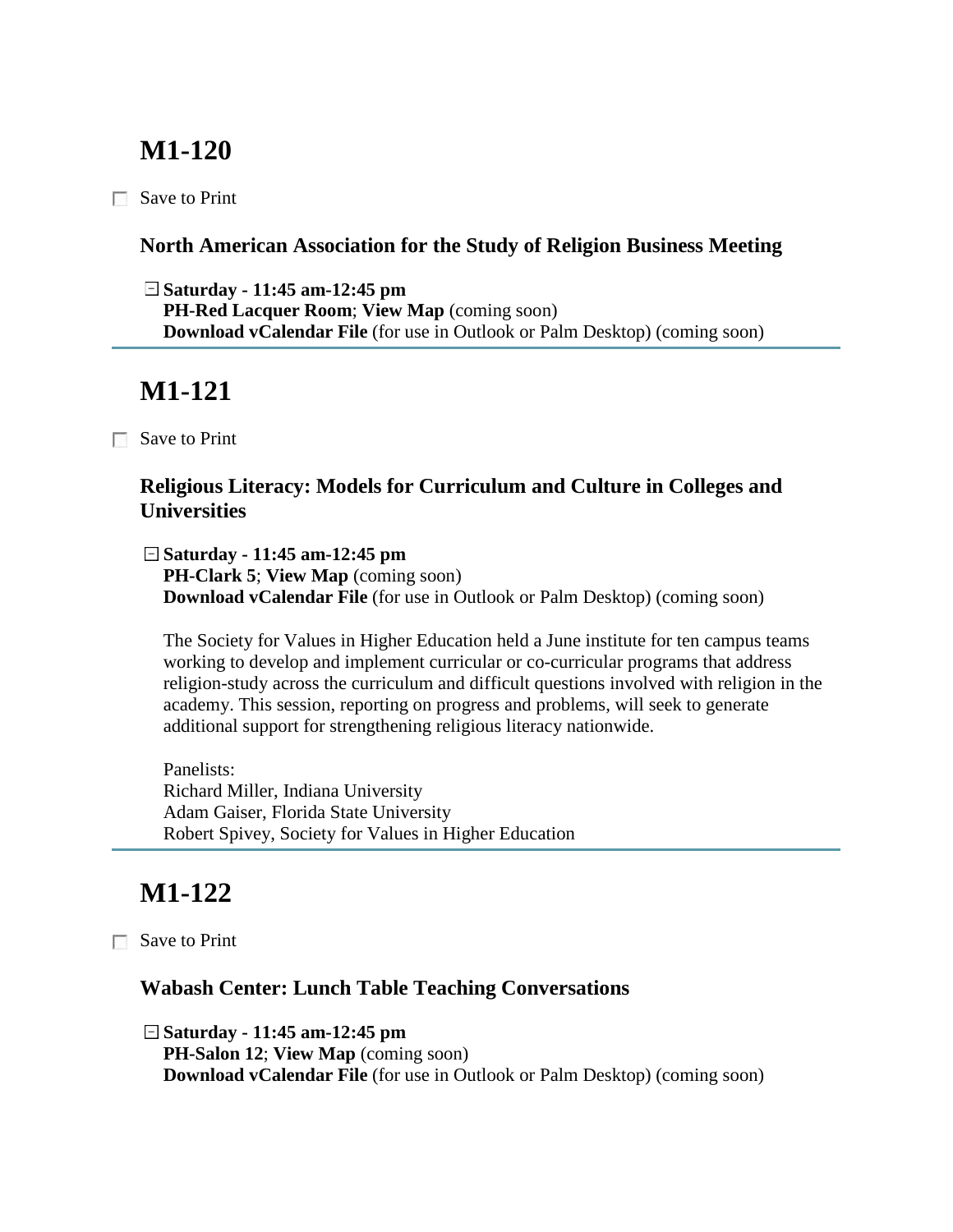Advanced Registration Required at [www.wabashcenter.wabash.edu/programs/article.aspx?id=14267.](http://www.wabashcenter.wabash.edu/programs/article.aspx?id=14267)

Sponsored by the Wabash Center and Teaching Religion Section.

Register to join small table conversations on specific issues in the teaching of religion and theology. Enjoy a simple box lunch. Advanced registration required.

Topics include: Teaching Asian religions through art; Ideas for small group interaction; Teaching religion through blogging; and Asian and Asian North American women: Power dynamics in the classroom.

Additional topics, descriptions, more information, and registration are available on the Wabash Center website [www.wabashcenter.wabash.edu/programs/article.aspx?id=14267.](http://www.wabashcenter.wabash.edu/programs/article.aspx?id=14267)

# **M1-123**

Save to Print

#### **Dharma Association of North America Awards Ceremony**

**Saturday - 12:15 pm-1:30 pm CHT-Lake Ontario**; **View Map** (coming soon) **Download vCalendar File** (for use in Outlook or Palm Desktop) (coming soon)

# **M1-203**

 $\Box$  Save to Print

#### **Evangelical Philosophical Society**

**Saturday - 1:00 pm-3:30 pm PH-Price**; **View Map** (coming soon) **Download vCalendar File** (for use in Outlook or Palm Desktop) (coming soon)

Chad Meister, Bethel College, Presiding

Theme: *Religious Diversity*

Paul Moser, Loyola University *Religious Exclusivism*

Keith Yandell, University of Wisconsin, Madison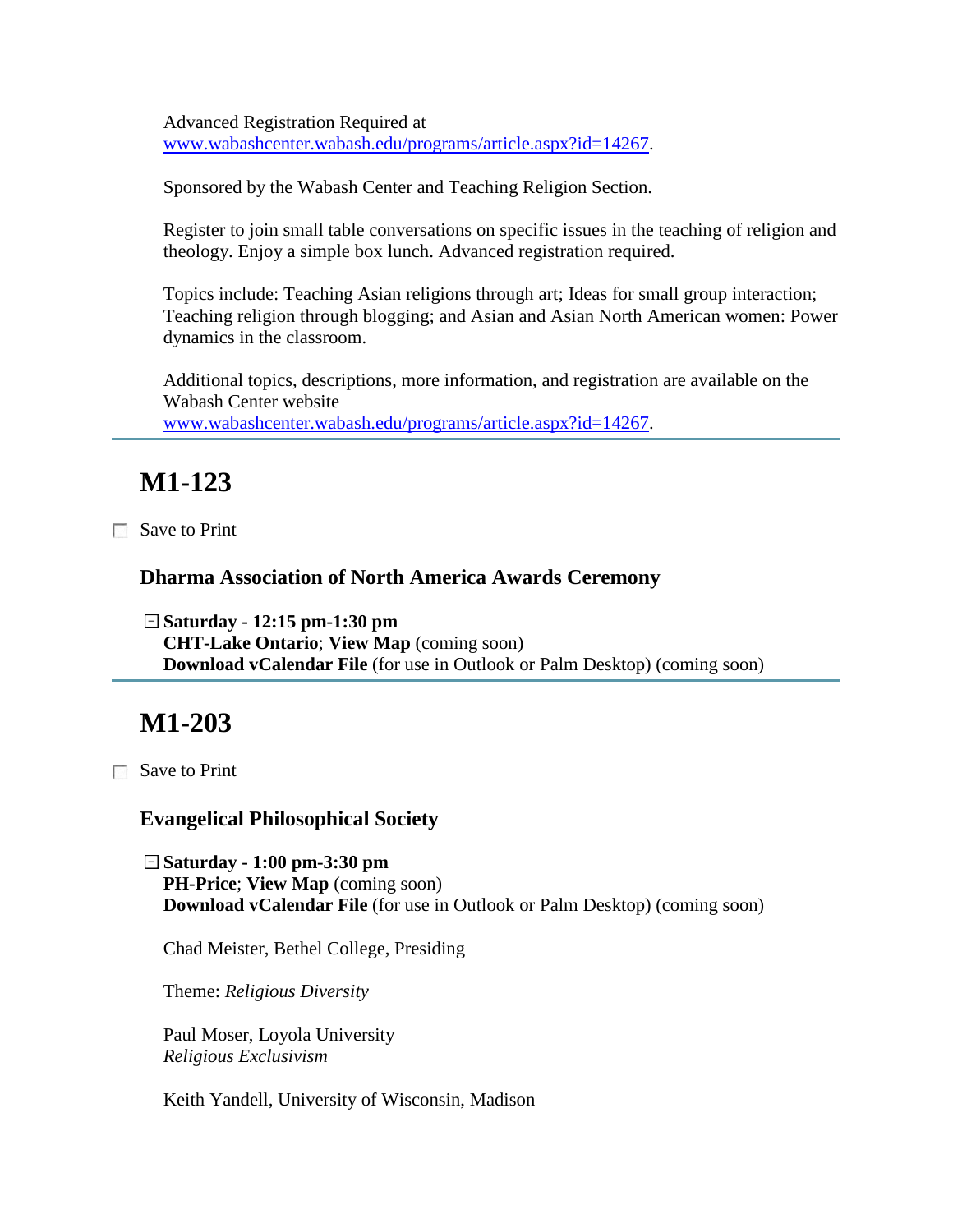*The Diversity of Religious Experience*

Responding: Paul Knitter, Union Theological Seminary

## **M1-204**

Save to Print

#### **Association for Practical Theology**

**Saturday - 1:00 pm-3:30 pm PH-Red Lacquer Room**; **View Map** (coming soon) **Download vCalendar File** (for use in Outlook or Palm Desktop) (coming soon)

Craig Dykstra, Lilly Endowment Inc., Presiding

Theme: *Panel Discussion on* For Life Abundant: Practical Theology, Theological Education, and Christian Ministry *(eds., Dorothy Bass and Craig Dykstra, 2008)*

Practical theology is undertaken within a complex and interdependent ecology that provides the discipline's resources, shapes its agenda, and receives its products. From different locations within this intellectual, ecclesial, cultural, and social ecology, panelists will extend and critique the argument of *For Life Abundant: Practical Theology, Theological Education, and Christian Ministry* (eds., Dorothy Bass and Craig Dykstra, 2008).

Panelists: Serene Jones, Union Theological Seminary Yolanda Smith, Yale University Lillian Daniel, First Congregational Church (UCC)

Responding: John Witvliet, Calvin Institute of Christian Worship

## **M1-202**

Save to Print

#### **Cognitive Science of Religion**

**Saturday - 1:00 pm-3:30 pm PH-LaSalle 3**; **View Map** (coming soon)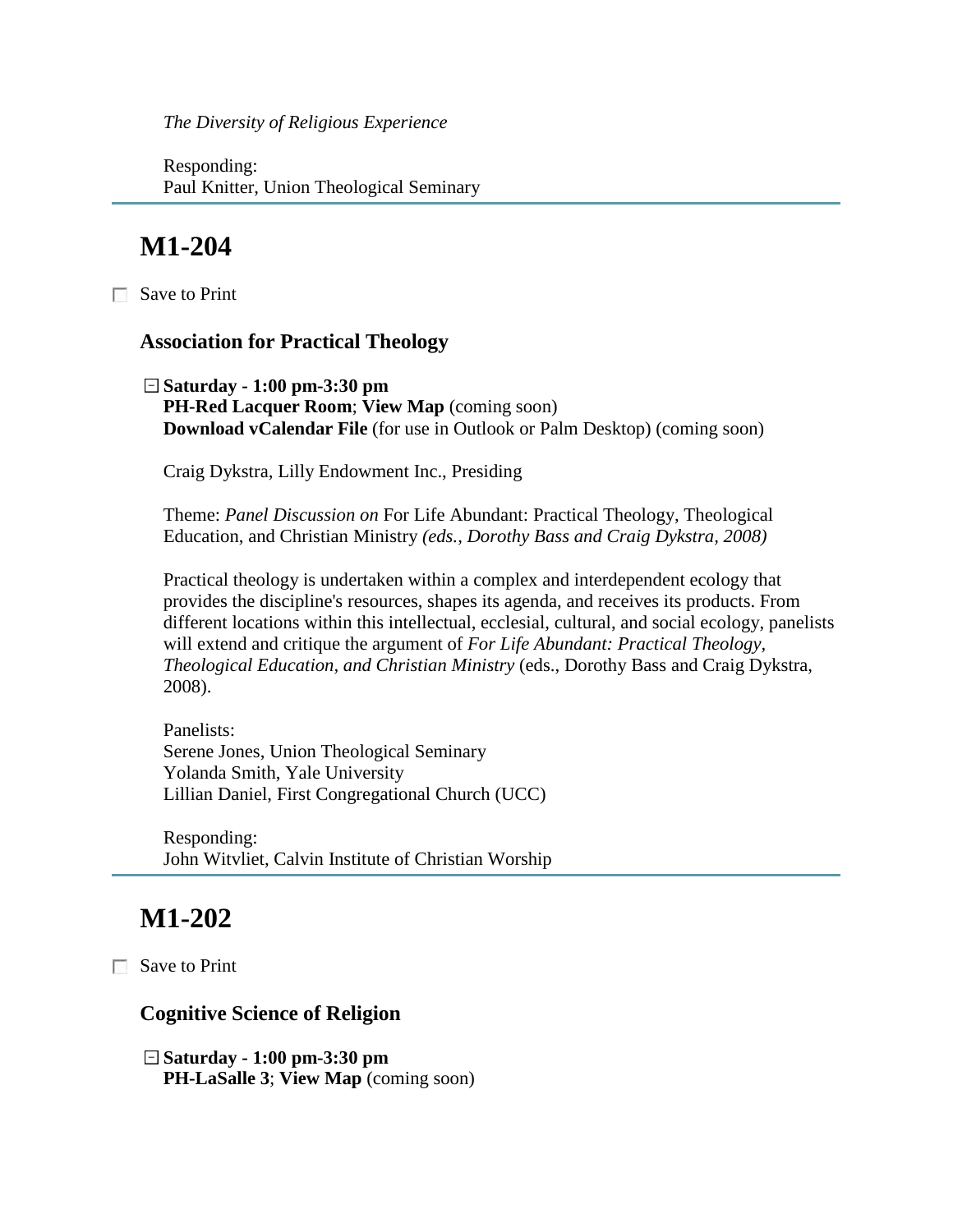**Download vCalendar File** (for use in Outlook or Palm Desktop) (coming soon)

Justin Barrett, Oxford University, Presiding

Theme: *Theory of Mind, Folk Dualism, and Religious and Moral Cognition*

Edward Slingerland, University of British Columbia *Folk Dualism and Religious and Moral Cognition in Early China*

Emma Cohen, Oxford University *Mind, Body, and the Afterlife in Cross-Cultural Perspective: Experimental and Ethnographic Evidence*

Kelly Bulkeley, Graduate Theological Union *Dreaming of the Dead: A Cognitive Scientific Analysis*

Joseph Craig, Northwestern University *Islam, Virtue Theory, and the Cognitive Science of Ethics*

## **M1-201**

Save to Print

#### **Mission and Biblical Interpretation: Toward a Missional Hermeneutic**

**Saturday - 1:00 pm-3:30 pm PH-LaSalle 1**; **View Map** (coming soon) **Download vCalendar File** (for use in Outlook or Palm Desktop) (coming soon)

What would it mean to read the Bible with an explicit methodological starting point in an ecclesial location understood as fundamentally missional? George R. Hunsberger, professor of congregational mission and director of doctor of ministry studies at Western Theological Seminary will present an address entitled, *Starting Points, Trajectories, and Outcomes in Proposals for a Missional Hermeneutic: Mapping the Conversation.* The address will trace accents and implications in the presentations given at this Annual Meeting in recent years. The meeting will include formal responses and small group engagement with particular biblical texts. For information, visit [www.gocn.org](http://www.gocn.org/) or contact Jeffrey Greenman, Wheaton College, [Jeffrey.P.Greenman@wheaton.edu.](mailto:Jeffrey.P.Greenman@wheaton.edu)

### **M1-205**

Save to Print

#### **Dharma Association of North America**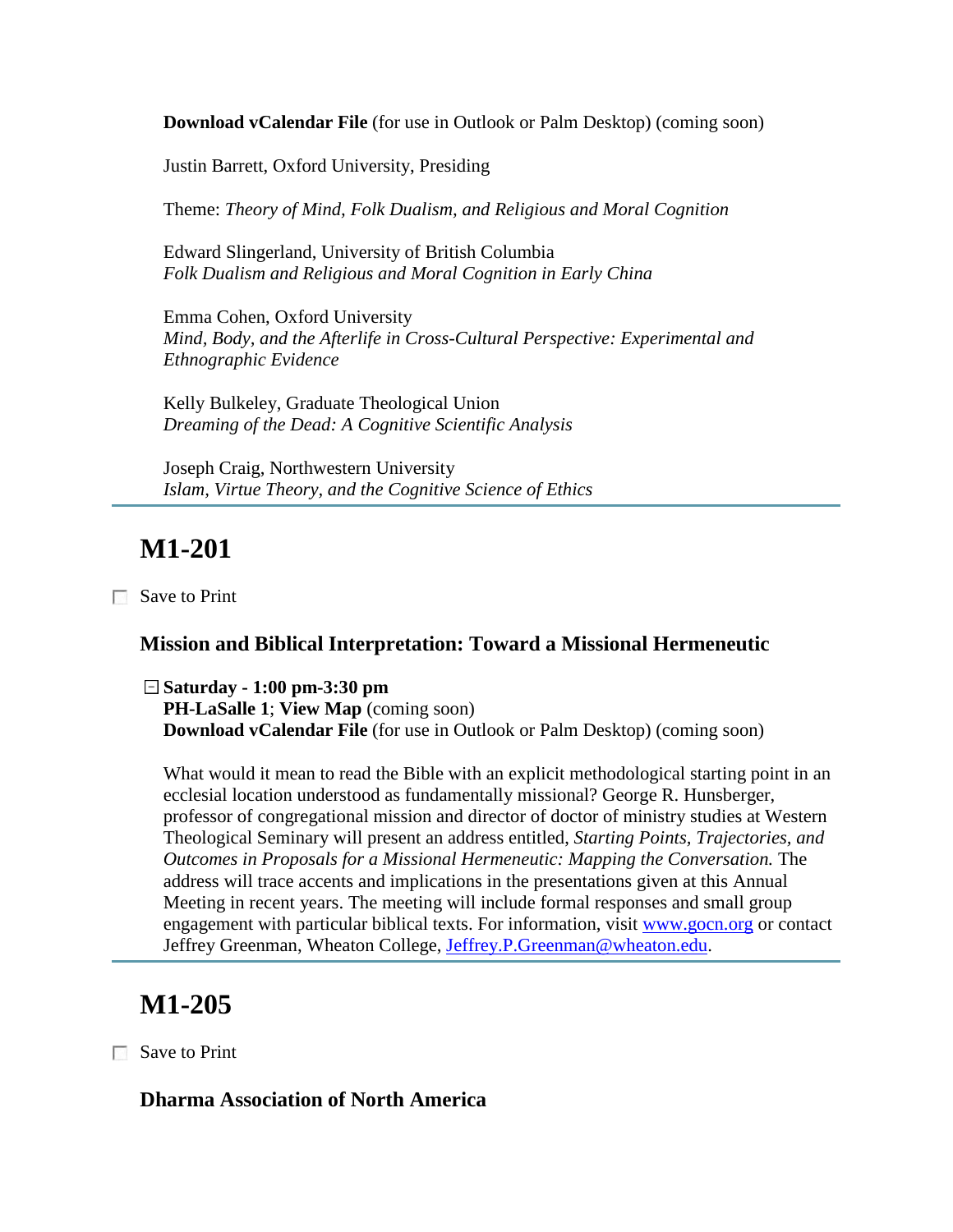**Saturday - 1:30 pm-3:00 pm CHT-Lake Ontario**; **View Map** (coming soon) **Download vCalendar File** (for use in Outlook or Palm Desktop) (coming soon)

Theme: *Jaina Dharma*

## **M1-206**

Save to Print

#### **Prentice Hall Focus Group**

**Saturday - 3:00 pm-5:00 pm CHT-Pullman Boardroom**; **View Map** (coming soon) **Download vCalendar File** (for use in Outlook or Palm Desktop) (coming soon)

### **M1-306**

Save to Print

#### **Christian Theological Research Fellowship**

**Saturday - 4:00 pm-6:30 am PH-LaSalle 2**; **View Map** (coming soon) **Download vCalendar File** (for use in Outlook or Palm Desktop) (coming soon)

Theme: *Contesting Evangelicalism: Symposium on the* Cambridge Companion to Evangelical Theology

Panelists: Timothy Larsen, Wheaton College Roger Olson, Truett Theological Seminary Melissa Wyndy Corbin-Reuschling, Ashland Theological Seminary Amos Yong, Regent University

### **M1-300**

Save to Print

**Association for Practical Theology**

**Saturday - 4:00 pm-6:30 pm**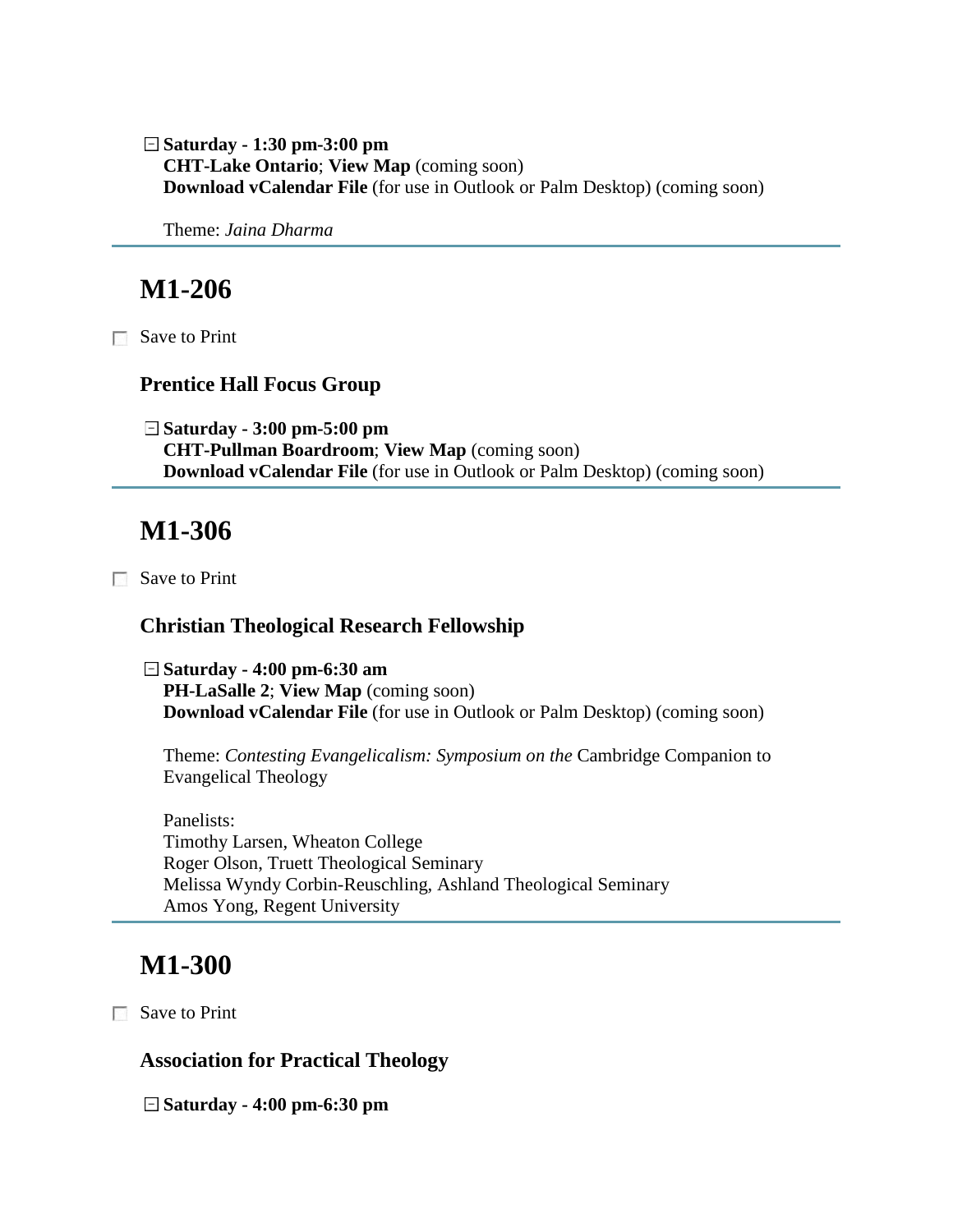#### **PH-Chicago**; **View Map** (coming soon) **Download vCalendar File** (for use in Outlook or Palm Desktop) (coming soon)

Theme: *Pedagogies for the Urban Context*

This session invites critical reflection on the implications of urbanization and the complexities of urban ministry for our pedagogy as theological educators and pastoral leaders.

Panelists: Cynthia Milsap, Director, Nurturing the Call, Seminary Consortium for Urban Pastoral Education (SCUPE)

Bryan P. Stone, Boston University

Responding: Jeffery Tribble, Columbia Theological Seminary

# **M1-301**

Save to Print

### **Meadville Lombard Theological School Reception**

**Saturday - 4:00 pm-6:30 pm PH-Clark 5**; **View Map** (coming soon) **Download vCalendar File** (for use in Outlook or Palm Desktop) (coming soon)

# **M1-302**

Save to Print

### **International Schleiermacher Society**

**Saturday - 4:00 pm-7:00 pm PH-LaSalle 1**; **View Map** (coming soon) **Download vCalendar File** (for use in Outlook or Palm Desktop) (coming soon)

Charles H. Long, University of California at Santa Barbara, emeritus *Schleiermacher, Hermeneutics, and my Training as a Historian of Religions*

**M1-303**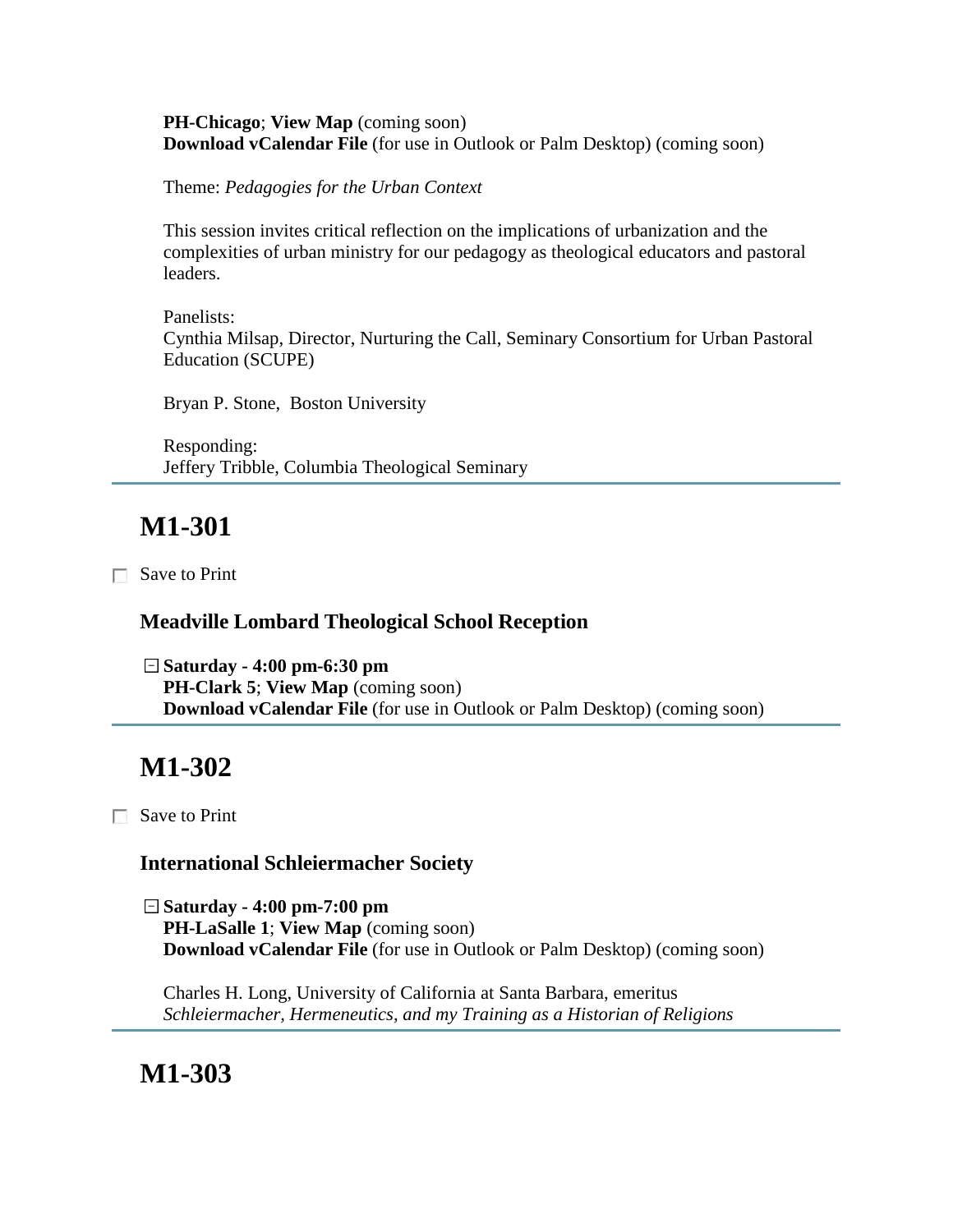Save to Print

#### **College Theology Society Board Meeting**

**Saturday - 4:00 pm-8:30 pm PH-Logan**; **View Map** (coming soon) **Download vCalendar File** (for use in Outlook or Palm Desktop) (coming soon)

### **M1-304**

Save to Print

#### **The Fund for Theological Education Reception Honoring 2008-2009 Doctoral Fellows**

**Saturday - 4:45 pm-6:30 pm CHT-Lake Michigan**; **View Map** (coming soon) **Download vCalendar File** (for use in Outlook or Palm Desktop) (coming soon)

### **M1-305**

Save to Print

#### **University of Pennsylvania Reception**

**Saturday - 5:30 pm-7:30 pm PH-Marshfield**; **View Map** (coming soon) **Download vCalendar File** (for use in Outlook or Palm Desktop) (coming soon)

### **M1-400**

Save to Print

#### **Forum on Sports and Religion**

**Saturday - 6:30 pm-8:00 pm PH-LaSalle 3**; **View Map** (coming soon) **Download vCalendar File** (for use in Outlook or Palm Desktop) (coming soon)

Eric Bain-Selbo, Western Kentucky University, Presiding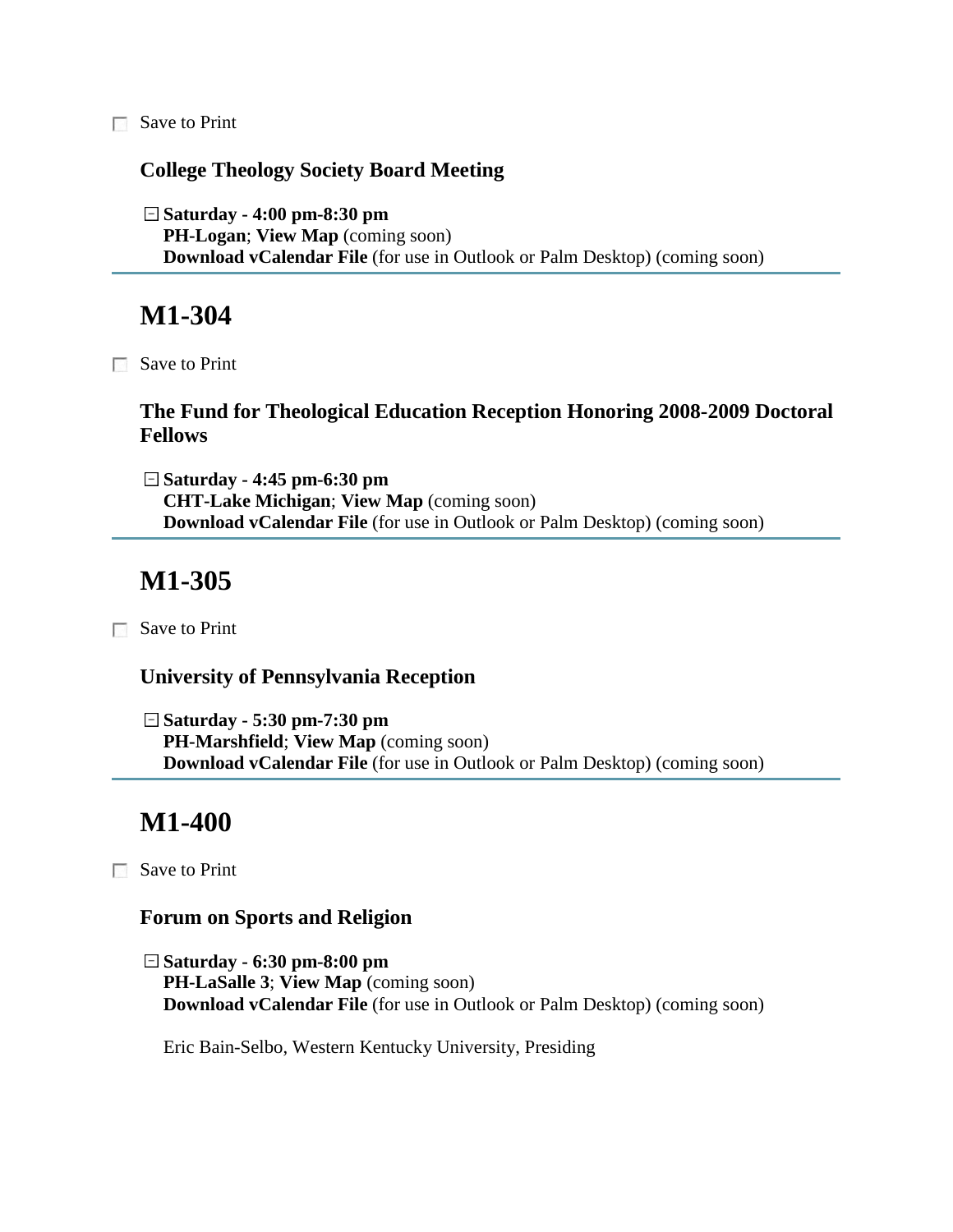Theme: *Chicago Cubs: The Faith and the Faithful*

In 1908, the Chicago Cubs defeated the Detroit Tigers four games to one to repeat as World Series champions. For 100 years the team has failed to win another championship, an achievement (so to speak) unparalleled in American sports. Yet generations of Cubs fans have continued to "keep the faith." In this panel discussion, scholars associated with the Mercer University Press Series on Sports and Religion, and others, discuss the religious dimensions of the Cubs phenomenon.

Panelists: Joseph Price, Whittier College Greg Sapp, Stetson University Chris Sheppard, University of Chicago Reinder Van Til, Eerdmans Publishing

## **M1-433**

Save to Print

### **University of Michigan Department of Asian Languages and Cultures Reception to Honor Luis Gomez**

**Saturday - 6:30 pm-8:00 pm PH-Buckingham**; **View Map** (coming soon) **Download vCalendar File** (for use in Outlook or Palm Desktop) (coming soon)

# **M1-401**

Save to Print

### **Wabash Center for Teaching and Learning Reception**

**Saturday - 6:30 pm-8:30 pm PH-Red Lacquer Room**; **View Map** (coming soon) **Download vCalendar File** (for use in Outlook or Palm Desktop) (coming soon)

# **M1-434**

□ Save to Print

### **DANAM Awards Dinner**

**Saturday - 6:30 pm-8:30 pm**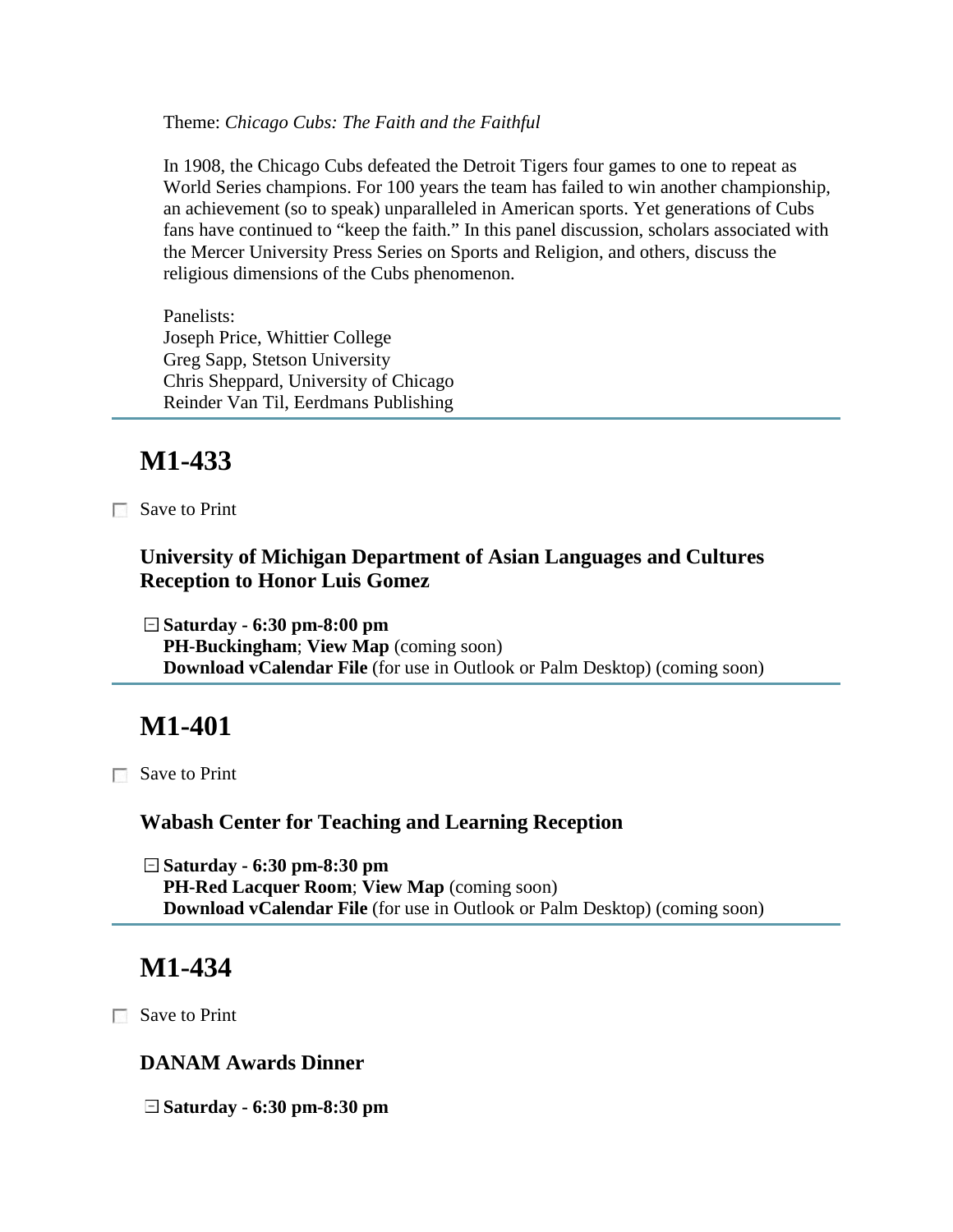# **M1-402**

□ Save to Print

### **Bahá'í Studies Colloquy**

**Saturday - 6:30 pm-9:00 pm PH-Clark 3&4**; **View Map** (coming soon) **Download vCalendar File** (for use in Outlook or Palm Desktop) (coming soon)

Susan Maneck, Jackson State University, Presiding

Theme: *Studies on the Bahá'í Faith*

Christopher Hamilton, Washburn University *Complex Theologies and Politics against Preemptive War: A Comparison of American United Methodists and Bahá'í Morality and Advocacy against Preemptive War and for Peacemaking: The Case of the War in Iraq*

Chelsea Horton, University of British Columbia *Potlatch, Pipe, and Prayer: Negotiating Indigenous Bahá'í Ritual in the North American West*

Robert H. Stockman, DePaul University *Persian and American Bahá'í Biblical Interpretation, 1895-1912*

For additional information about the Bahá'í Studies Colloquy, contact Robert Stockman at [rstockman@usbnc.org](mailto:rstockman@usbnc.org) or 1-847-337-7750 (cell).

# **M1-403**

Save to Print

### **Memorial Service for Selva J. Raj**

**Saturday - 7:00 pm-8:00 pm CHT-Williford A**; **View Map** (coming soon) **Download vCalendar File** (for use in Outlook or Palm Desktop) (coming soon)

### **M1-406**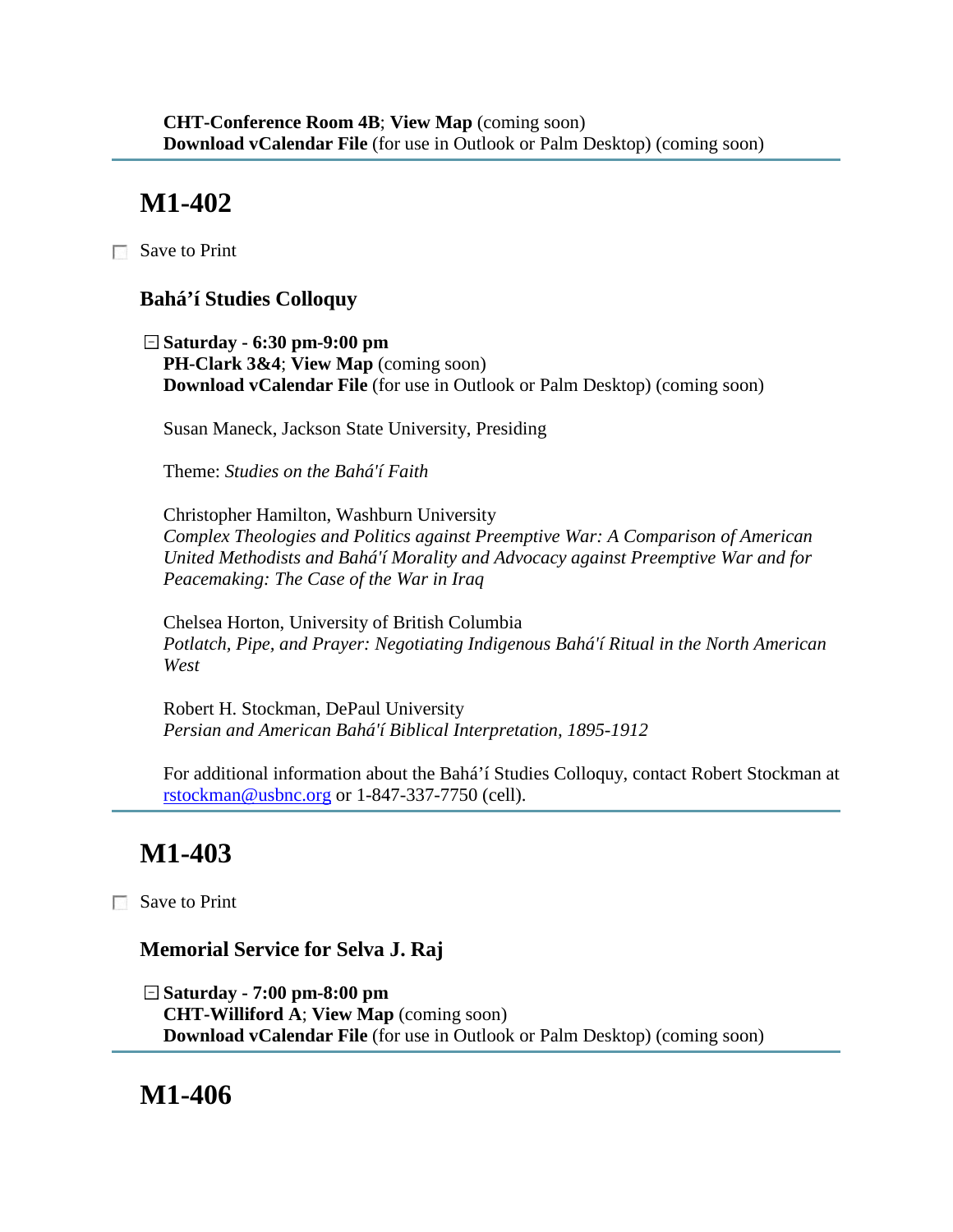Save to Print

#### **Indiana University Religious Studies Alumni Reception**

**Saturday - 7:00 pm-8:30 pm PH-Salon 8**; **View Map** (coming soon) **Download vCalendar File** (for use in Outlook or Palm Desktop) (coming soon)

### **M1-409**

Save to Print

#### **Where Religion and Ecology Meet: The Field and the Force**

**Saturday - 7:00 pm-8:30 pm CHT-International Ballroom South**; **View Map** (coming soon) **Download vCalendar File** (for use in Outlook or Palm Desktop) (coming soon)

Speaker: Mary Evelyn Tucker

## **M1-410**

Save to Print

**Society of Pentecostal Studies and Wesleyan Theological Society Reception**

**Saturday - 7:00 pm-8:30 pm PH-Clark 1**; **View Map** (coming soon) **Download vCalendar File** (for use in Outlook or Palm Desktop) (coming soon)

## **M1-404**

Save to Print

#### **Society for Asian and Comparative Philosophy**

**Saturday - 7:00 pm-8:30 pm CHT-Joliet**; **View Map** (coming soon) **Download vCalendar File** (for use in Outlook or Palm Desktop) (coming soon)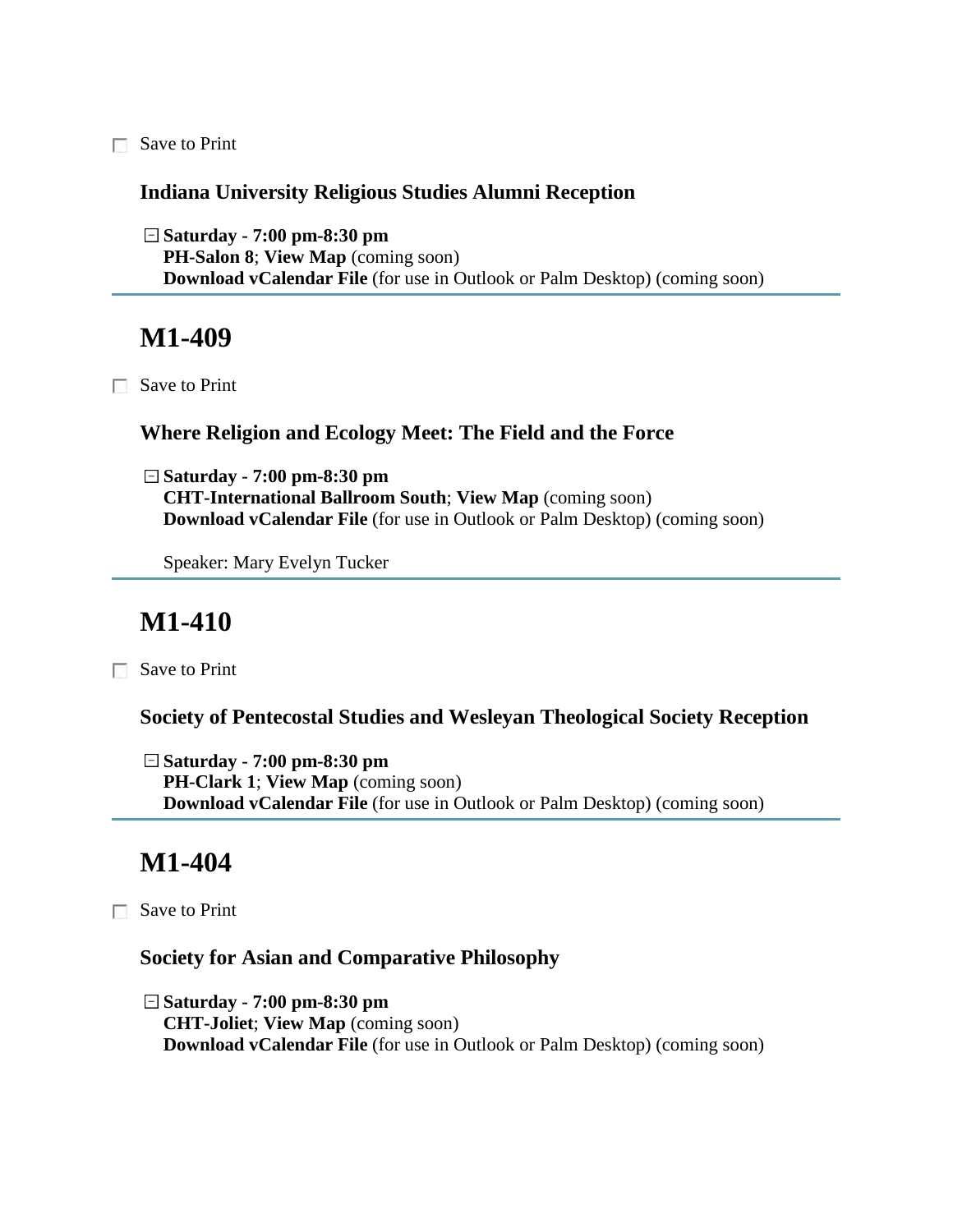Erin McCarthy, St. Lawrence University, Presiding

Theme: *Reflections on the Work of Henry Rosemont, Jr.*

Sumner Twiss, Florida State University *Confucian Ethics, Concept-Clusters, and Human Rights*

Jinli He, Trinity University *Xiao and Family Reverence: Translator's Reflection on* The Classic of Family Reverence: *A Philosophical Translation From A Comparative Perspective*

David Jones, Kennesaw State University *No Pets Allowed: Rosemont and the Master on the Family*

Kurtis Hagen, State University of New York, Plattsburgh *Reconstructing Confucianism*

# **M1-423**

Save to Print

#### **North American Levinas Society**

**Saturday - 7:00 pm-8:30 pm CHT-Conference Room 4G**; **View Map** (coming soon) **Download vCalendar File** (for use in Outlook or Palm Desktop) (coming soon)

### **M1-430**

Save to Print

#### **Georgetown University Theology Department Reception**

**Saturday - 7:00 pm-8:30 pm CHT-Williford B**; **View Map** (coming soon) **Download vCalendar File** (for use in Outlook or Palm Desktop) (coming soon)

### **M1-408**

Save to Print

#### **Korean North American Systematic Theology**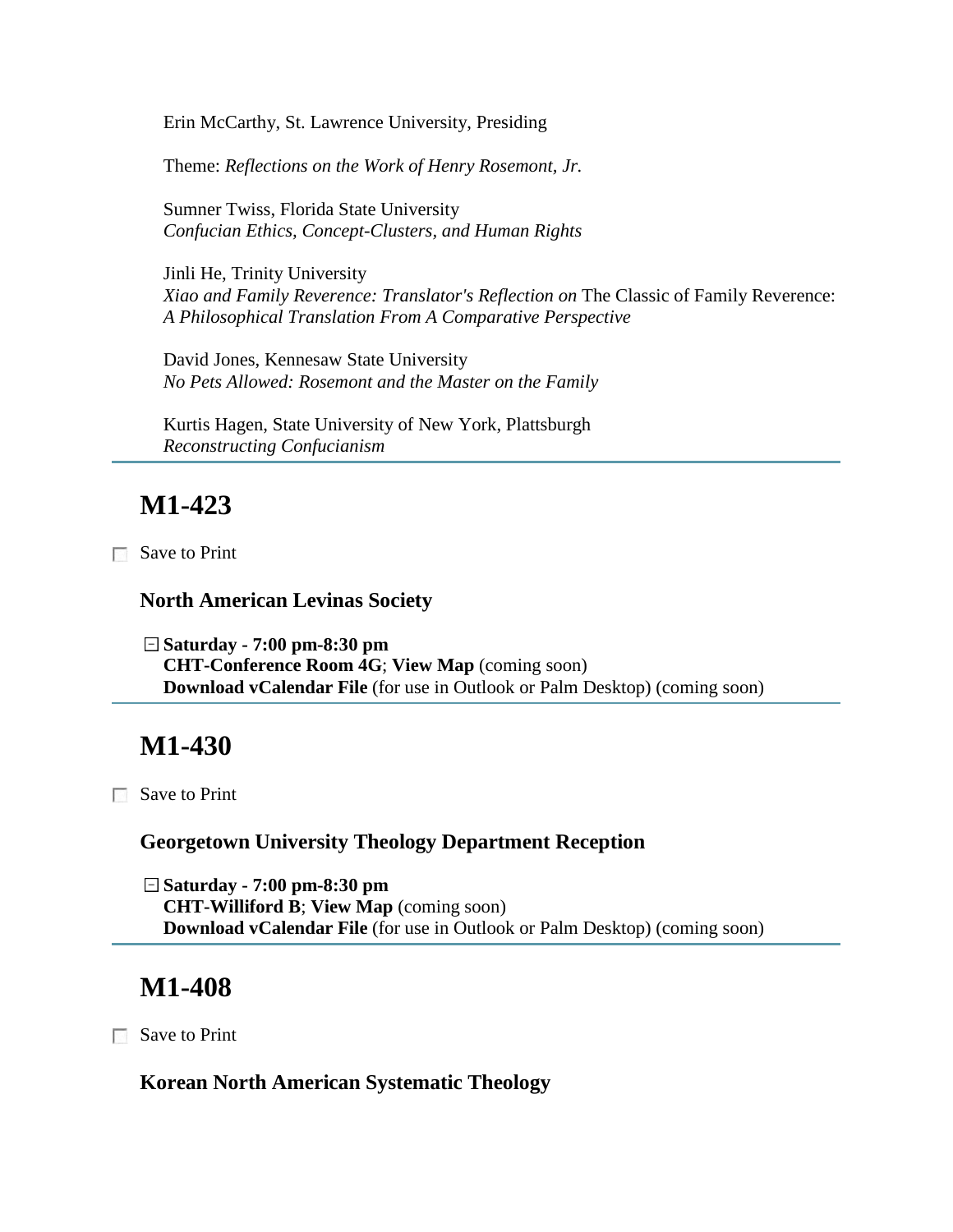**Saturday - 7:00 pm-8:30 pm PH-Kimball**; **View Map** (coming soon) **Download vCalendar File** (for use in Outlook or Palm Desktop) (coming soon)

Co-sponsored by Garrett Evangelical Theological Seminary

Sang Hyun Lee, Presiding

Andrew Park will discuss his new book, *Triune Atonement: Christ's Healing for Sinners, Victims, and the Whole Creation* (Westminster/John Knox Press, 2008).

## **M1-407**

□ Save to Print

### **Society for the Study of Chinese Religions**

**Saturday - 7:00 pm-8:30 pm PH-Salon 4**; **View Map** (coming soon) **Download vCalendar File** (for use in Outlook or Palm Desktop) (coming soon)

## **M1-429**

Save to Print

### **University of Chicago Divinity School Reception and Open House**

**Saturday - 7:00 pm-9:00 pm Offsite - Meet in CHT Lobby near Bellstand**; **View Map** (coming soon) **Download vCalendar File** (for use in Outlook or Palm Desktop) (coming soon)

Swift Hall, University of Chicago 1025 E. 58th Street Chicago, IL 60637

The University of Chicago Divinity School cordially invites its alumni and friends to a reception and open house hosted by faculty at Swift Hall on the University of Chicago campus from 7:00 – 9:00 pm. Program, with faculty introductions, will begin at 8 pm. Round-trip bus transportation to Swift Hall will begin at 6:30 pm from the Chicago Hilton Towers Hotel.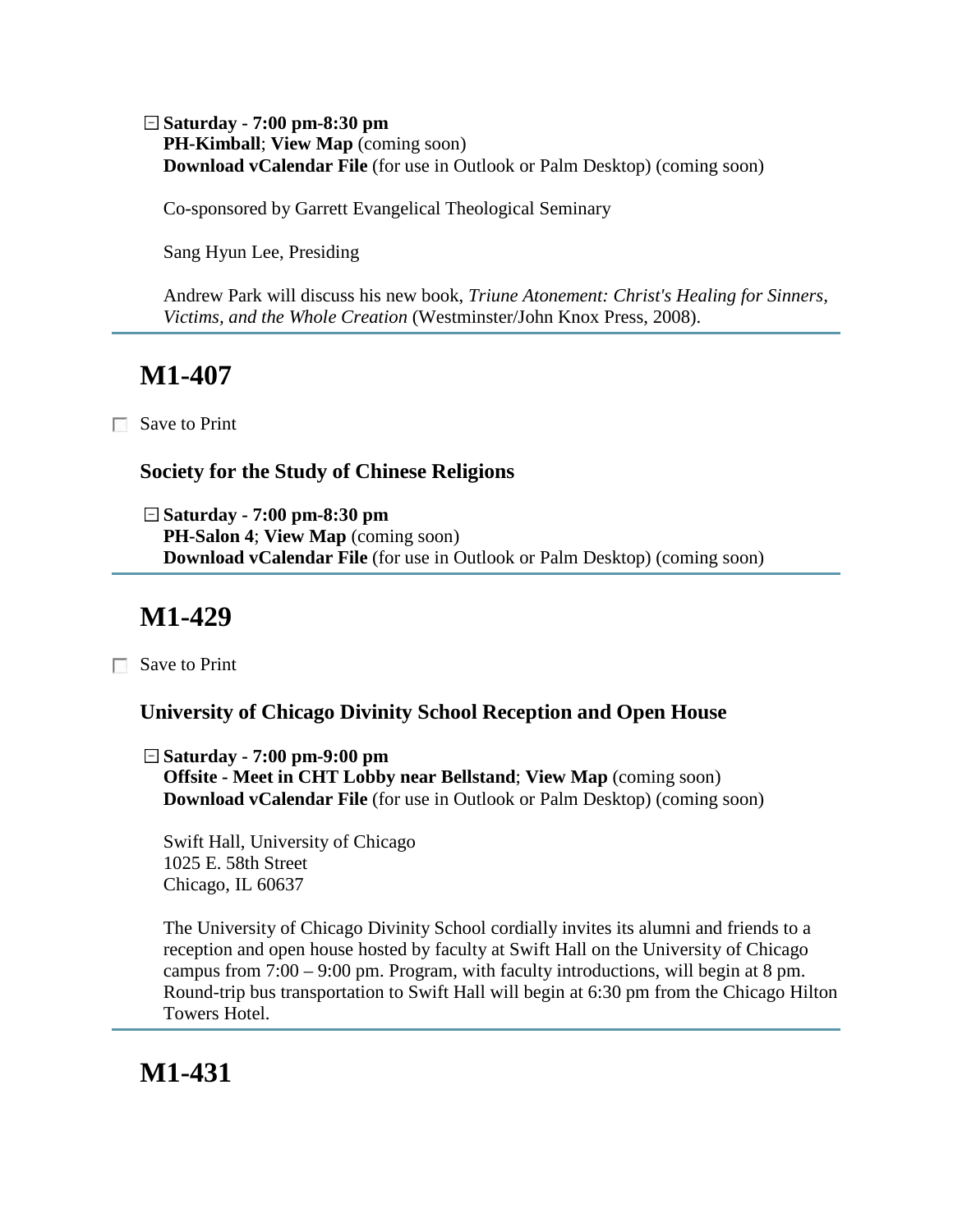Save to Print

### **The Paul of Tarsus Reading Group at Northwestern University and Theology and Philosophy Cooperative**

#### **Saturday - 7:00 pm-9:00 pm**

**CHT-Conference Room 4C**; **View Map** (coming soon) **Download vCalendar File** (for use in Outlook or Palm Desktop) (coming soon)

The Paul of Tarsus Reading Group at Northwestern University along with the Theology and Philosophy Cooperative present a panel of papers responding to populist tones recently announced in philosophy by Argentinian theorist, Ernesto Laclau.

Jeff Snowbarger, University of Iowa, Presiding

Theme: *Hegemony, Gospel, & Empty Signifier: Responses to Populist Reason*

Panelists:

- Theodore W. Jennings, Chicago Theological Seminary
- Wolfhart Totschnig, Northwestern University
- Adam Kotsko, Chicago Theological Seminary
- Henrik Wilberg, Northwestern University
- Virgil W. Brower, Northwestern University

Responding:

• Ernesto Laclau, University of Essex

# **M1-412**

**□** Save to Print

#### **Society of Christian Philosophers**

**Saturday - 7:00 pm-9:30 pm CHT-Conference Room 4E**; **View Map** (coming soon) **Download vCalendar File** (for use in Outlook or Palm Desktop) (coming soon)

Andrew Chignell, Cornell University, Presiding

Theme: *The Moral and Spiritual Prospects of Vegetarianism*

Terence Cuneo, University of Vermont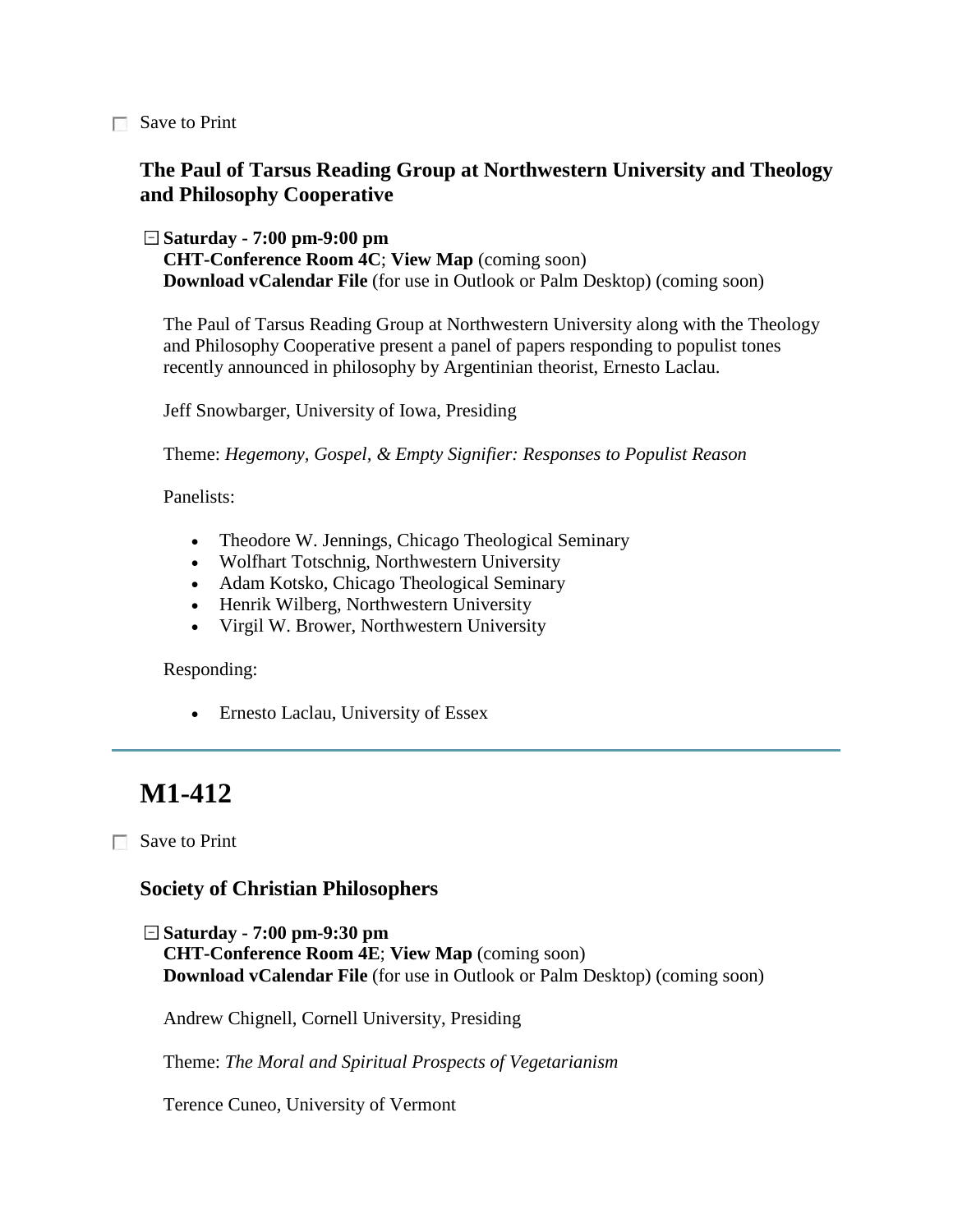*Conditional Moral Vegetarianism*

Matthew Halteman, Calvin College *Compassionate Eating as Care of Creation*

Stephen H. Webb, Wabash College *A Christian Case for Compassion for Animals*

Responding: Julie Meadows, Presbyterian College

## **M1-425**

Save to Print

#### **Society for the Arts in Religious and Theological Studies**

**Saturday - 7:00 pm-9:30 pm CHT-Waldorf**; **View Map** (coming soon) **Download vCalendar File** (for use in Outlook or Palm Desktop) (coming soon)

Theme: *Presentations of Projects from Luce Award Winners for 2007-2008*

Featuring presentations by Colleen Cullinan, Scott Robinson, Allen Terrell, and Kathleen Turner, followed by a business meeting of the Society.

# **M1-411**

□ Save to Print

#### **Unitarian Universalist Scholars and Friends Discussion**

**Saturday - 7:00 pm-9:30 pm CHT-PDR 3**; **View Map** (coming soon) **Download vCalendar File** (for use in Outlook or Palm Desktop) (coming soon)

Theme: *Religious Liberalism, Politics, and Empire: Resistance and Complicity*

Our annual discussion will explore liberal religious responses to the "imperial" policies of the United States. What resources does our tradition offer for resistance to empire, and in what ways have we been complicit in imperial structures? If we are simultaneously complicit and resistant to empire, how might we move forward? A panel of scholars and pastors will introduce the theme, with plenty of time for open conversation. Confirmed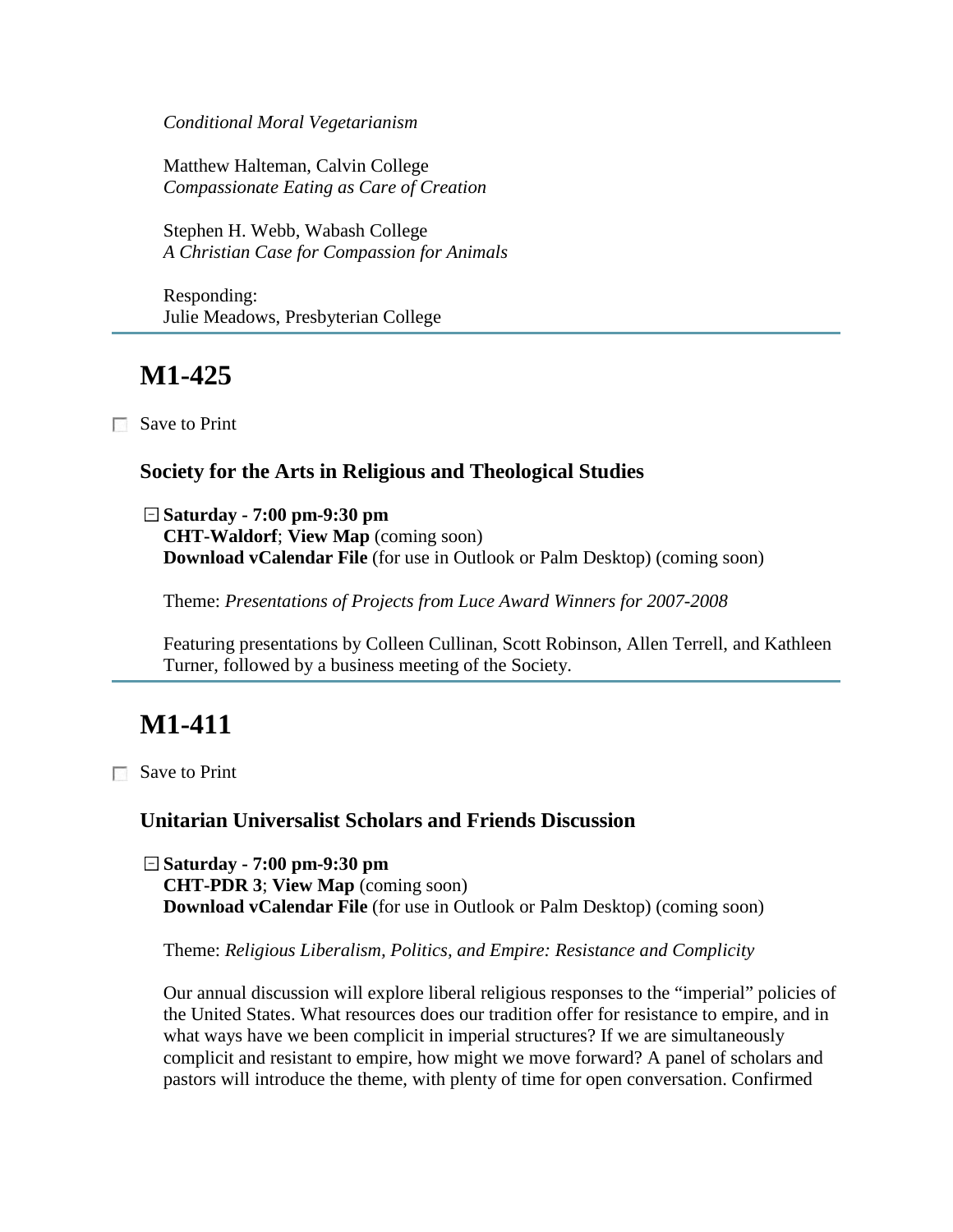presenters include Jeff Wilson, Paul Rasor, Stephanie Mitchem, and Dan McKanan.

Sponsored by Starr King School for the Ministry, Harvard Divinity School, UUA Panel on Theological Education, and Beacon Press. Participants are encouraged to attend the Meadville Lombard reception just prior to this event.

# **M1-413**

Save to Print

### **Science and Religion Reception Hosted by Three Centers, CTNS, IRAS, and ZCRS**

**Saturday - 7:00 pm-10:00 pm PH-Clark 7**; **View Map** (coming soon) **Download vCalendar File** (for use in Outlook or Palm Desktop) (coming soon)

The Center for Theology and the Natural Sciences (CTNS) supports research, provides MDiv and doctoral teaching through the Ian G. Barbour Chair, publishes the peerreviewed journal *Theology and Science* and administers the Science and Transcendence Advanced Research Series (STARS) research grant program.

The Institute for Religion in an Age of Science (IRAS) has summer conferences at Star Island off the New Hampshire coast and co-publishes the peer-reviewed journal *Zygon: Journal of Religion and Science*.

The Zygon Center for Religion and Science (ZCRS), a partnership of Lutheran School of Theology at Chicago and CASIRAS, brings together scientists and theologians to research crucial issues of human concern. ZCRS supports masters and doctoral students through LSTC and shares quarters with *Zygon*.

# **M1-414**

Save to Print

### **Graduate Theological Union Alumni Reception**

**Saturday - 7:00 pm-11:00 pm PH-Salon 5-6**; **View Map** (coming soon) **Download vCalendar File** (for use in Outlook or Palm Desktop) (coming soon)

**M1-405**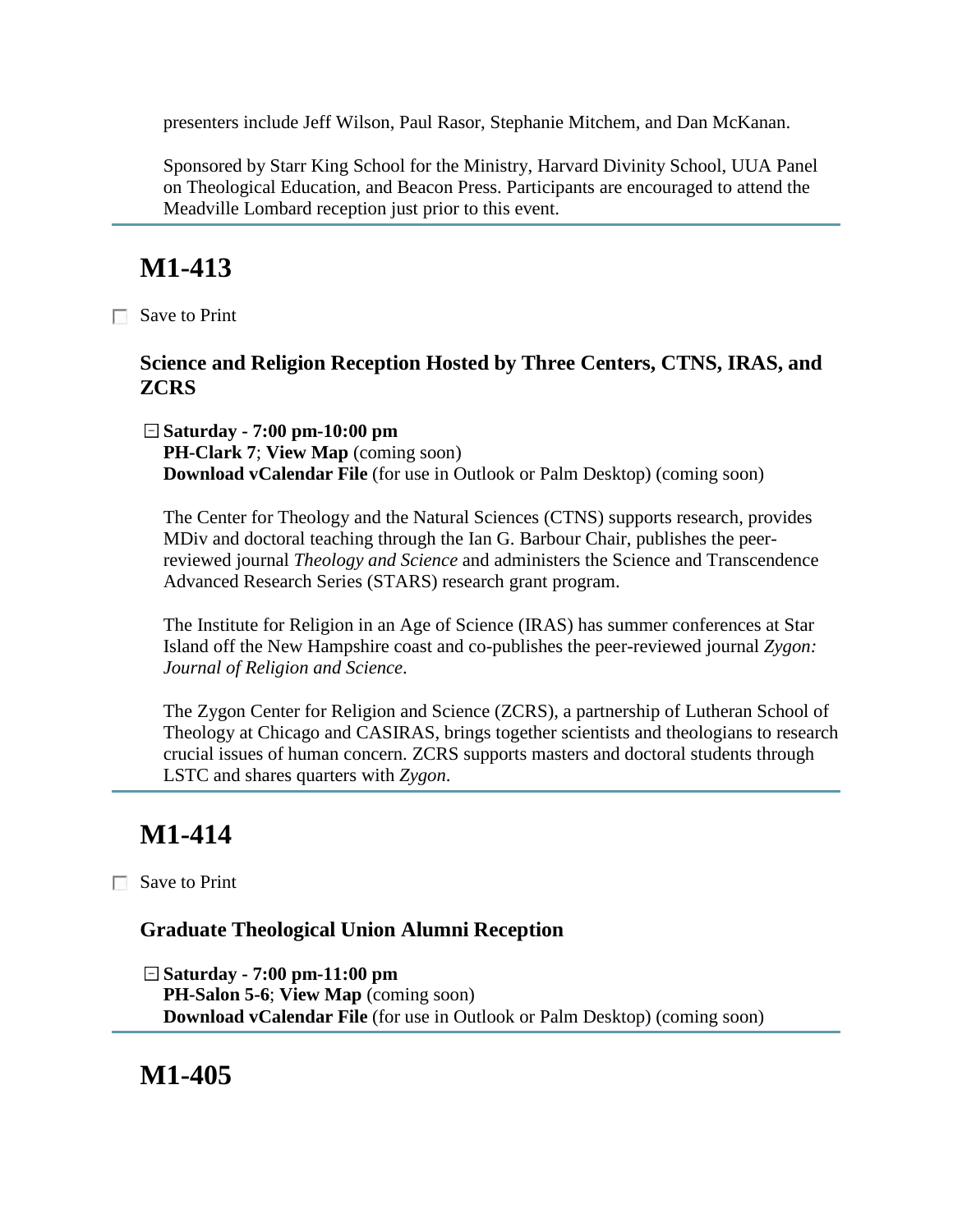Save to Print

#### **Presbyterian Scholars Reception**

```
Saturday - 7:30 pm-9:00 pm
```
**CHT-Conference Room 4D**; **View Map** (coming soon) **Download vCalendar File** (for use in Outlook or Palm Desktop) (coming soon)

Members of the Presbyterian Church (USA) and faculty at Presbyterian institutions are invited to this reception to meet and connect with each other. In addition to light refreshments, we hope to find ways to link more closely with one another and with the church—sponsored by the Office Theology and Worship and the Office of Theological Education and Seminary Relations. For further information, contact Anita Brown, Office of Theology and Worship, 1-888-728-7228 x5033, [anita.brown@pcusa.org.](mailto:anita.brown@pcusa.org)

## **M1-426**

Save to Print

#### **Studies in Comparative Theology: Comparative Monotheism**

**Saturday - 7:30 pm-9:30 pm CHT-Astoria**; **View Map** (coming soon) **Download vCalendar File** (for use in Outlook or Palm Desktop) (coming soon)

Theme: *Messianism and Monotheism*

Panelists: David Novak, University of Toronto Vincent Cornell, Emory University Kurt Anders Richardson, McMaster University

## **M1-415**

Save to Print

#### **Study of Islam Section Annual Dinner**

**Saturday - 7:30 pm-9:30 pm Offsite**; **View Map** (coming soon) **Download vCalendar File** (for use in Outlook or Palm Desktop) (coming soon)

Reza 432 W Ontario St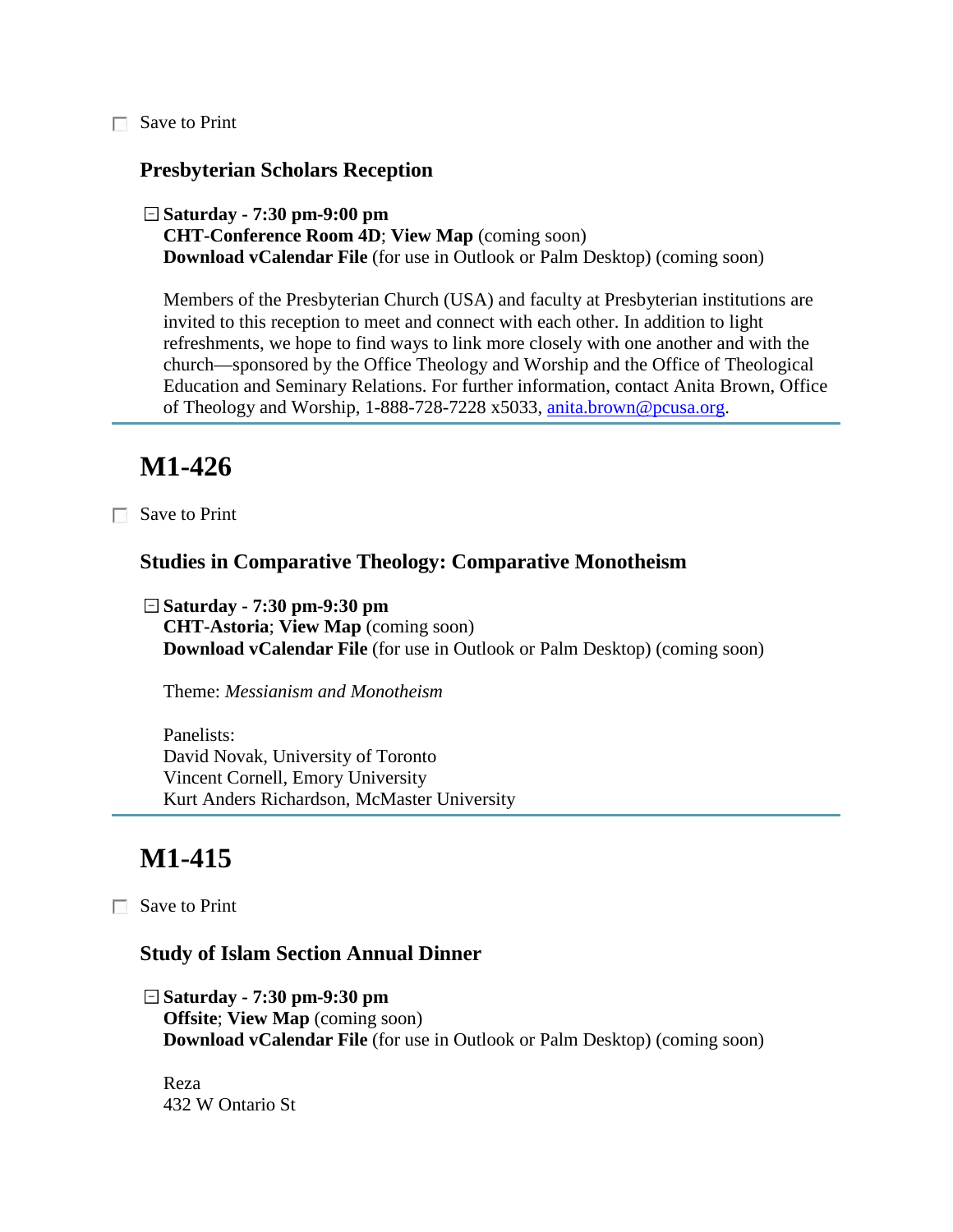Chicago, IL 60654 (312) 664-4500

# **M1-416**

 $\Box$  Save to Print

### **Religion and Ecology Reception**

**Saturday - 8:30 pm-10:00 pm CHT-Boulevard C**; **View Map** (coming soon) **Download vCalendar File** (for use in Outlook or Palm Desktop) (coming soon)

## **M1-419**

Save to Print

### **Vanderbilt University Alumni/ae and Friends Reception**

**Saturday - 9:00 pm-11:00 pm CHT-Continental B**; **View Map** (coming soon) **Download vCalendar File** (for use in Outlook or Palm Desktop) (coming soon)

# **M1-418**

Save to Print

**Fortress Press Reception**

**Saturday - 9:00 pm-11:00 pm CHT-Continental A**; **View Map** (coming soon) **Download vCalendar File** (for use in Outlook or Palm Desktop) (coming soon)

Fortress Press invites all AAR attendees to join us for hospitality and conversation. Visit [www.fortresspress.com f](http://www.fortresspress.com/)or additional information about Fortress Press at AAR.

# **M1-422**

Save to Print

**University of California, Santa Barbara, Department of Religious Studies**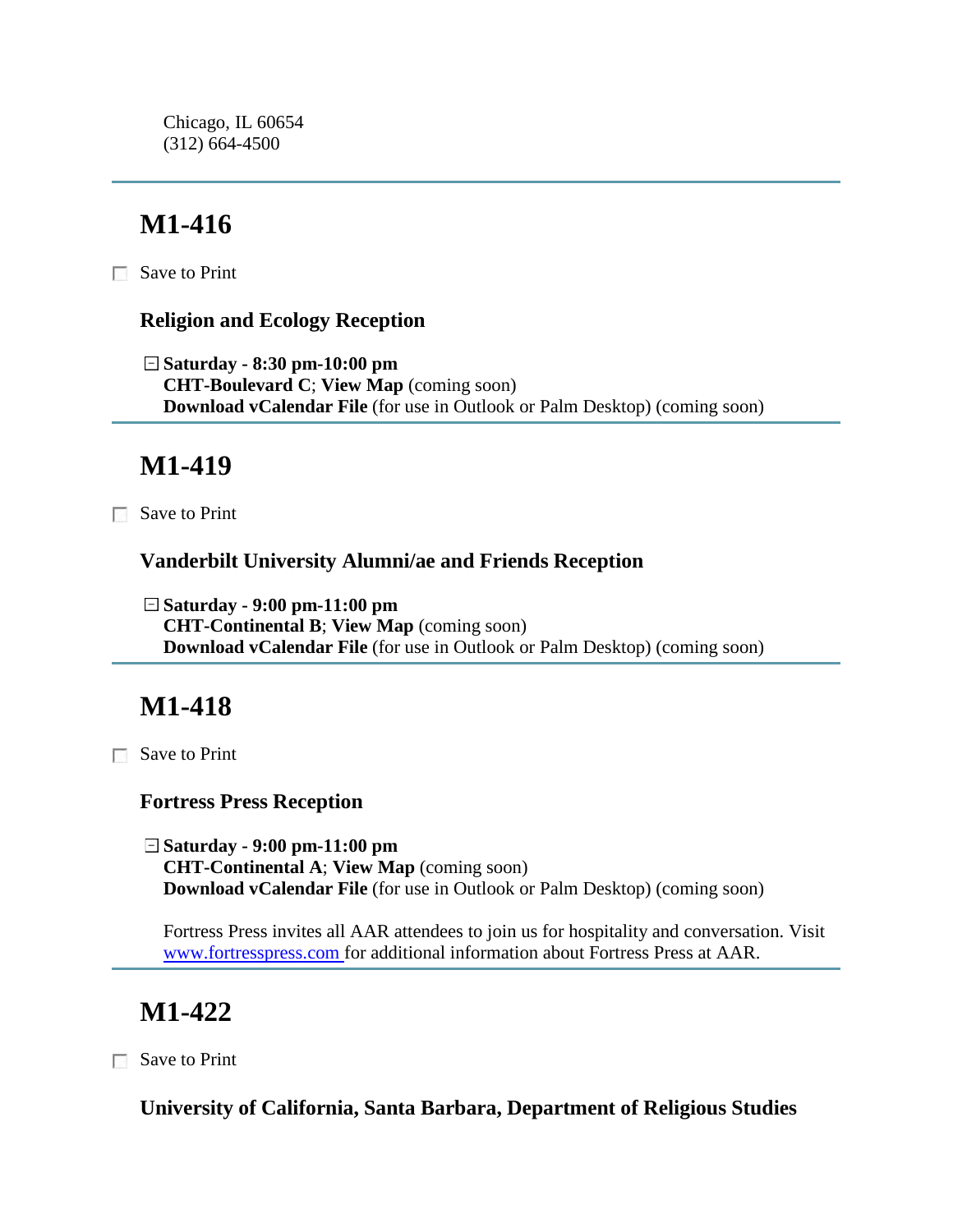#### **Reception**

**Saturday - 9:00 pm-11:00 pm PH-Salon 3**; **View Map** (coming soon) **Download vCalendar File** (for use in Outlook or Palm Desktop) (coming soon)

### **M1-424**

Save to Print

#### **Harvard University Reception**

**Saturday - 9:00 pm-11:00 pm CHT-International Ballroom South**; **View Map** (coming soon) **Download vCalendar File** (for use in Outlook or Palm Desktop) (coming soon)

## **M1-427**

Save to Print

### **Religion and Politics Section and Cambridge University Press Reception:**  *Politics and Religion***, a New Cambridge Journal**

**Saturday - 9:00 pm-11:00 pm CHT-Marquette**; **View Map** (coming soon) **Download vCalendar File** (for use in Outlook or Palm Desktop) (coming soon)

# **M1-428**

Save to Print

#### **Hispanic Theological Initiative Reception**

**Saturday - 9:00 pm-11:00 pm CHT-Williford A**; **View Map** (coming soon) **Download vCalendar File** (for use in Outlook or Palm Desktop) (coming soon)

### **M1-420**

Save to Print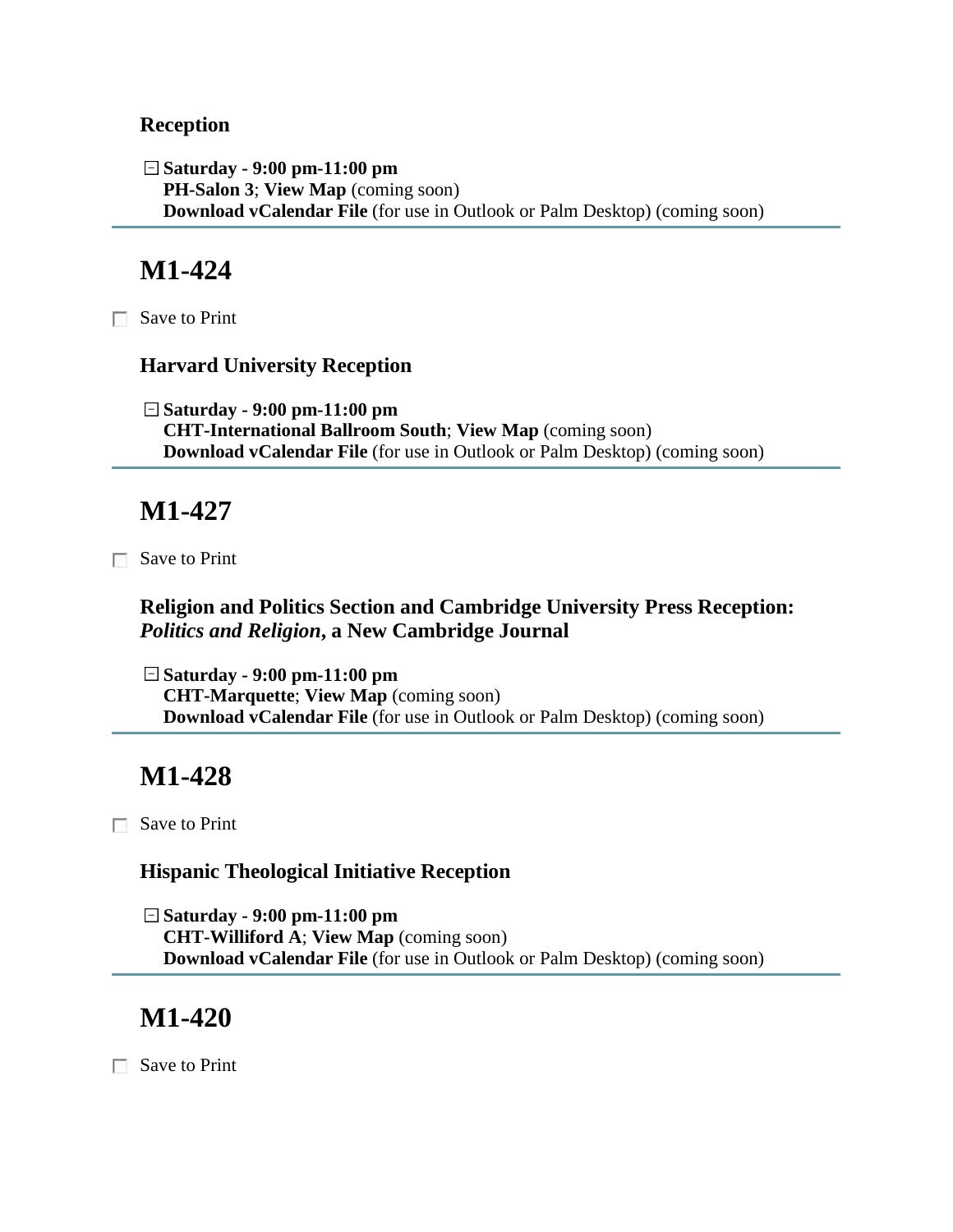#### **Azusa Pacific University Reception**

**Saturday - 9:00 pm-11:00 pm CHT-Conference Room 4H**; **View Map** (coming soon) **Download vCalendar File** (for use in Outlook or Palm Desktop) (coming soon)

Come join us! If you are faculty, students, alumni/ae, or friends of Azusa Pacific University, then we invite you to attend our reception. It will be a great time for dessert, coffee, tea, and fellowship.

# **M1-421**

Save to Print

### **Walter de Gruyter Reception**

**Saturday - 9:00 pm-11:00 pm CHT-Continental C**; **View Map** (coming soon) **Download vCalendar File** (for use in Outlook or Palm Desktop) (coming soon)

# **M1-417**

□ Save to Print

### **New Religious Movements Group Reception**

**Saturday - 9:00 pm-11:00 pm CHT-Boulevard B**; **View Map** (coming soon) **Download vCalendar File** (for use in Outlook or Palm Desktop) (coming soon)

# **M1-432**

Save to Print

### **Emory University's Graduate Division of Religion Reception**

**Saturday - 9:00 pm-11:00 pm PH-Red Lacquer Room**; **View Map** (coming soon) **Download vCalendar File** (for use in Outlook or Palm Desktop) (coming soon)

# **M2-2**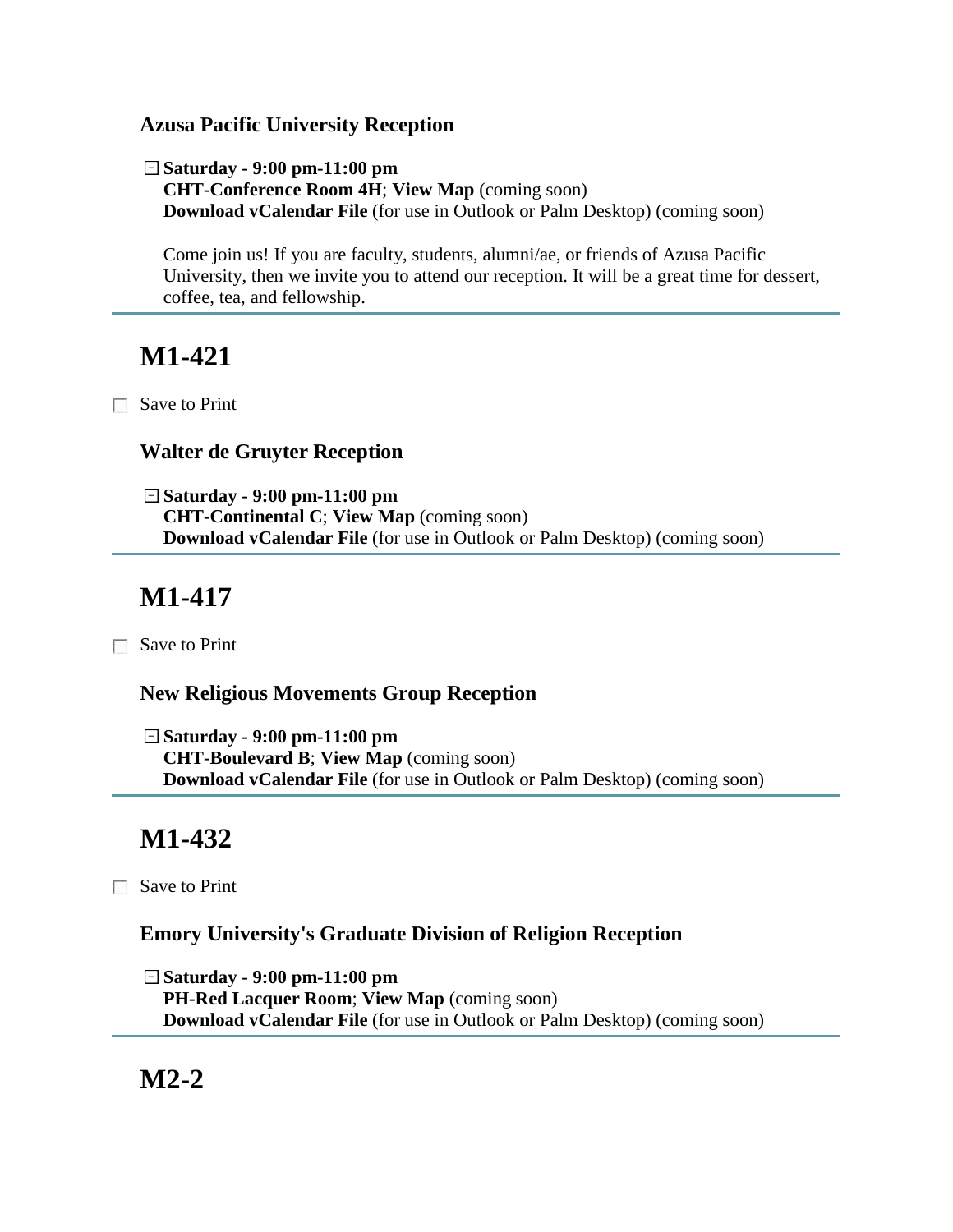□ Save to Print

#### **Center of Theological Inquiry Reception**

**Sunday - 7:00 am-8:30 am**

**PH-LaSalle 1**; **View Map** (coming soon) **Download vCalendar File** (for use in Outlook or Palm Desktop) (coming soon)

The Center of Theological Inquiry invites members and friends to a breakfast reception. Peter Ochs, Stacy Johnson, and colleagues will speak on the forthcoming publication of the CTI research project on Scriptural Reasoning in the Jewish, Muslim and Christian Traditions. The Center will also honor the work of its former Director, Daniel Hardy.

### **M2-1**

Save to Print

#### **Lutheran Theological Society of North America**

**Sunday - 7:00 am-8:30 am**

**CHT-Conference Room 4D**; **View Map** (coming soon) **Download vCalendar File** (for use in Outlook or Palm Desktop) (coming soon)

7:00 am Morning Prayer

7:15 am Theme: *Middle East Peace-Making & Interfaith Initiatives*

Panelists: Carol Schersten LaHurd, Lutheran School of Theology, Chicago Michael Trice, Evangelical Lutheran Church in America

No registration required. Questions? Please contact Sandra Mejia at 1-773-380-2885 or [sandra.mejia@elca.org.](mailto:sandra.mejia@elca.org)

### **M2-4**

**□** Save to Print

#### **Fuller Theological Seminary: Conversation with the New Associate Dean for the Center for Advanced Theological Studies (CATS)**

**Sunday - 7:00 am-8:45 am PH-Clark 3&4**; **View Map** (coming soon) **Download vCalendar File** (for use in Outlook or Palm Desktop) (coming soon)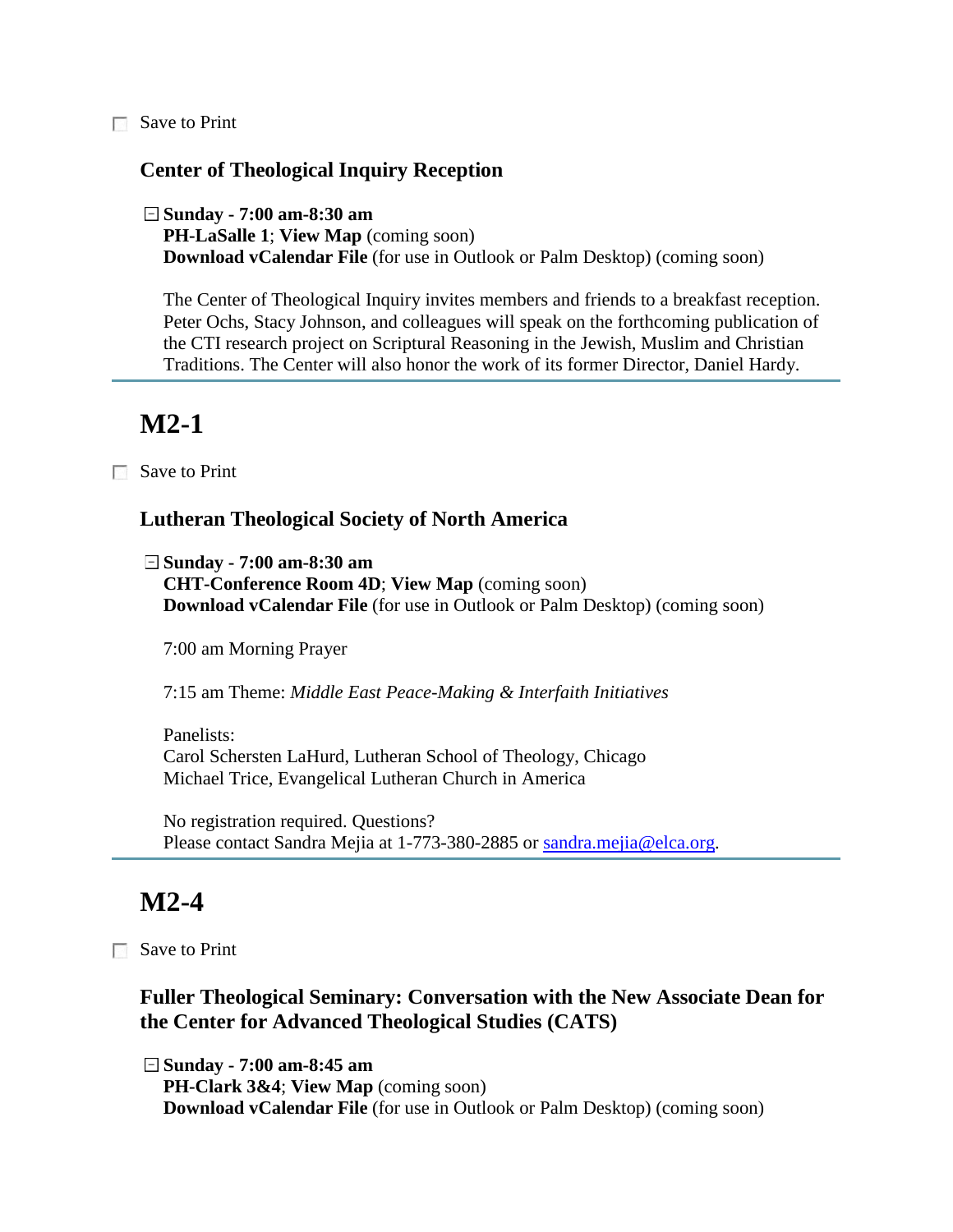# **M2-5**

Save to Print

### **New York Theological Seminary Breakfast**

**Sunday - 7:00 am-8:45 am PH-Clark 9**; **View Map** (coming soon) **Download vCalendar File** (for use in Outlook or Palm Desktop) (coming soon)

## **M2-7**

Save to Print

### **Church of Christ/Christian Church Professors Meeting**

**Sunday - 7:00 am-8:45 am PH-LaSalle 2**; **View Map** (coming soon) **Download vCalendar File** (for use in Outlook or Palm Desktop) (coming soon)

# **M2-3**

Save to Print

### **Trinity Evangelical Divinity School Alumni Breakfast**

**Sunday - 7:00 am-8:45 am PH-Clark 5**; **View Map** (coming soon) **Download vCalendar File** (for use in Outlook or Palm Desktop) (coming soon)

Please join us for the Trinity Evangelical Divinity School Alumni Breakfast. Prior reservations are required and can be made at [www.tiu.edu/divinity/alumni.](http://www.tiu.edu/divinity/alumni) Any questions can be directed to Judy Tetour at **tedsdean@tiu.edu** or 1-847-317-8086.

# **M2-10**

Save to Print

### **Disciples of Christ Faculty/Student Breakfast**

**Sunday - 7:00 am-8:45 am**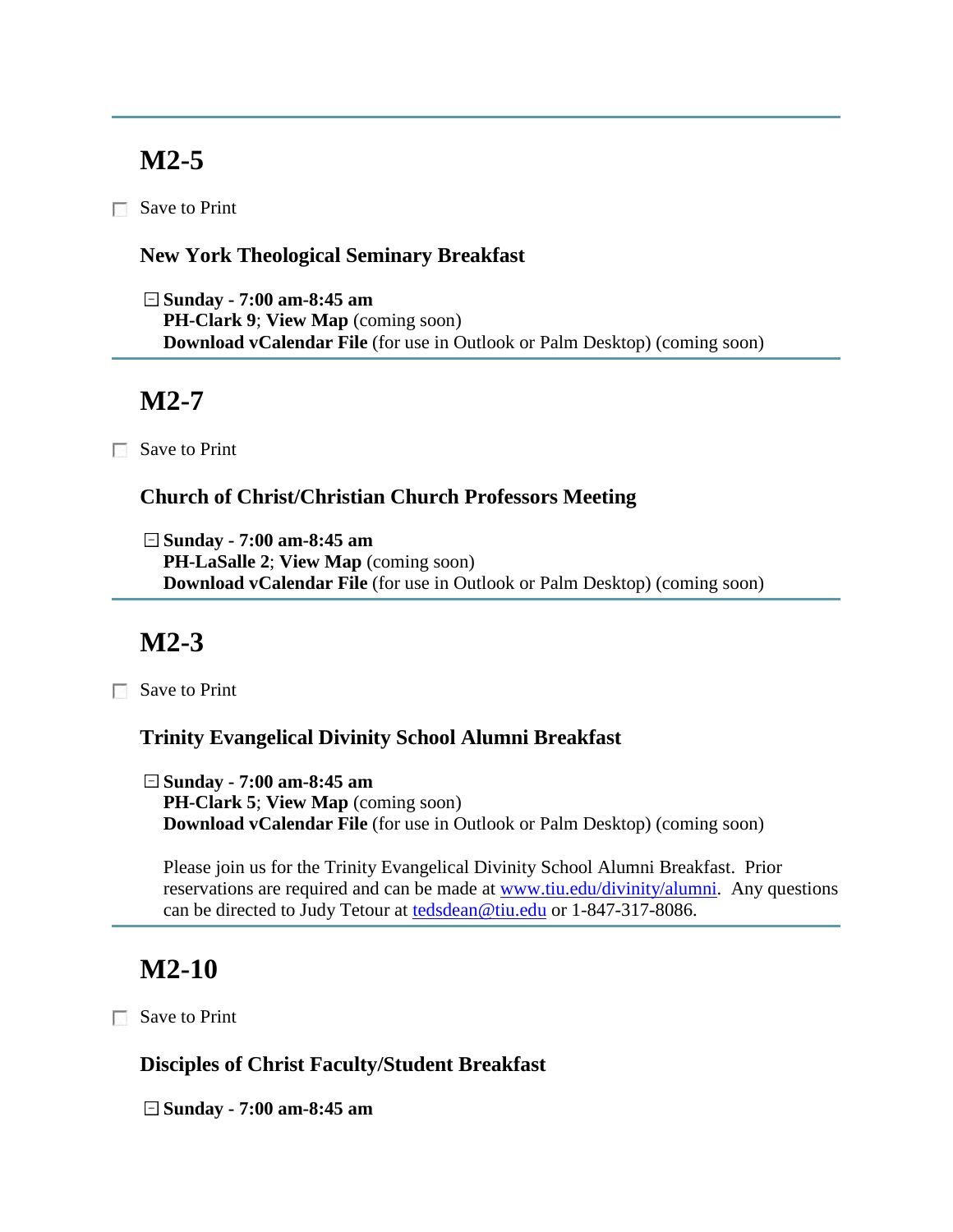# **M2-6**

□ Save to Print

### **Temple University Religion Department Breakfast**

**Sunday - 7:00 am-8:45 am PH-Clark 7**; **View Map** (coming soon) **Download vCalendar File** (for use in Outlook or Palm Desktop) (coming soon)

# **M2-9**

Save to Print

### **Princeton Theological Seminary Breakfast**

**Sunday - 7:00 am-9:00 am PH-Red Lacquer Room**; **View Map** (coming soon) **Download vCalendar File** (for use in Outlook or Palm Desktop) (coming soon)

Princeton Theological Seminary alumni/ae and friends are invited to join President Iain R. Torrance for breakfast and an update on new projects at the Seminary. The cost for the breakfast is \$10, and advanced registration is encouraged. Visit [www.ptsem.edu,](http://www.ptsem.edu/) and click on "Alumni/ae," or call 1-800-622-6767, ext. 7756, to register. Limited tickets will be available at the door. Prospective students are welcome as guests of the seminary.

# **M2-11**

Save to Print

### **Opening Doors to Meditation**

**Sunday - 7:00 am-9:00 am CHT-Conference Room 4I**; **View Map** (coming soon) **Download vCalendar File** (for use in Outlook or Palm Desktop) (coming soon)

Theme: *Complexities of Meditation: Detaching and Embracing*

Bokin Kim explains meditation in general and the distinctive form of sitting meditation taught by Sot'aesan, founder of Won Buddhism in the early twentieth century. She will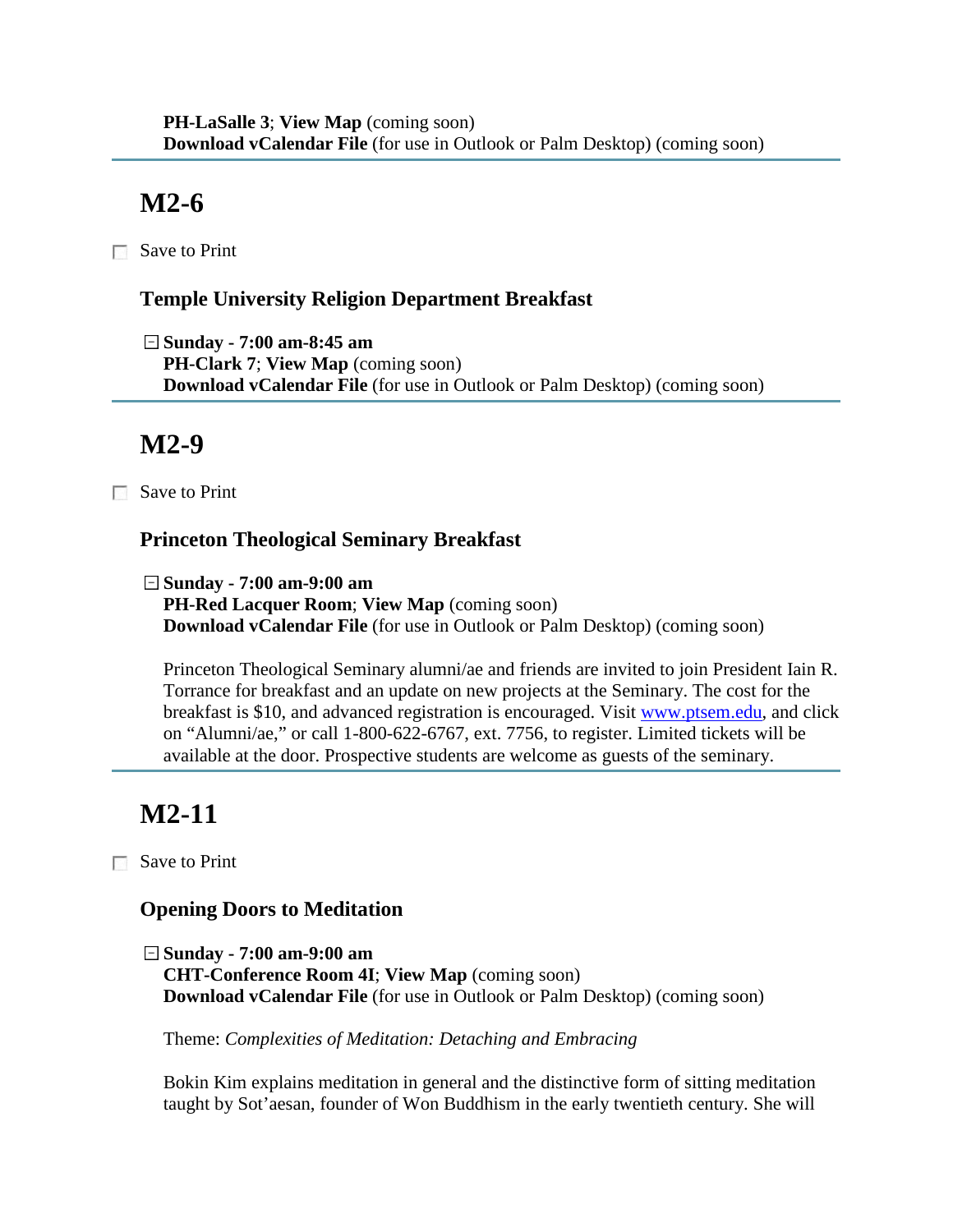emphasize the bodily and spiritual dimension of meditation in relation to self and world.

Carlton Dallery will address trends in neuro-scientific, behavioral, and comparative inquiries on meditation and propose some ramifications of these trends for scholars and practitioners of meditation.

The roundtable discussion will invite scholars interested in practicing, teaching, or doing research in meditation to share their experiences and inquiries.

After the round table discussion, the Won Institute will celebrate its Middle States Accreditation. Please join our celebration! Tea and refreshments will be served.

For further information, email [bokin@woninstitute.org.](mailto:bokin@woninstitute.org)

# **M2-8**

Save to Print

#### **Consultation on Theological Education and Interfaith Initiatives**

**Sunday - 7:00 am-9:30 am**

**PH-Kimball**; **View Map** (coming soon) **Download vCalendar File** (for use in Outlook or Palm Desktop) (coming soon)

### **M2-12**

Save to Print

### *Religion Compass* **Editorial Board Meeting**

**Sunday - 7:30 am-9:30 am CHT-Conference Room 4B**; **View Map** (coming soon) **Download vCalendar File** (for use in Outlook or Palm Desktop) (coming soon)

## **M2-13**

Save to Print

### **Jesuit Departments of Theology and Religious Studies**

**Sunday - 8:00 am-9:00 am PH-Logan**; **View Map** (coming soon) **Download vCalendar File** (for use in Outlook or Palm Desktop) (coming soon)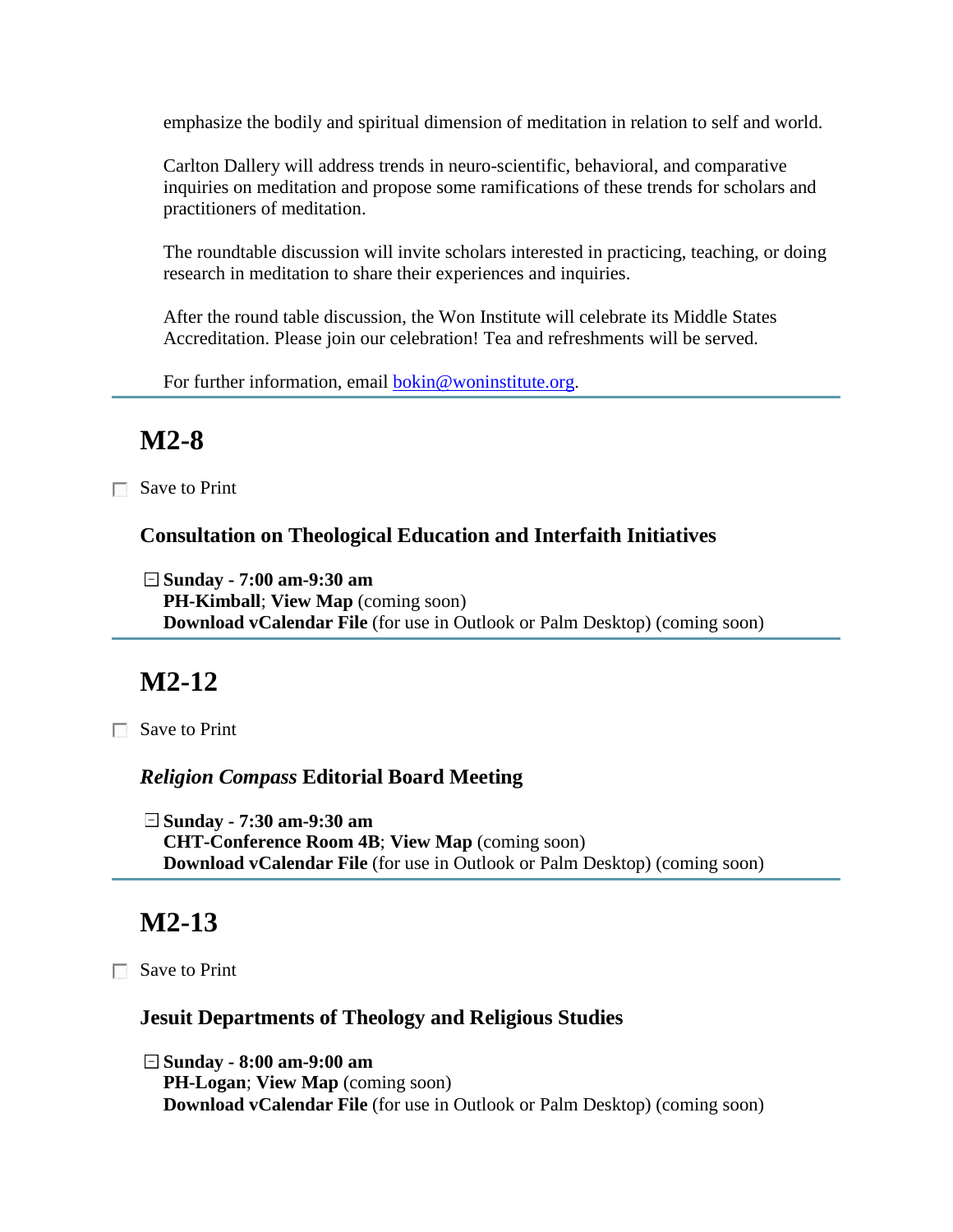## **M2-100**

Save to Print

### **Theta Alpha Kappa Board of Directors Meeting**

**Sunday - 9:00 am-11:30 am CHT-Pullman Boardroom**; **View Map** (coming soon) **Download vCalendar File** (for use in Outlook or Palm Desktop) (coming soon)

### **M2-102**

Save to Print

**A Conversation Addressing the Philosophical Discussions that Undergird the Emerging Church Movement**

**Sunday - 11:30 am-1:00 pm PH-Red Lacquer Room**; **View Map** (coming soon) **Download vCalendar File** (for use in Outlook or Palm Desktop) (coming soon)

### **M2-104**

Save to Print

### **North American Hindu Association of Dharma Studies**

**Sunday - 11:45 am-12:45 pm CHT-Conference Room 4D**; **View Map** (coming soon) **Download vCalendar File** (for use in Outlook or Palm Desktop) (coming soon)

Arvind Sharma, McGill University, Presiding

Theme: *Seva as the Focus of Hindu Sampradayas*

Panelists: Jeffrey Long, Elizabethtown College Rita Sherma, Binghampton College Katherine K. Young, McGill University Shruti, Shruti Foundation

For additional information, please contact [Arvind.Sharma@McGill.ca.](mailto:Arvind.Sharma@McGill.ca)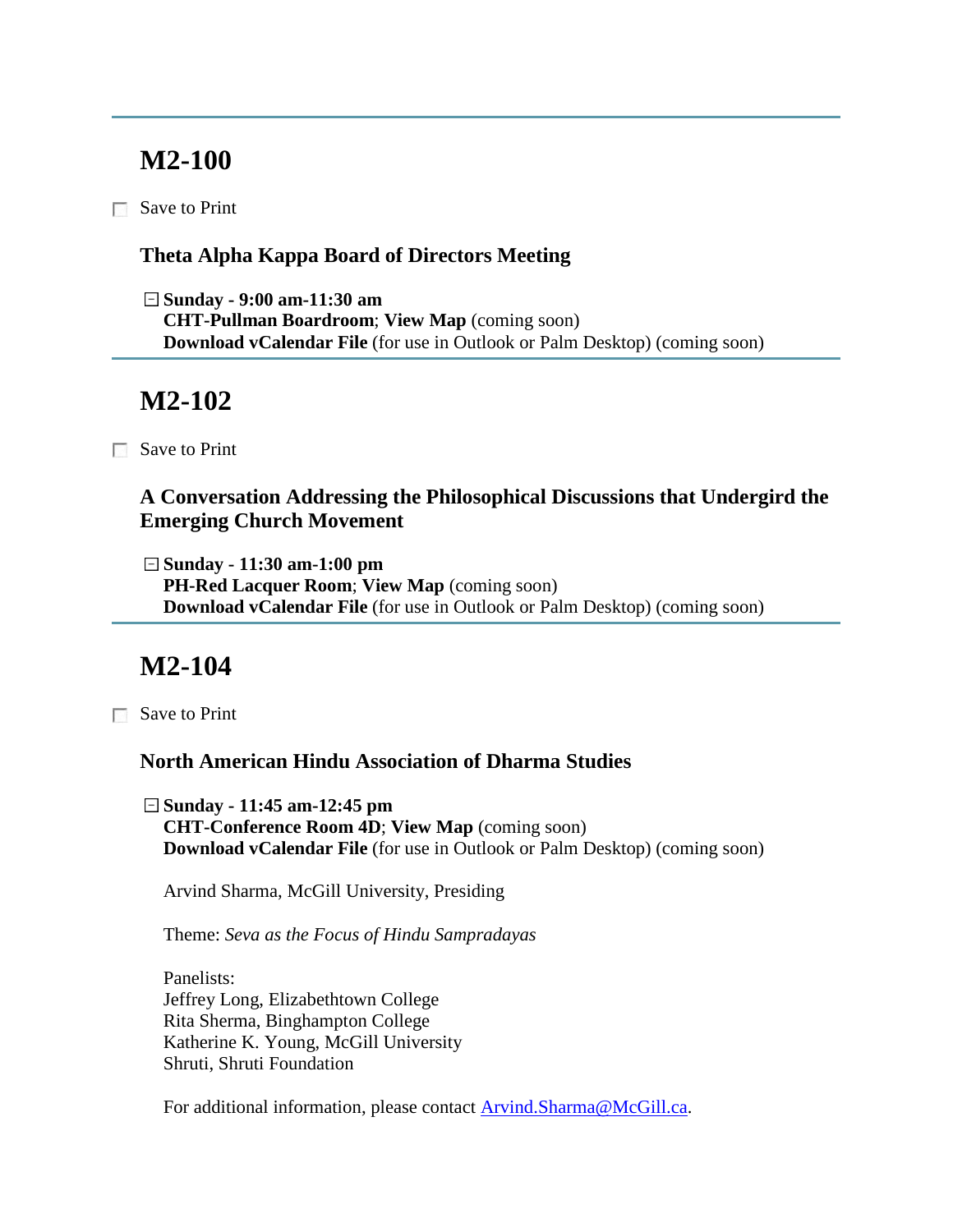# **M2-103**

Save to Print

### **North American Paul Tillich Society Business Meeting**

**Sunday - 11:45 am-12:45 pm CHT-Conference Room 4C**; **View Map** (coming soon) **Download vCalendar File** (for use in Outlook or Palm Desktop) (coming soon)

# **M2-107**

Save to Print

### **Maimonides: The Life and World of One of Civilization's Greatest Minds**

**Sunday - 11:45 am-12:45 pm CHT-Marquette**; **View Map** (coming soon) **Download vCalendar File** (for use in Outlook or Palm Desktop) (coming soon)

# **M2-105**

Save to Print

### **Christian Theological Research Fellowship**

**Sunday - 11:45 am-12:45 pm CHT-Conference Room 4E**; **View Map** (coming soon) **Download vCalendar File** (for use in Outlook or Palm Desktop) (coming soon)

Theme: *Contesting Evangelicalism: American Pop Culture, Žižek, and Evangelicals*

Beth Felker Jones, Wheaton College, Presiding

Presenter: David Fitch, Northern Seminary

Responding: James K. Smith, Calvin College Bruce Benson, Wheaton College

# **M2-106**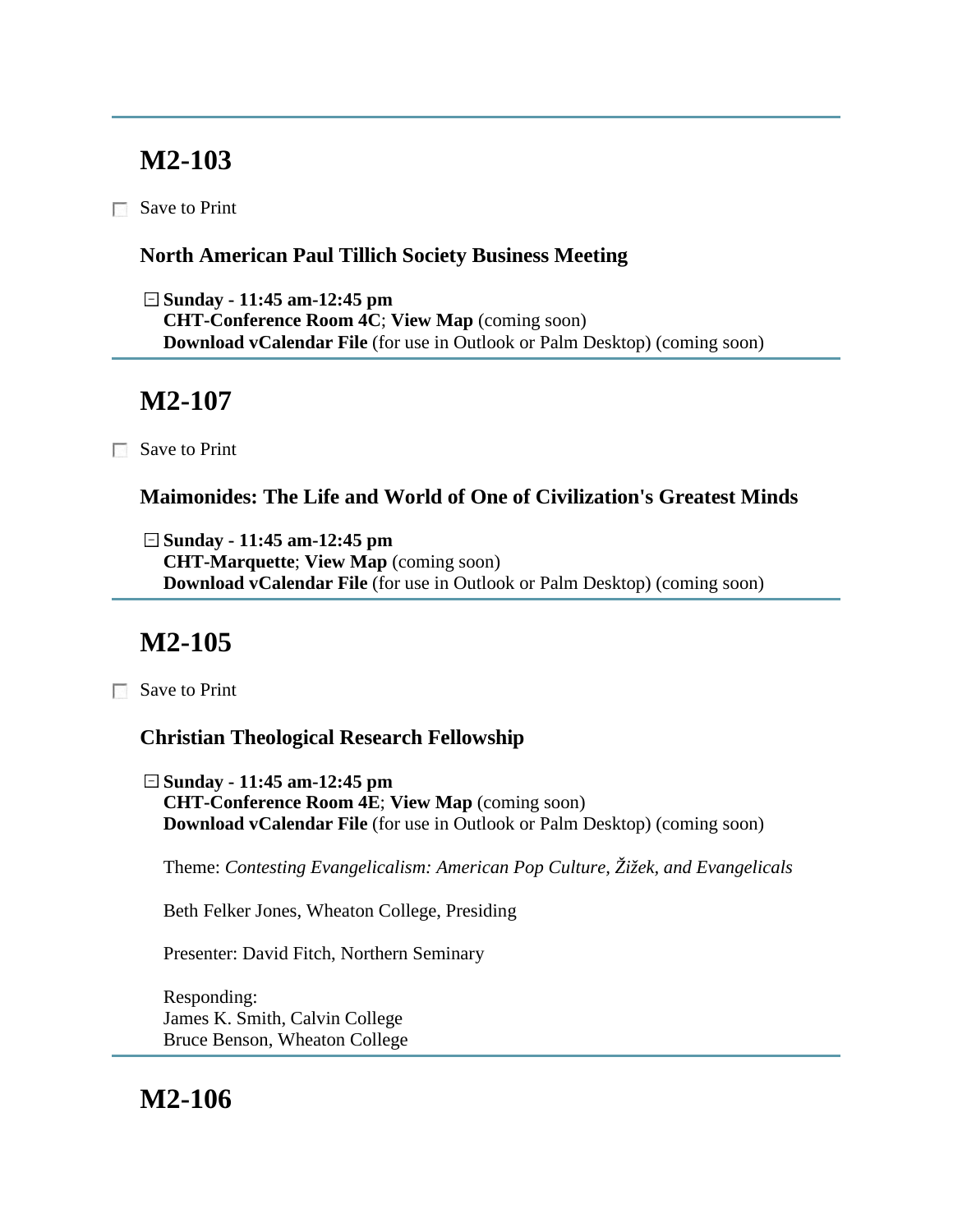Save to Print

#### **African Association for the Study of Religion**

**Sunday - 11:45 am-1:45 pm CHT-Conference Room 4G**; **View Map** (coming soon) **Download vCalendar File** (for use in Outlook or Palm Desktop) (coming soon)

Theme: *Tapping African Wisdom to Heal the Wounds of Colonialism and Slavery*

Cynthia Hoehler-Fatton, University of Virginia, Presiding

Panelists: Teresia Mbari Hinga, Santa Clara University Leslie James, DePauw University Mutumbo N'kulu N'sengha, California State University, Northridge

Business Meeting: Kathleen O'Brien Wicker, Scripps College, Presiding

## **M2-201**

Save to Print

#### **Educating Religious Leaders for a Multi-Religious World**

**Sunday - 1:00 pm-3:30 pm PH-Salon 12**; **View Map** (coming soon) **Download vCalendar File** (for use in Outlook or Palm Desktop) (coming soon)

### **M2-200**

Save to Print

#### **The Future of Biblical Studies**

**Sunday - 1:00 pm-3:30 pm PH-Wilson**; **View Map** (coming soon) **Download vCalendar File** (for use in Outlook or Palm Desktop) (coming soon)

All AAR members are invited to a conversation about the future of biblical studies. We will discuss questions such as: What is the appropriate role for biblical studies in AAR? What interdisciplinary conversations are possible? How can biblical studies reach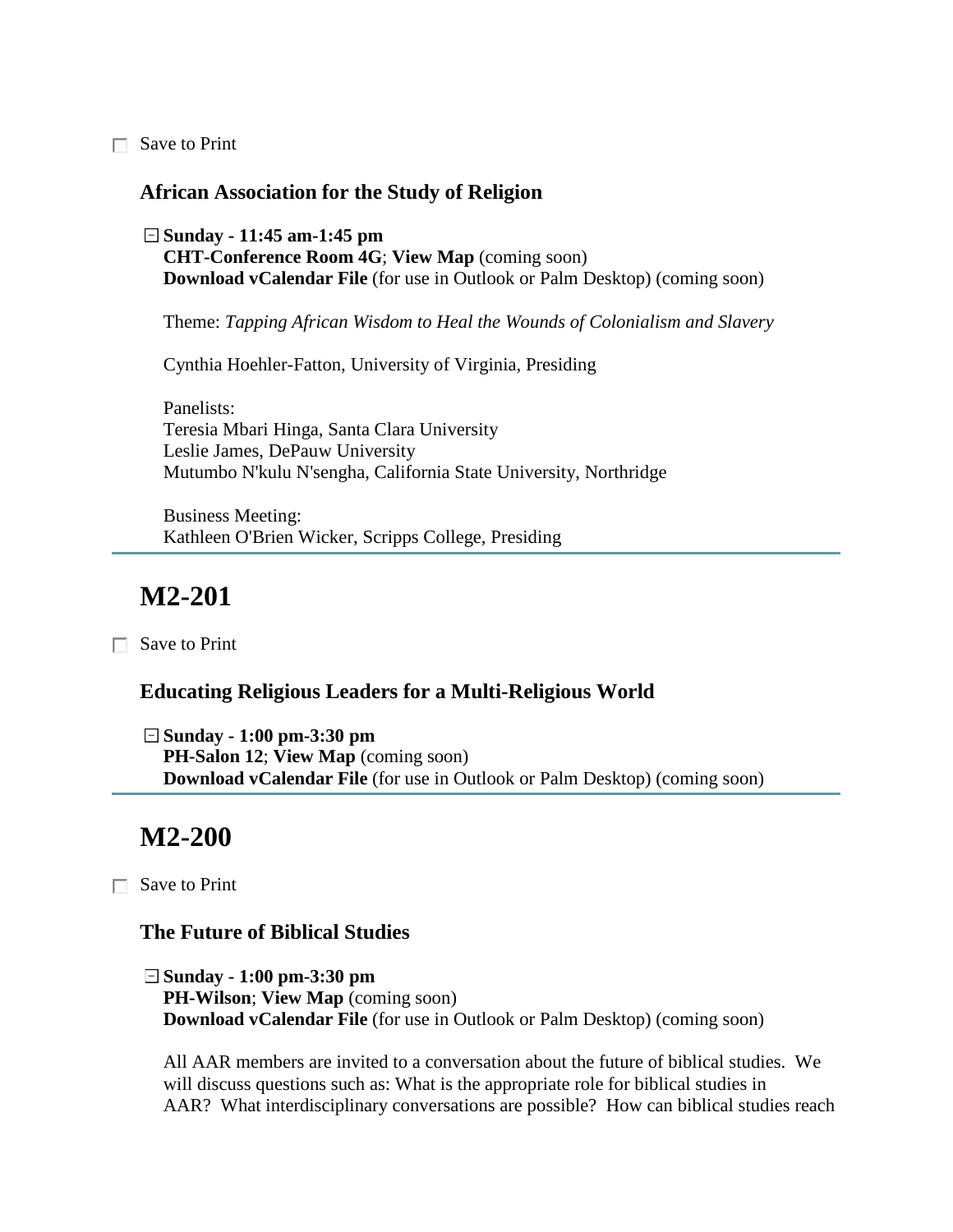out to scholars of religion and theology? What topics should biblical studies address in the coming years?

We hope for broad interaction between biblical scholars and other AAR members interested in cooperating with biblical scholars.

Panelists: Jon L. Berquist, Westminster John Knox Press Teresa Hornsby, Drury University Alice W. Hunt, Chicago Theological Seminary Francisco Lozada, Brite Divinity School Rodney S. Sadler Jr., Union Theological Seminary and Presbyterian School of Christian Education, Charlotte Ken Stone, Chicago Theological Seminary Frank Yamada, McCormick Theological Seminary

# **M2-203**

Save to Print

### **Speaking of Faith Focus Group**

**Sunday - 1:00 pm-3:30 pm PH-Sandburg 2**; **View Map** (coming soon) **Download vCalendar File** (for use in Outlook or Palm Desktop) (coming soon)

# **M2-202**

Save to Print

### **Wabash Center and Louisville Institute Grant Writing Consultation**

**Sunday - 1:30 pm-5:00 pm CHT-Conference Room 4H**; **View Map** (coming soon) **Download vCalendar File** (for use in Outlook or Palm Desktop) (coming soon)

Drop in for conversation about your grant ideas or help with grant writing. Appointments are not required, but are preferred and may be made in advance at the Wabash Center webpage:

[www.wabashcenter.wabash.edu/programs/article.aspx?id=14268.](http://www.wabashcenter.wabash.edu/programs/article.aspx?id=14268)

**M2-204**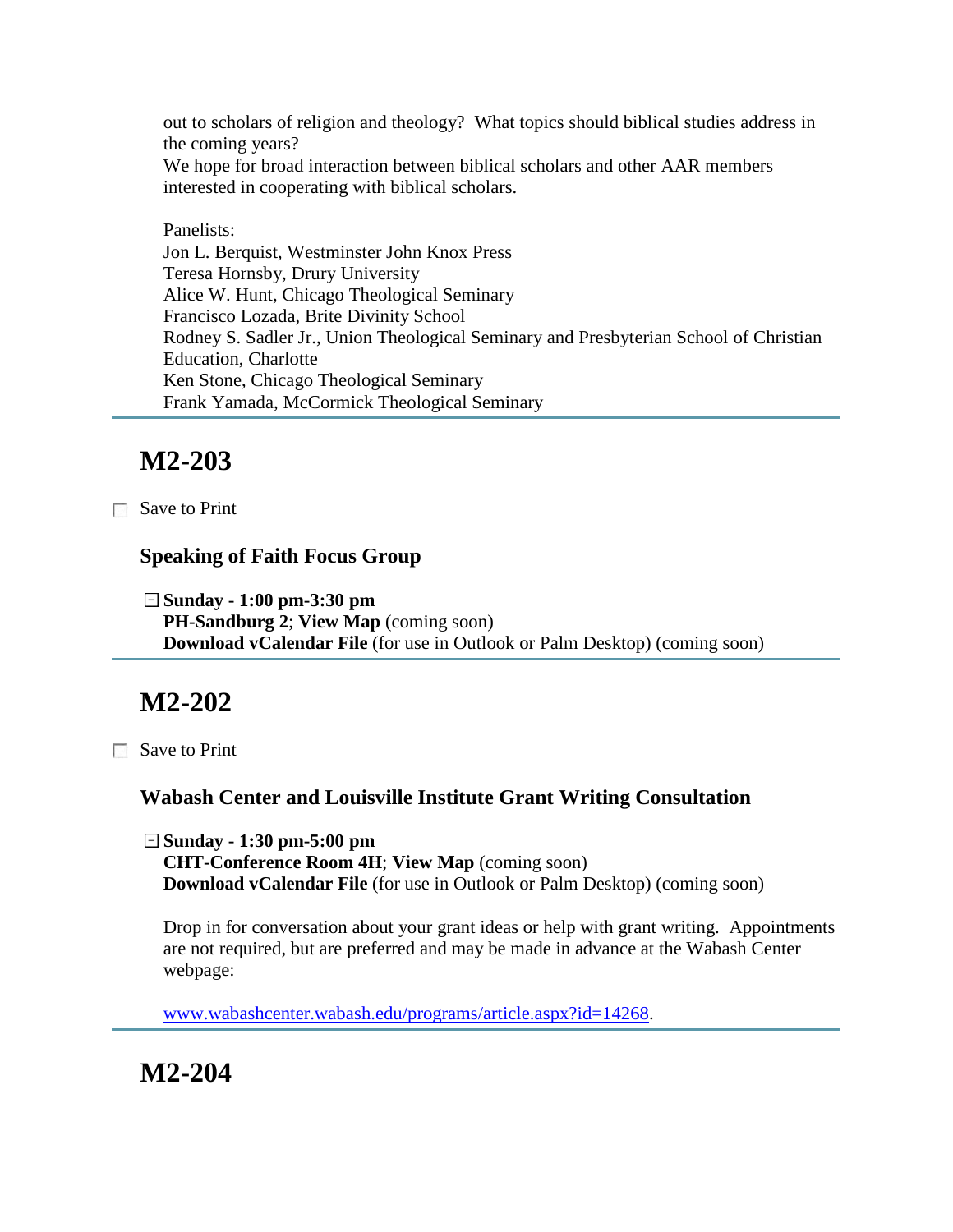□ Save to Print

#### **Speaking of Faith Focus Group II**

**Sunday - 3:30 pm-5:30 pm PH-Sandburg 4**; **View Map** (coming soon) **Download vCalendar File** (for use in Outlook or Palm Desktop) (coming soon)

### **M2-300**

Save to Print

#### **Theta Alpha Kappa Members' Meeting and Reception**

**Sunday - 4:00 pm-6:00 pm PH-Kimball**; **View Map** (coming soon) **Download vCalendar File** (for use in Outlook or Palm Desktop) (coming soon)

Theta Alpha Kappa, the National Honor Society for Religious Studies and Theology, welcomes all chapter moderators, student members, and anyone interested in establishing a chapter on their campus to the annual business meeting and reception.

### **M2-301**

□ Save to Print

#### **Cognitive Science of Religion: Research Forum**

**Sunday - 4:00 pm-6:30 pm PH-Indiana**; **View Map** (coming soon) **Download vCalendar File** (for use in Outlook or Palm Desktop) (coming soon)

### **M2-302**

Save to Print

#### *Journal of Religious Ethics* **Editorial Board Meeting**

**Sunday - 4:00 pm-6:30 pm CHT-McCormick Boardroom**; **View Map** (coming soon) **Download vCalendar File** (for use in Outlook or Palm Desktop) (coming soon)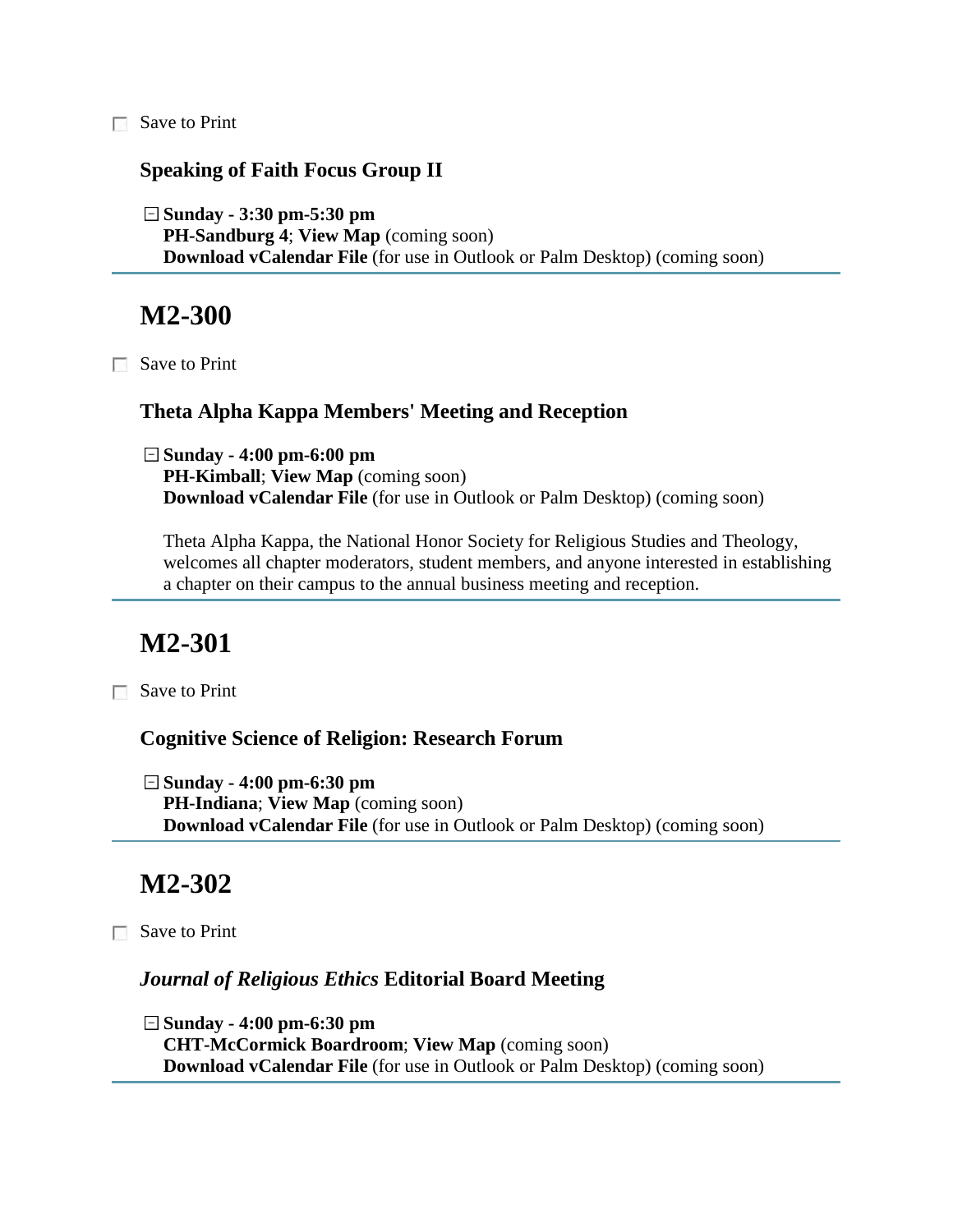## **M2-305**

□ Save to Print

### **Oxford University Press Journals Reception**

**Sunday - 5:30 pm-6:30 pm PH-Clark 5**; **View Map** (coming soon) **Download vCalendar File** (for use in Outlook or Palm Desktop) (coming soon)

## **M2-303**

Save to Print

### *ReligionDispatches* **Reception**

**Sunday - 5:30 pm-7:30 pm PH-Clark 7**; **View Map** (coming soon) **Download vCalendar File** (for use in Outlook or Palm Desktop) (coming soon)

# **M2-304**

Save to Print

### **Highlands Institute for American Religious and Philosophical Thought Business Meeting**

**Sunday - 5:45 pm-6:15 pm PH-Salon 7**; **View Map** (coming soon) **Download vCalendar File** (for use in Outlook or Palm Desktop) (coming soon)

## **M2-306**

Save to Print

### **Theology Pub on Emerging Church**

**Sunday - 6:00 pm-8:00 pm Offsite**; **View Map** (coming soon) **Download vCalendar File** (for use in Outlook or Palm Desktop) (coming soon)

Bar Louie's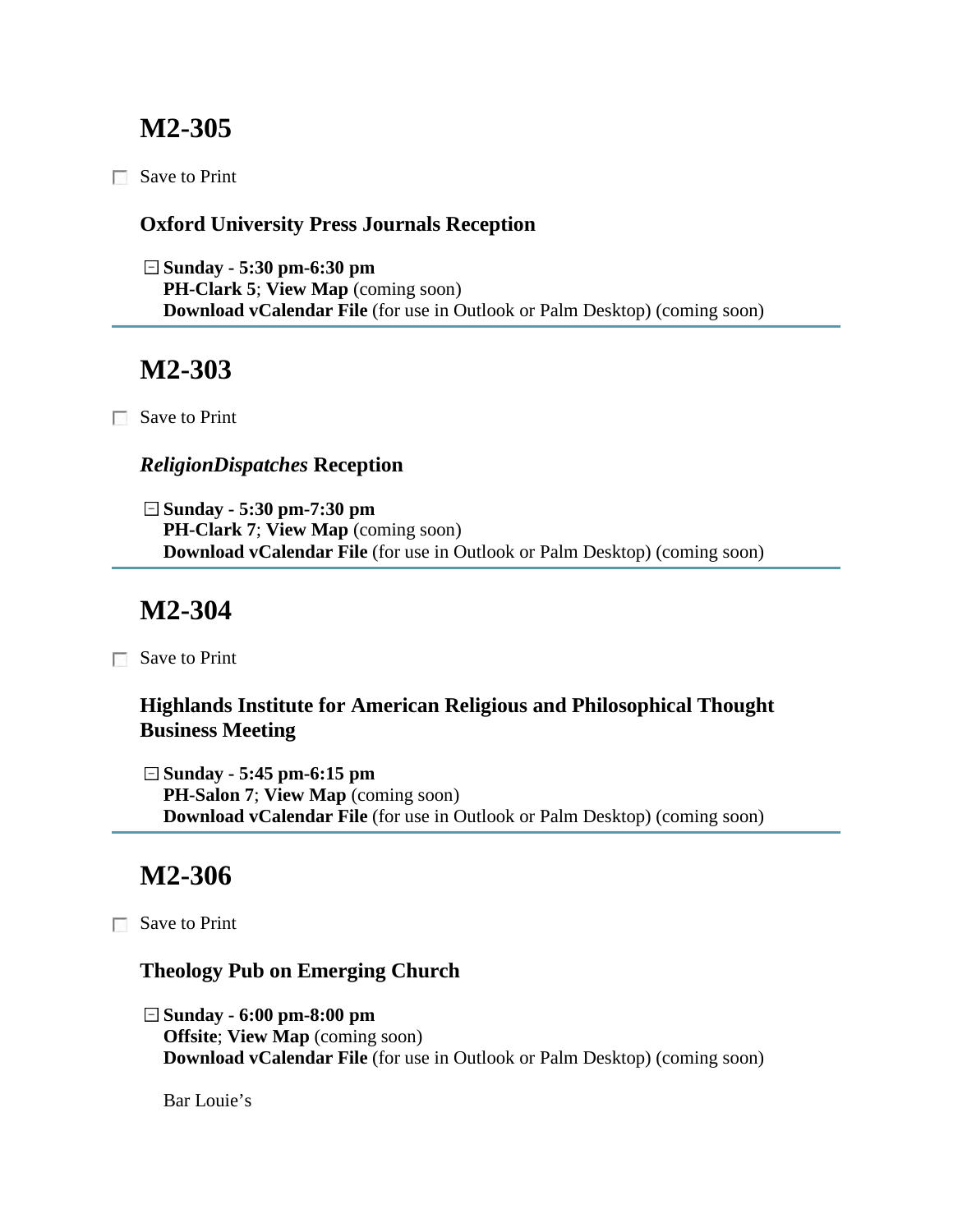47 West Polk St

Join hostess Nadia Bolz-Weber (House for All Sinners and Saints, Denver, and author, *Salvation on the Small Screen? 24 Hours of Christian Television*) for a **Theology Pub** featuring:

Becky Garrison (Religious satirist, author, *Rising From the Ashes: Re-thinking Church*),

Doug Gay (University of Glasgow, author, *Alternative Worship: Resources from and for the Emerging Church*),

Nannette Sawyer (Wicker Park Grace, author, *Hospitality: The Sacred Art*), and

Ryan Bolger (Fuller Seminary, author, *Emerging Churches: Creating Christian Community in Postmodern Cultures*).

Meet these folks. Chat. Get books signed. Snack. Drink beer.

## **M2-401**

Save to Print

#### *American Journal of Theology and Philosophy*

**Sunday - 6:30 pm-8:00 pm PH-Salon 7**; **View Map** (coming soon) **Download vCalendar File** (for use in Outlook or Palm Desktop) (coming soon)

Michael S. Hogue, Meadville Lombard Theological School, Presiding

David E. Conner, Wheat Ridge, CO, United Church of Christ *Whitehead the Naturalist*

Responding: J. Thomas Howe, Iliff School of Theology,

We are anticipating a lively conversation about process thought. Everyone is welcome!

For additional information, contact Jennifer Jesse at *[jgjesse@truman.edu.](mailto:jgjesse@truman.edu)*

### **M2-402**

Save to Print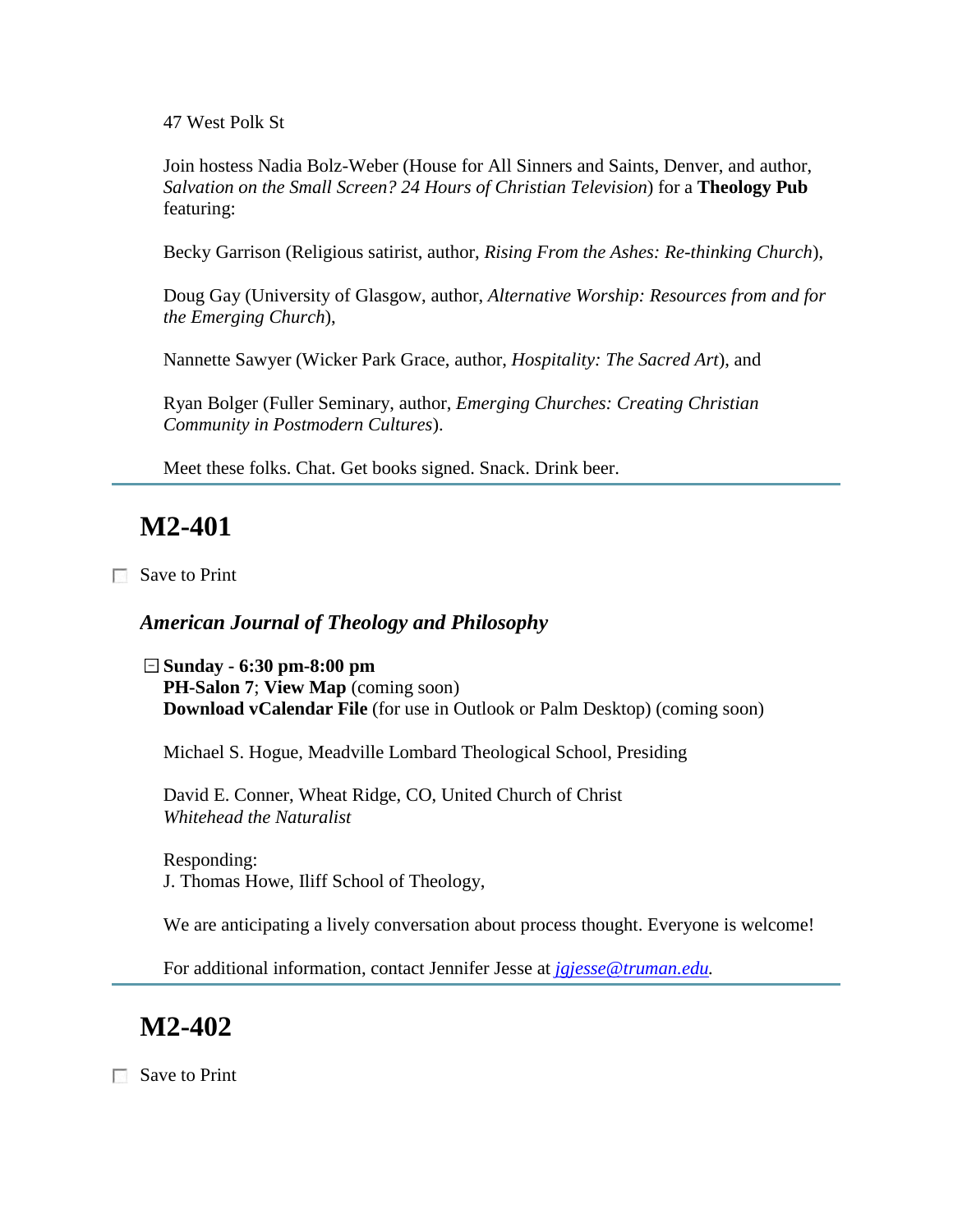#### **The Centre of Theology and Philosophy**

**Sunday - 6:45 pm-9:15 pm CHT-Waldorf**; **View Map** (coming soon) **Download vCalendar File** (for use in Outlook or Palm Desktop) (coming soon)

Nathan Kerr, Trevecca Nazarene University, Presiding

Theme: *The Return of Metaphysics: A Dialogue on the Occasion of the Publication of* Belief and Metaphysics *(eds. P. Candler and C. Cunningham, Veritas Series, SCM Press, 2007)*

Panelists: John Betz, Loyola College Sarah Coakley, Cambridge University Paul DeHart, Vanderbilt University David Bentley Hart, Providence College John Milbank, University of Nottingham

Sponsored by the Centre of Theology and Philosophy (Nottingham, UK) and SCM Press' Veritas Series.

## **M2-406**

Save to Print

#### **Durham University Department of Theology and Religion Reception for Theology, Ethics, and Study of Religion**

**Sunday - 7:00 pm-8:30 pm**

**PH-Wilson**; **View Map** (coming soon) **Download vCalendar File** (for use in Outlook or Palm Desktop) (coming soon)

Friends and alumni/ae of Durham University are warmly welcomed to the reception where they will be informed about significant developments in the department during the last year.

## **M2-400**

Save to Print

#### **Wabash Center Dinner for New Teachers**

**Sunday - 7:00 pm-8:30 pm**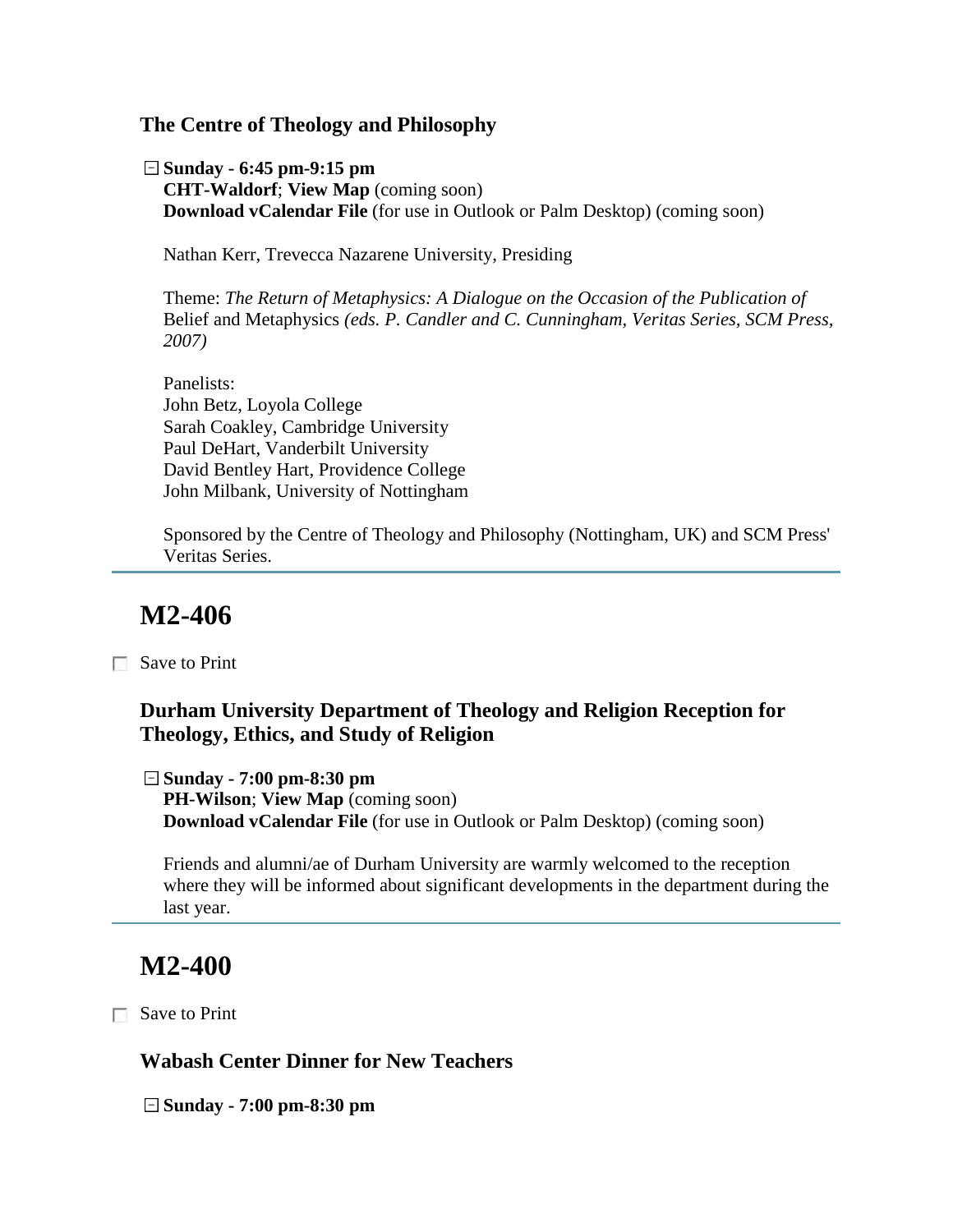**CHT-PDR 3**; **View Map** (coming soon) **Download vCalendar File** (for use in Outlook or Palm Desktop) (coming soon)

Annual gathering of new teachers for dinner and directed table conversations about the first years of teaching. Nomination of new teachers for participation is required. September 15 deadline. Contact: Paul Myhre, [myhrep@wabash.edu.](mailto:myhrep@wabash.edu)

## **M2-407**

Save to Print

#### **Muktabodha Indological Research Institute**

**Sunday - 7:00 pm-8:30 pm PH-Clark 3&4**; **View Map** (coming soon) **Download vCalendar File** (for use in Outlook or Palm Desktop) (coming soon)

## **M2-435**

Save to Print

#### **United Church of Christ Scholars Reception**

**Sunday - 7:00 pm-8:30 pm PH-Salon 10**; **View Map** (coming soon) **Download vCalendar File** (for use in Outlook or Palm Desktop) (coming soon)

## **M2-434**

Save to Print

#### **Society for Mormon Philosophy and Theology**

**Sunday - 7:00 pm-8:30 pm PH-Salon 8-9**; **View Map** (coming soon) **Download vCalendar File** (for use in Outlook or Palm Desktop) (coming soon)

## **M2-410**

Save to Print

#### **Center for Advanced Holocaust Studies Reception**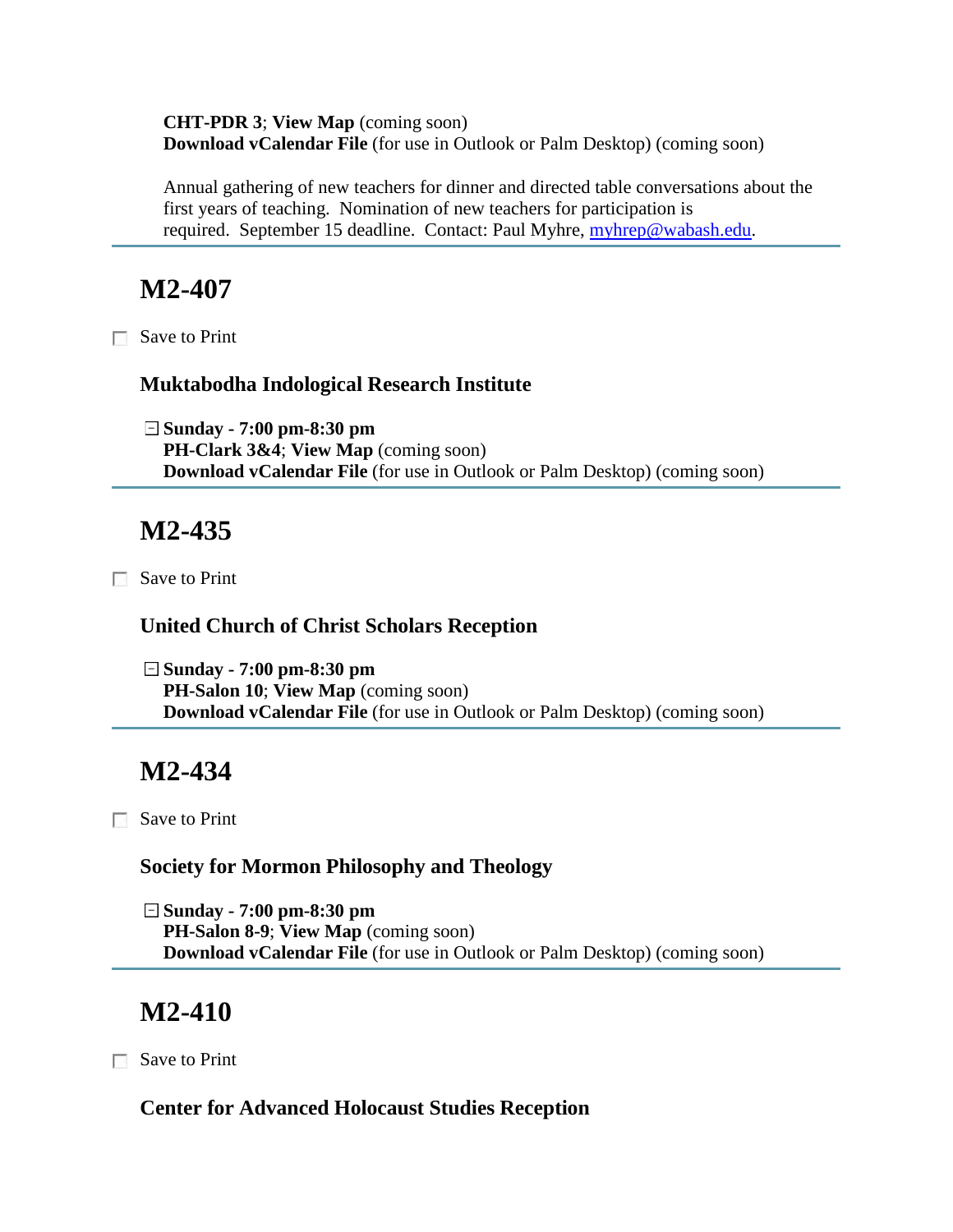**Sunday - 7:00 pm-8:30 pm CHT-Conference Room 4D**; **View Map** (coming soon) **Download vCalendar File** (for use in Outlook or Palm Desktop) (coming soon)

The Center for Advanced Holocaust Studies invites all those interested in the intersection of religious studies and Holocaust studies for refreshments, networking, and conversation. For more information on our programs and fellowship opportunities please see [www.ushmm.org/research/center.](http://www.ushmm.org/research/center/)

## **M2-404**

Save to Print

#### **Gay Men's Issues in Religion Reception**

**Sunday - 7:00 pm-8:30 pm PH-Clark 5**; **View Map** (coming soon) **Download vCalendar File** (for use in Outlook or Palm Desktop) (coming soon)

# **M2-405**

Save to Print

#### **Unitarian Universalist Scholars and Friends Reception**

**Sunday - 7:00 pm-8:30 pm**

**PH-Clark 9**; **View Map** (coming soon) **Download vCalendar File** (for use in Outlook or Palm Desktop) (coming soon)

Persons connected to the Unitarian Universalist tradition are invited to gather for conversation and to plan next year's events. Sponsored by Starr King School for the Ministry, Harvard Divinity School, UUA Panel on Theological Education, and Beacon Press.

## **M2-408**

Save to Print

#### **Denver University/Iliff School of Theology Joint PhD Reception**

**Sunday - 7:00 pm-8:30 pm PH-LaSalle 3**; **View Map** (coming soon)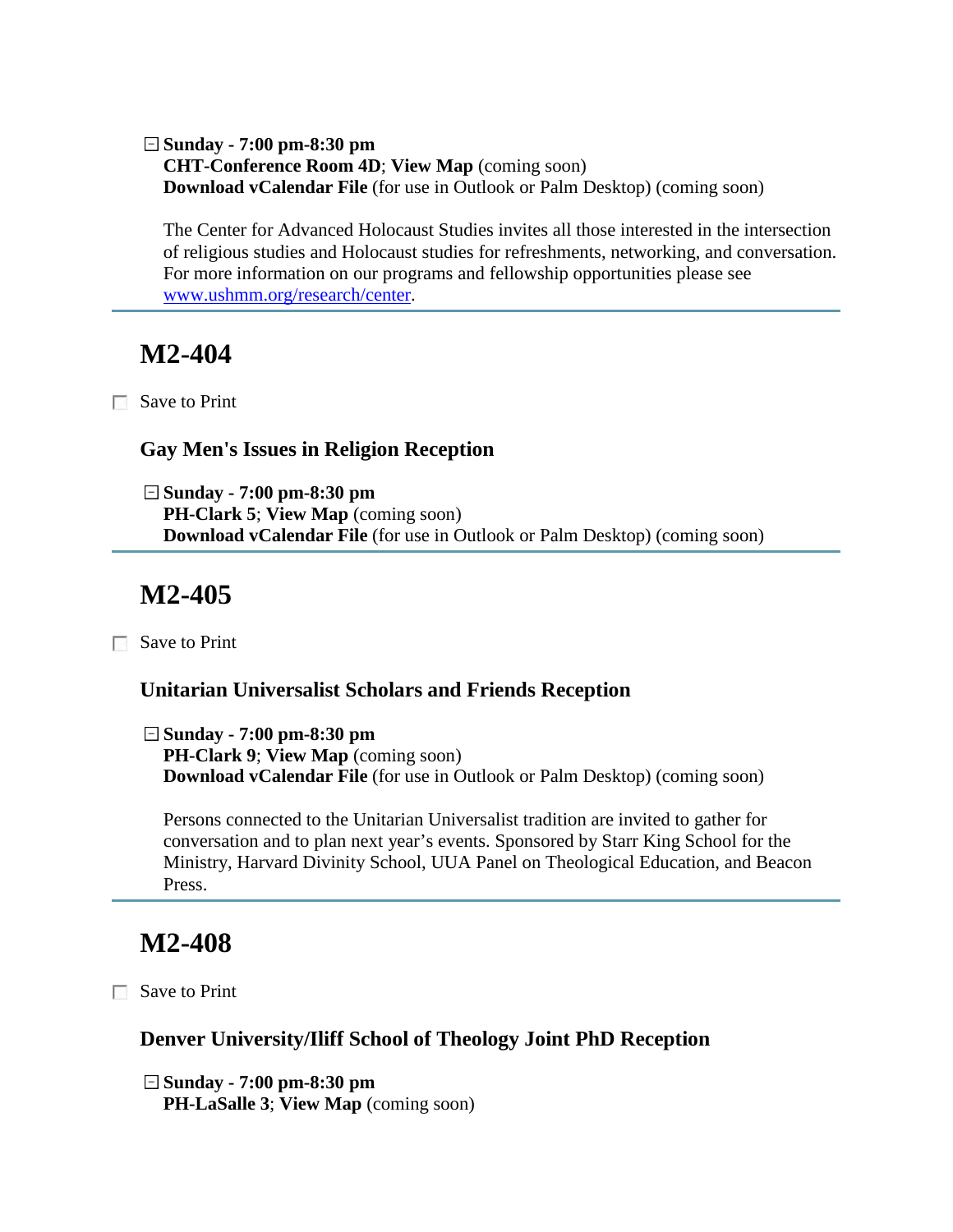Save to Print

### **The Center for the Study of Religion and American Culture Reception**

**Sunday - 7:00 pm-8:30 pm**

**PH-Marshfield**; **View Map** (coming soon) **Download vCalendar File** (for use in Outlook or Palm Desktop) (coming soon)

The Center for the Study of Religion and American Culture will host a reception promoting its various programs.

# **M2-403**

Save to Print

### **University of North Carolina, Chapel Hill, Department of Religious Studies Reception**

**Sunday - 7:00 pm-8:30 pm PH-LaSalle 1**; **View Map** (coming soon) **Download vCalendar File** (for use in Outlook or Palm Desktop) (coming soon)

# **M2-412**

Save to Print

### **University of Iowa Alumni and Friends Reception**

**Sunday - 7:30 pm-9:30 pm CHT-Boulevard B**; **View Map** (coming soon) **Download vCalendar File** (for use in Outlook or Palm Desktop) (coming soon)

# **M2-413**

Save to Print

**VU Institute for the Study of Religion, Culture, and Society (VISOR)**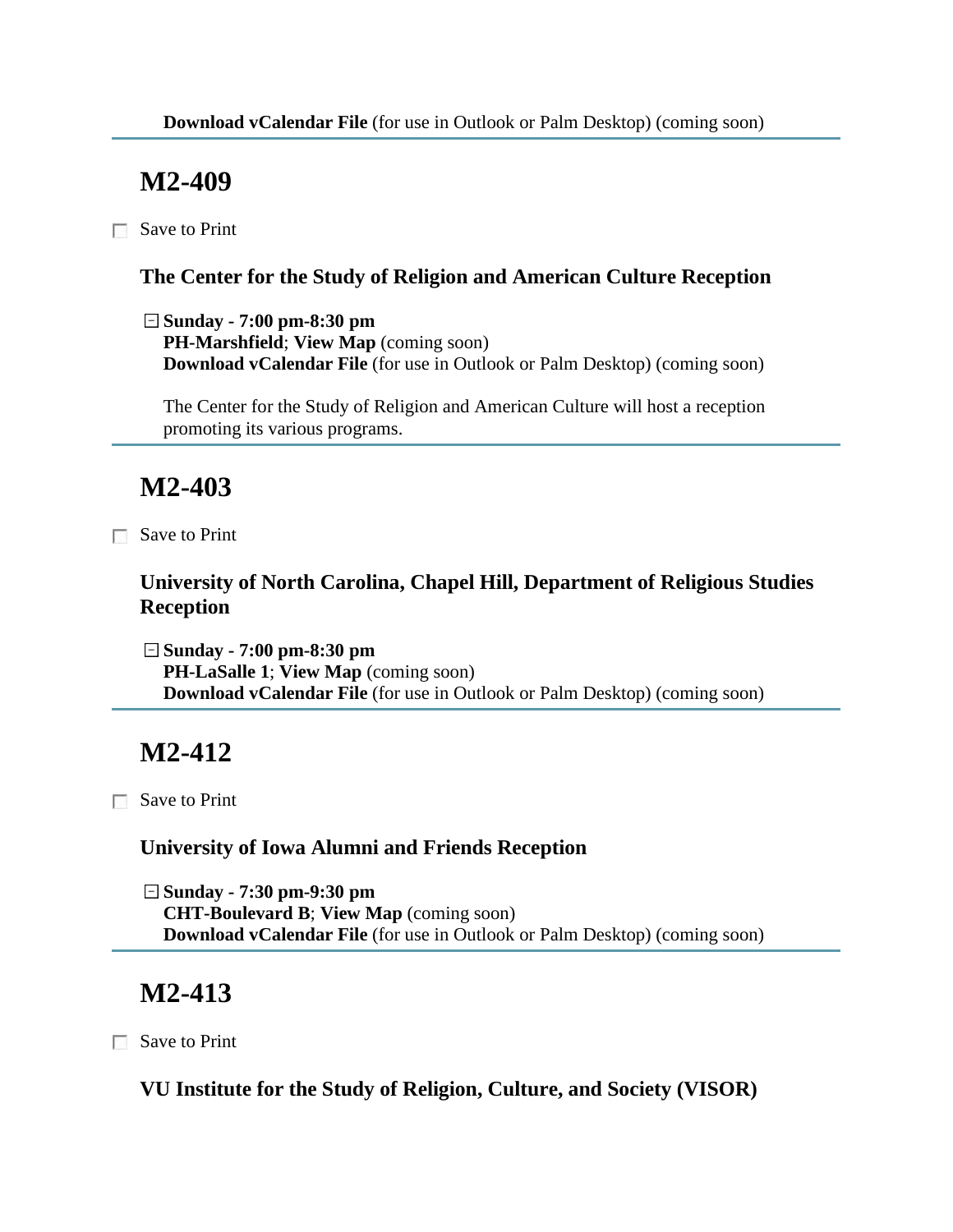#### **Sunday - 7:30 pm-10:00 pm CHT-Marquette**; **View Map** (coming soon) **Download vCalendar File** (for use in Outlook or Palm Desktop) (coming soon)

Theme: *VISOR Launching Reception and Presentation*

VISOR is a new institute situated at the VUm (Vrije Universiteit) University in Amsterdam. VISOR forms a platform for multi- and interdisciplinary research and exchange between scholars working in the field of the study of religion in all its dimensions; with a current focus on the place of religion in the public domain.

Please join us for a panel discussion about *Nations Divided by Faiths*, followed by a reception.

## **M2-411**

Save to Print

**Yale Department of Religious Studies and Yale Divinity School Reception**

**Sunday - 8:00 pm-9:30 pm PH-Red Lacquer Room**; **View Map** (coming soon) **Download vCalendar File** (for use in Outlook or Palm Desktop) (coming soon)

## **M2-414**

□ Save to Print

#### **Princeton University Department of Religion Reception**

**Sunday - 8:00 pm-10:00 pm CHT-Boulevard C**; **View Map** (coming soon) **Download vCalendar File** (for use in Outlook or Palm Desktop) (coming soon)

## **M2-419**

Save to Print

**Perkins School of Theology, Southern Methodist University Reception**

**Sunday - 9:00 pm-11:00 pm CHT-Williford B**; **View Map** (coming soon)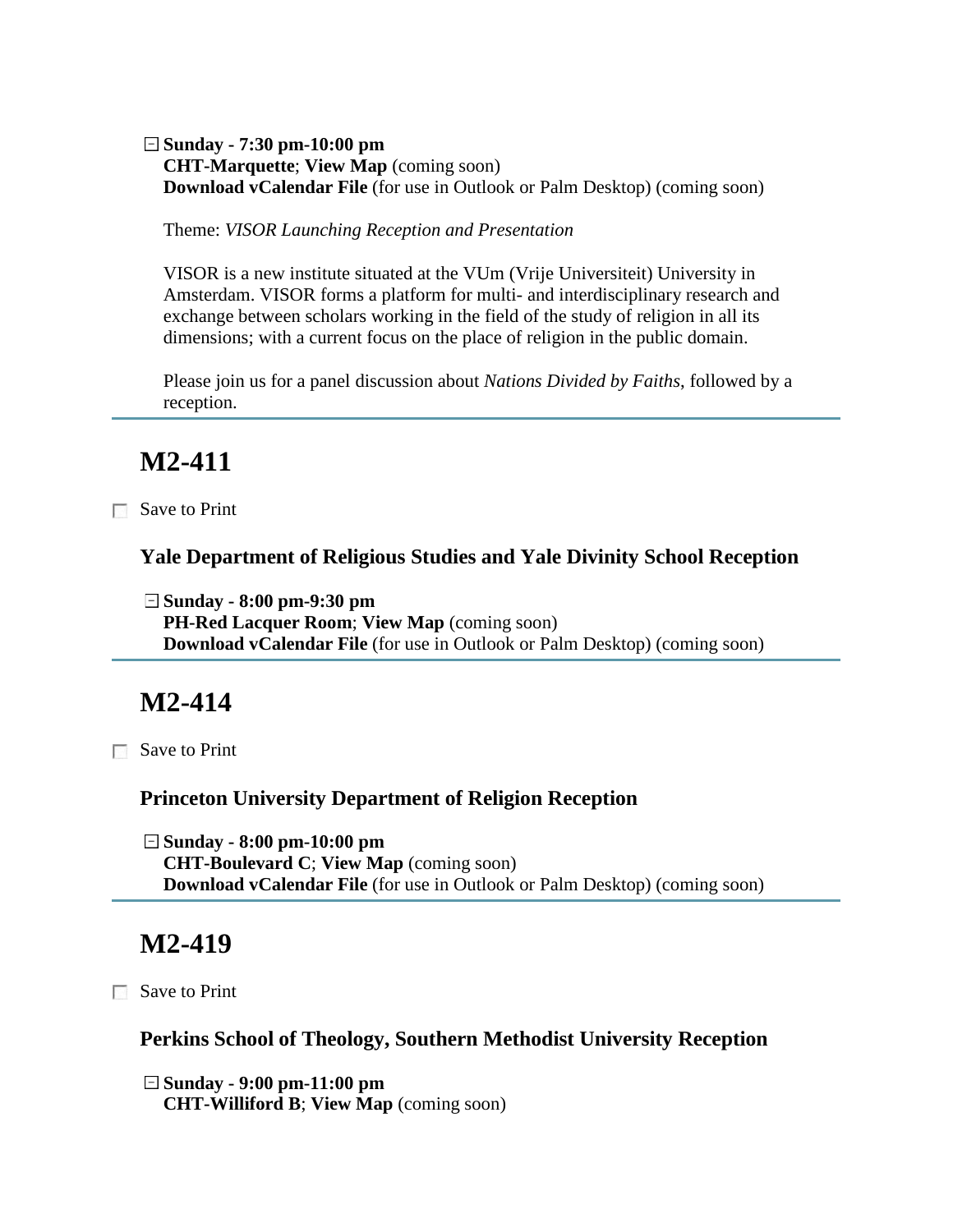$\Box$  Save to Print

### **Drew University Alumni Reception**

**Sunday - 9:00 pm-11:00 pm CHT-Grand Tradition Room**; **View Map** (coming soon) **Download vCalendar File** (for use in Outlook or Palm Desktop) (coming soon)

# **M2-417**

Save to Print

### **Boston University Reception**

**Sunday - 9:00 pm-11:00 pm CHT-Grand Ballroom**; **View Map** (coming soon) **Download vCalendar File** (for use in Outlook or Palm Desktop) (coming soon)

# **M2-431**

Save to Print

### **Claremont Reception**

**Sunday - 9:00 pm-11:00 pm CHT-Williford C**; **View Map** (coming soon) **Download vCalendar File** (for use in Outlook or Palm Desktop) (coming soon)

## **M2-420**

**■ Save to Print** 

#### **Marquette University Reception**

**Sunday - 9:00 pm-11:00 pm CHT-Conference Room 4F**; **View Map** (coming soon) **Download vCalendar File** (for use in Outlook or Palm Desktop) (coming soon)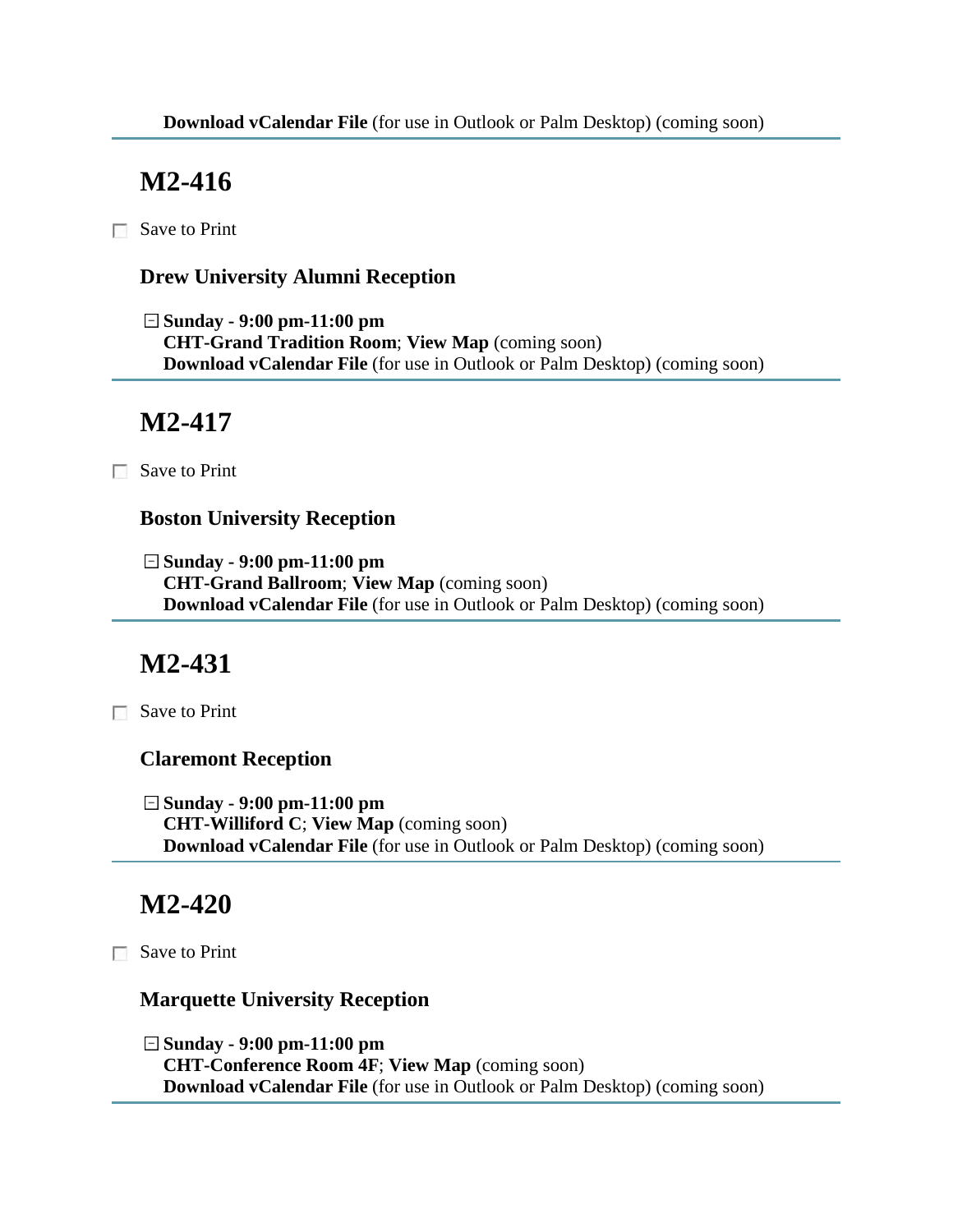Save to Print

### **Syracuse University Department of Religion Reception**

**Sunday - 9:00 pm-11:00 pm CHT-Boulevard A**; **View Map** (coming soon) **Download vCalendar File** (for use in Outlook or Palm Desktop) (coming soon)

# **M2-432**

Save to Print

### **University of Virginia Department of Religious Studies Reception**

**Sunday - 9:00 pm-11:00 pm CHT-Conference Room 4C**; **View Map** (coming soon) **Download vCalendar File** (for use in Outlook or Palm Desktop) (coming soon)

## **M2-421**

Save to Print

#### **Duke University Reception**

**Sunday - 9:00 pm-11:00 pm CHT-Astoria**; **View Map** (coming soon) **Download vCalendar File** (for use in Outlook or Palm Desktop) (coming soon)

## **M2-425**

□ Save to Print

### **Nazarene Theological Seminary Alumni/ae and Friends Reception**

**Sunday - 9:00 pm-11:00 pm PH-Wilson**; **View Map** (coming soon) **Download vCalendar File** (for use in Outlook or Palm Desktop) (coming soon)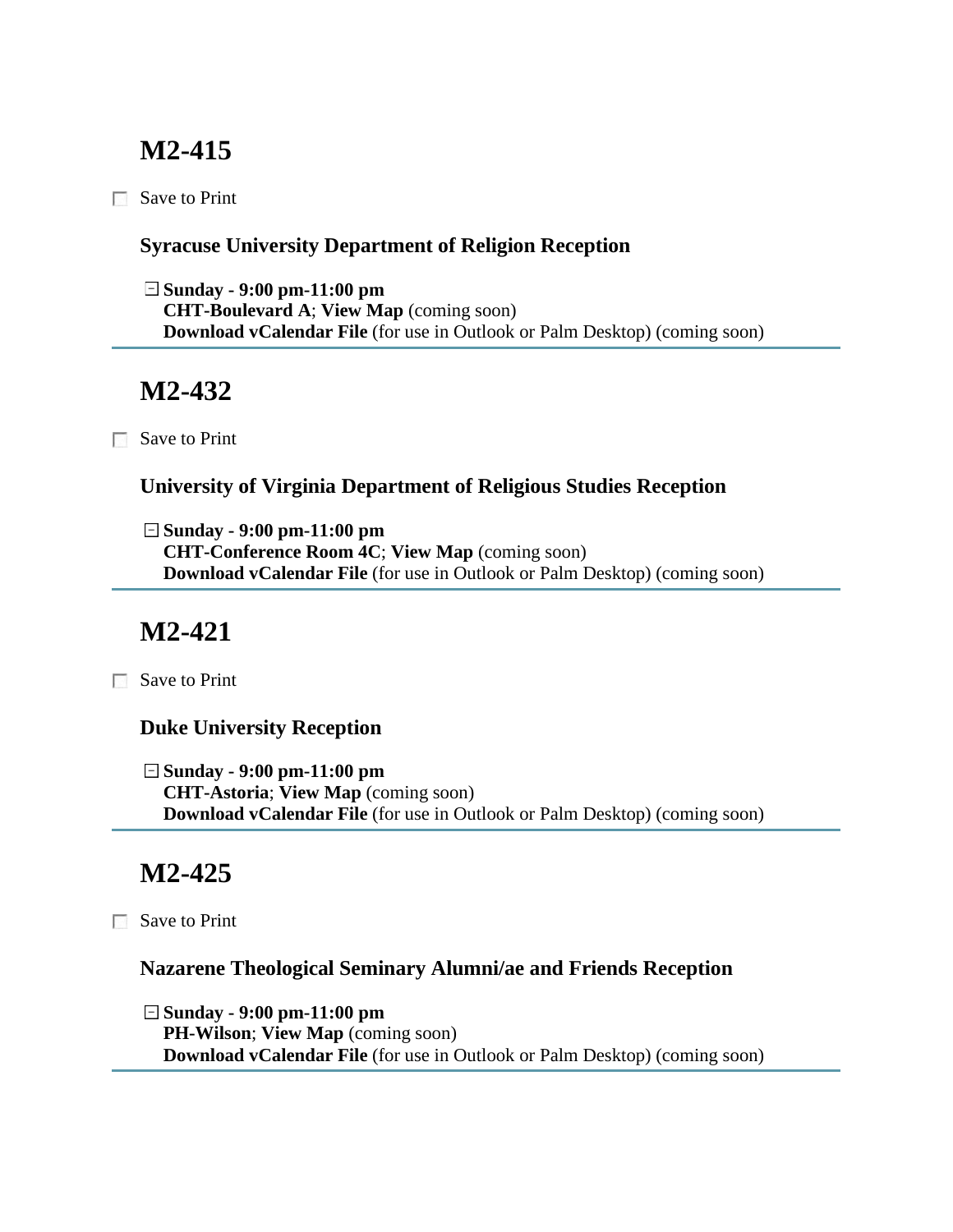Save to Print

### **Garrett-Evangelical Theological Seminary Reception**

**Sunday - 9:00 pm-11:00 pm CHT-Conference Room 4K**; **View Map** (coming soon) **Download vCalendar File** (for use in Outlook or Palm Desktop) (coming soon)

## **M2-422**

Save to Print

### **Center for Process Studies Reception**

**Sunday - 9:00 pm-11:00 pm CHT-Joliet**; **View Map** (coming soon) **Download vCalendar File** (for use in Outlook or Palm Desktop) (coming soon)

Join us for wine, cheese, and conversation. Friends and members of CPS and anyone interested in process-relational approaches to science and religion, religious studies, theology, biblical hermeneutics, and philosophy of religion are invited. Greet Roland Faber, Philip Clayton, and Marjorie Suchocki. Network, discuss, and schmooze. Informal, fun!

# **M2-418**

Save to Print

### **Brown University Reception**

**Sunday - 9:00 pm-11:00 pm CHT-Williford A**; **View Map** (coming soon) **Download vCalendar File** (for use in Outlook or Palm Desktop) (coming soon)

# **M2-428**

Save to Print

### **Columbia University Reception**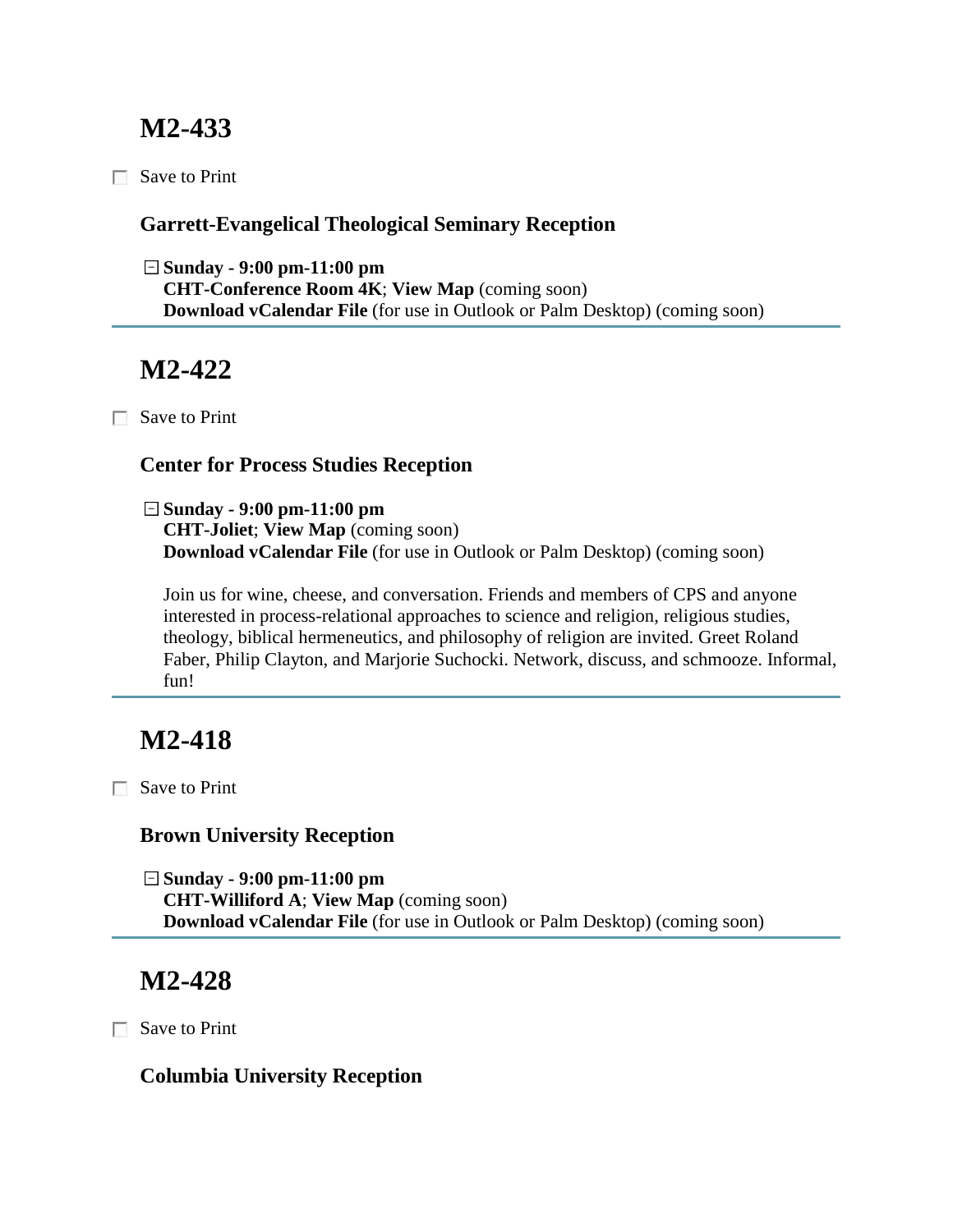**Sunday - 9:00 pm-11:00 pm CHT-PDR 3**; **View Map** (coming soon) **Download vCalendar File** (for use in Outlook or Palm Desktop) (coming soon)

## **M2-426**

 $\Box$  Save to Print

### **Union Theological Seminary in the City of New York Alumni/ae and Friends Reception**

**Sunday - 9:00 pm-11:30 pm CHT-Continental A**; **View Map** (coming soon) **Download vCalendar File** (for use in Outlook or Palm Desktop) (coming soon)

## **M2-430**

Save to Print

#### **Florida State University Department of Religion Reception**

**Sunday - 9:00 pm-11:45 pm PH-Salon 3**; **View Map** (coming soon) **Download vCalendar File** (for use in Outlook or Palm Desktop) (coming soon)

## **M2-427**

Save to Print

#### **John Templeton Foundation Reception**

**Sunday - 10:00 pm-11:45 pm CHT-Continental C**; **View Map** (coming soon) **Download vCalendar File** (for use in Outlook or Palm Desktop) (coming soon)

# **M3-3**

Save to Print

#### *Religion* **Editorial Board Meeting**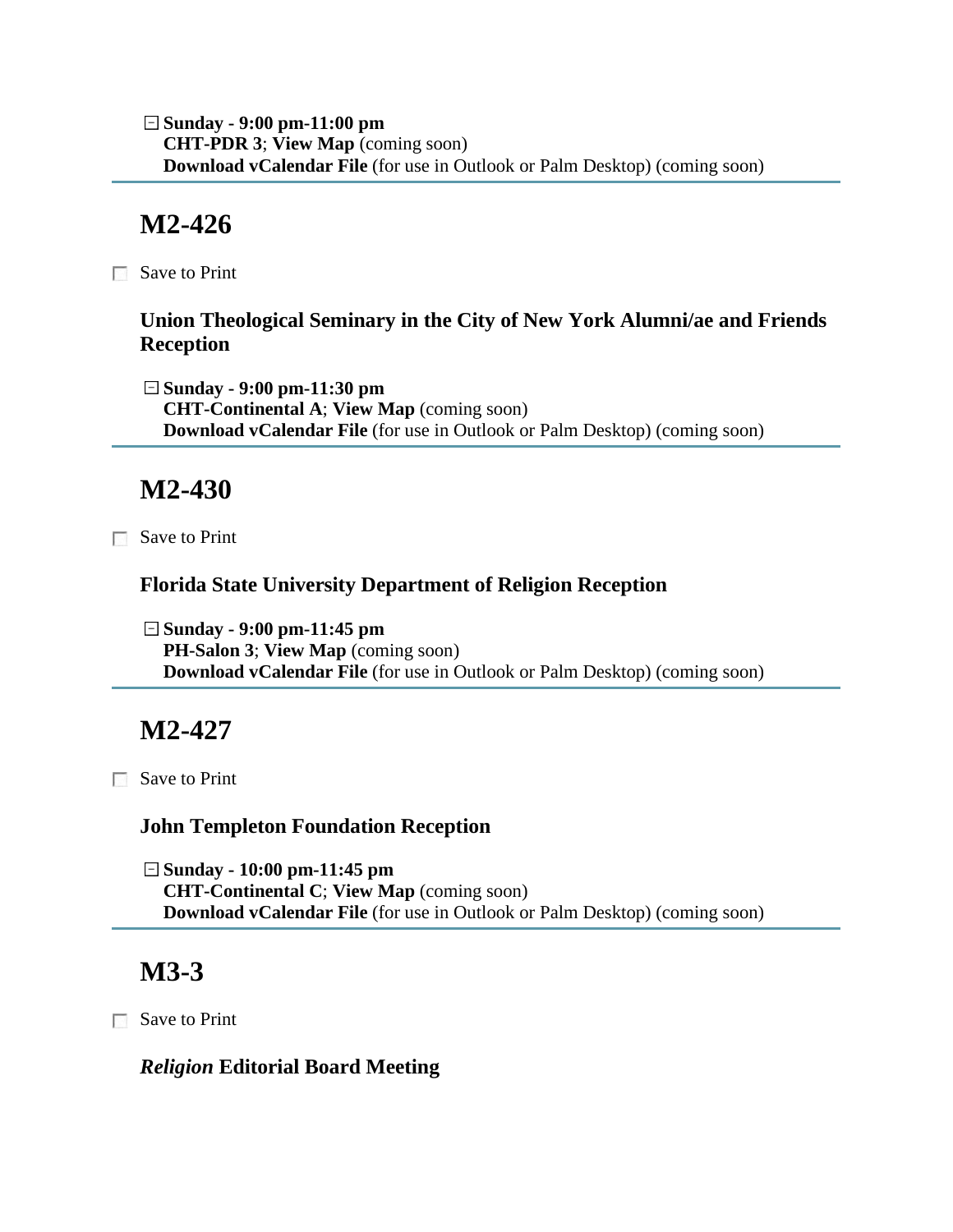**Monday - 7:00 am-8:45 am PH-Sandburg 2**; **View Map** (coming soon) **Download vCalendar File** (for use in Outlook or Palm Desktop) (coming soon)

## **M3-4**

Save to Print

#### **Green Seminary Initiative Steering Committee**

**Monday - 7:30 am-9:00 am PH-Sandburg 4**; **View Map** (coming soon) **Download vCalendar File** (for use in Outlook or Palm Desktop) (coming soon)

For more information, contact Beth Norcross at **BethNorcross1@aol.com.** 

# **M3-2**

Save to Print

#### **Feminist Studies in Religion, Inc. Web Meeting**

**Monday - 7:30 am-9:30 am CHT-Conference Room 4G**; **View Map** (coming soon) **Download vCalendar File** (for use in Outlook or Palm Desktop) (coming soon)

## **M3-100**

Save to Print

#### **Christian Theological Research Fellowship**

**Monday - 9:00 am-11:30 am PH-Salon 7**; **View Map** (coming soon) **Download vCalendar File** (for use in Outlook or Palm Desktop) (coming soon)

Theme: *Contesting Evangelicalism: William Abraham's* Canonical Theism

D. Stephen Long, Marquette University, Presiding

Presenter: William Abraham, Perkins Theological Seminary

Responding: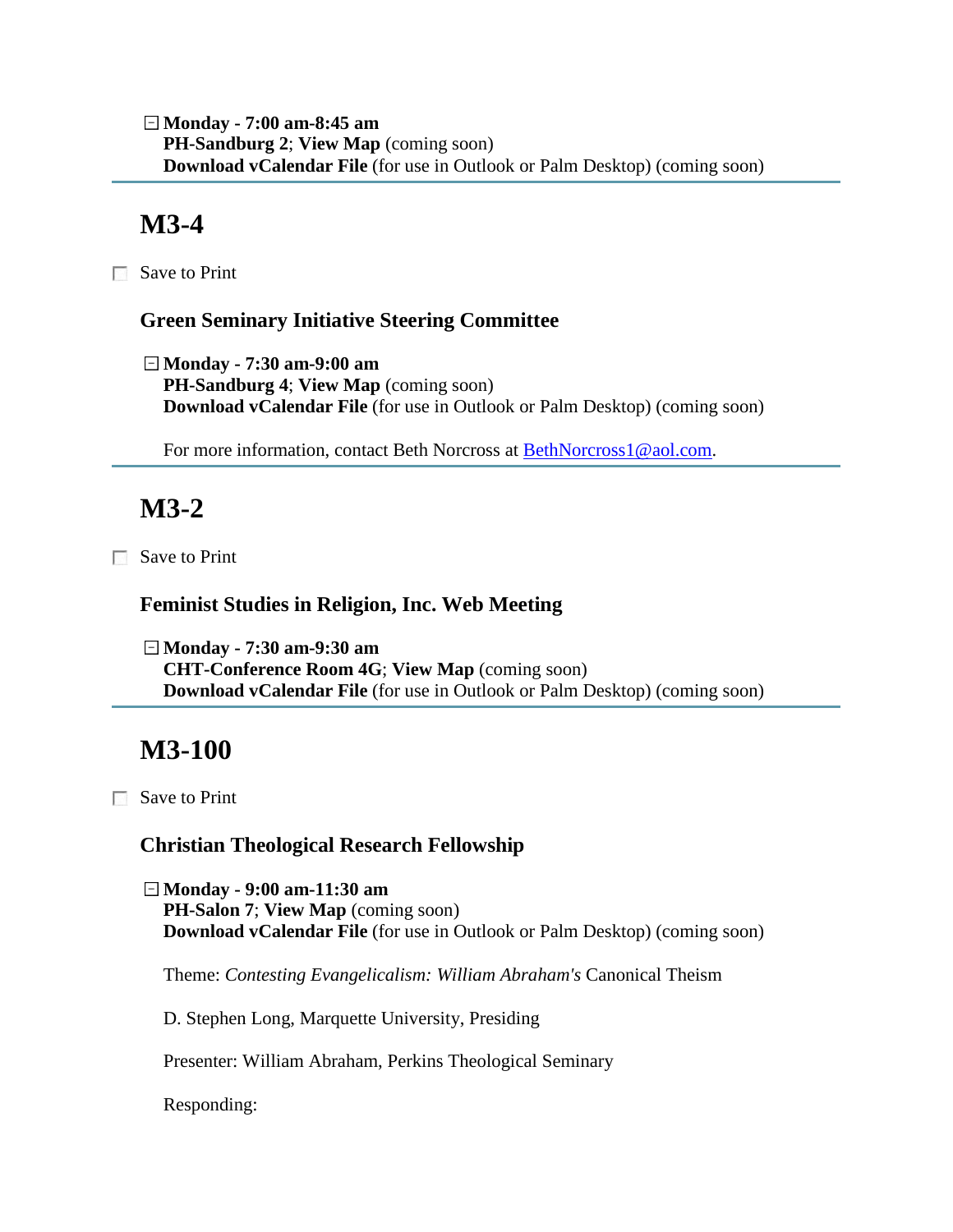Kevin Hector, University of Chicago Paul J. Griffiths, Duke University Susan Wood, Marquette University

# **M3-101**

Save to Print

### **TBRC Digital Library Training Session**

**Monday - 9:00 am-12:00 pm CHT-Conference Room 4B**; **View Map** (coming soon) **Download vCalendar File** (for use in Outlook or Palm Desktop) (coming soon)

Please join TBRC for a hands-on training session. This meeting is intended to enable a more efficient use of the TBRC digital library by scholars and to provide feedback to TBRC.

Topics will include: examining the TBRC data model; navigating the contents of large collections in both search and browse mode; searching the biographical database; searching specialized subject headings in Tibetan literature; retrieving texts from the Digital Library; understanding the extent of the TBRC Digital Library. This is a hands on training session, so please bring your questions and special research interests.

## **M3-300**

□ Save to Print

#### **Pedagogies for Civic Engagement**

**Monday - 4:00 pm-6:30 pm CHT-PDR 1**; **View Map** (coming soon) **Download vCalendar File** (for use in Outlook or Palm Desktop) (coming soon)

## **M3-402**

Save to Print

#### **Pedagogies for Civic Engagement**

**Monday - 6:30 pm-9:00 pm CHT-Conference Room 4G**; **View Map** (coming soon) **Download vCalendar File** (for use in Outlook or Palm Desktop) (coming soon)